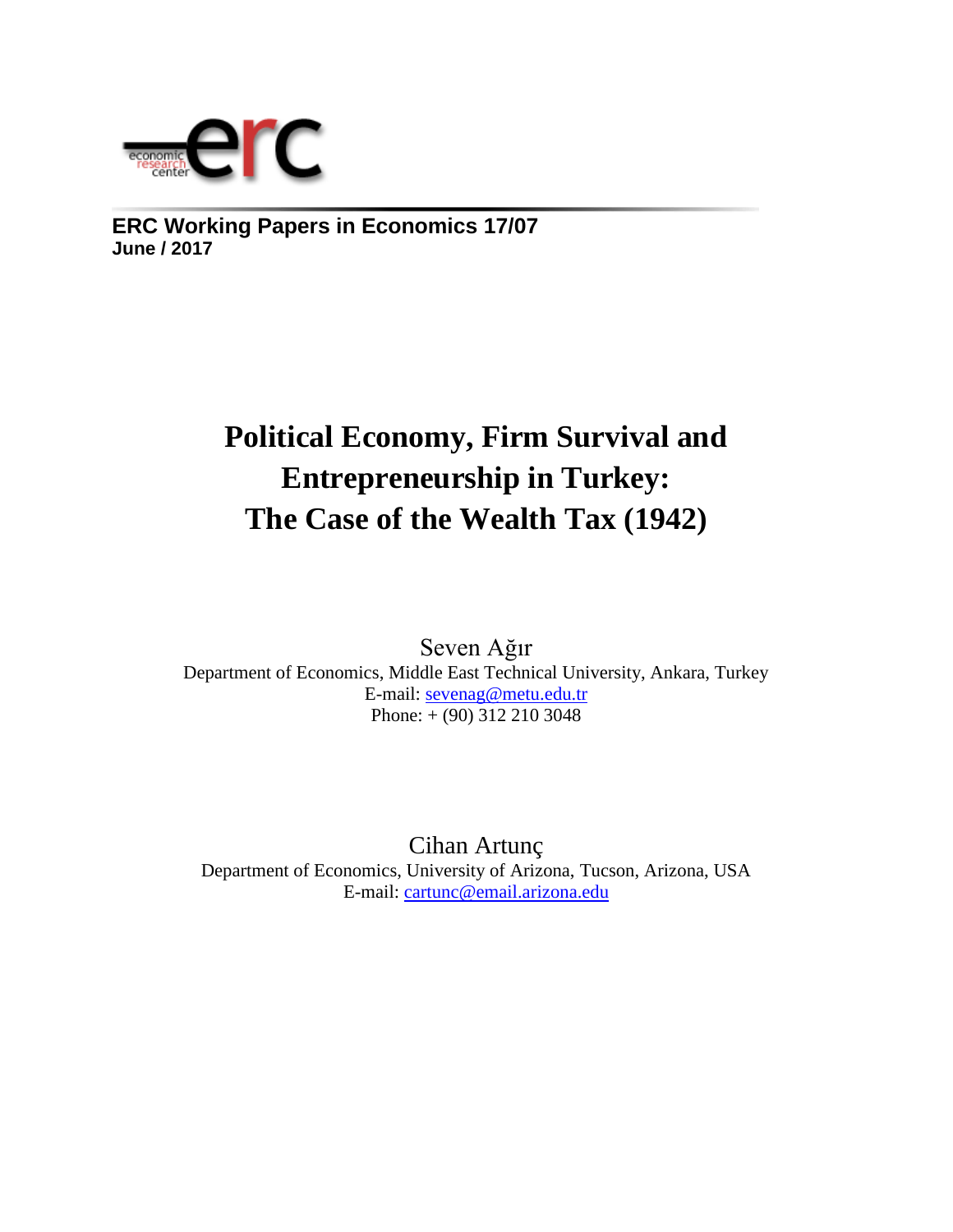## Political Economy, Firm Survival and Entrepreneurship in Turkey: The Case of the Wealth Tax  $(1942)^{\dagger}$

Seven  $A\check{g}$ ır<sup>1</sup>

Cihan Artunc<sup>2</sup>

This Draft: June 2017

#### **Abstract**

In 1942, the Republic of Turkey promulgated a controversial tax on personal wealth to finance mobilization of the army and curb inflation. The extraordinary tax was arbitrarily assessed and the burden fell disproportionately on non-Muslim minorities. The precise transformative effect of the tax on Turkey's commercial life is not well understood. This article assembles a new dataset of firms operating in Istanbul to show the tax led to a dramatic rise on the liquidation of enterprises with non-Muslim ownership but no effect on Muslims. At the same time, the tax caused a sharp decline in the formation of new non-Muslim firms and a commensurate increase in the number of Muslim firms. The results show that the Wealth Tax forced the dissolution of otherwise productive, older firms and contributed to the further nationalization of the economy.

*Keywords:* Turkish economic history, wealth tax, firm survival

*JEL Codes:* N84, N85, O1

l

ǂ This paper is supported by the European Commission under the Marie Curie Grant 2013ABH67840006 and the National Science Foundation under the grant NSF SES 1559273. We thank Ayhan Aktar, Dan Bogart, Amanda Gregg, Timothy Guinnane, Philip Hoffman, Timur Kuran, Jean-Laurent Rosenthal, and Ali Cevat Taşıran for helpful comments and suggestions. We also thank Atacan Atakan, Burcu Belli, Semih Göktalay, Taylan Kurt, Ece Özçeri, Sarp Sök, and Gülnihal Tüzün for excellent research assistance.

<sup>&</sup>lt;sup>1</sup> Middle East Technical University, Department of Economics. E-mail: sevenag@metu.edu.tr

<sup>2</sup> University of Arizona, Department of Economics. E-mail: cartunc@email.arizona.edu.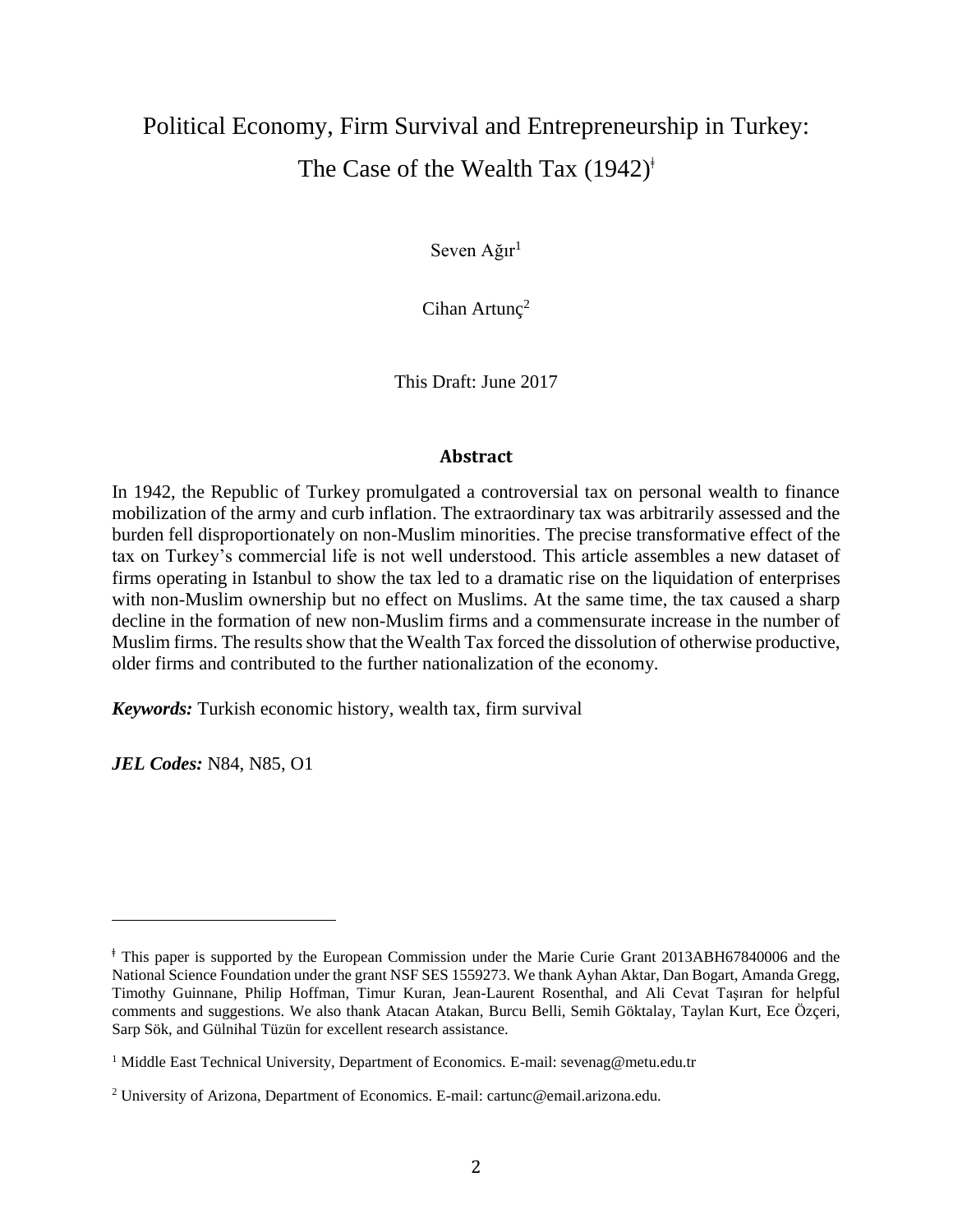### **1. Introduction**

 $\overline{a}$ 

By the nineteenth century, large economic disparities emerged between Western Europe and the Middle East. As the region's largest economy, the Ottoman Empire, fell behind the industrial West, within the region Muslims lost competitiveness and largely disappeared from trade (Kuran 2004). The religious minorities—Greeks, Armenians, and Jews—came to enjoy a disproportionately large share of the economy in Istanbul and other commercial centers of the region (Artunç 2015). The nationalist policy makers viewed Muslims' disappearance from trade and industry as an important element in the larger problem of economic divergence. The Ottoman and Turkish governments were convinced that the creation of a Muslim, Turkish middle class was essential to achieve economic modernization.

The decisive moment to realize economic nationalization came through during World War II. In order to finance army mobilization, the government issued a new extraordinary tax, the Wealth Tax, in November 1942. The law itself had little to say the roll out. Consistent with the its nationalist agenda, however, the government instructed its officials to charge non-Muslims higher rates. The lack of accurate information about personal wealth and income led to arbitrary assessments, which further increased non-Muslims' tax burden.

This article examines the heterogeneous impact of the tax on Muslim and non-Muslim enterprises by assembling new firm-level evidence on enterprise survival in Istanbul between 1926 and 1950. We find that the tax led to a substantial spike in non-Muslim firms' liquidation relative to Muslimowned businesses. It also reduced the formation of new non-Muslim enterprises. Thus, the tax contributed to religious minorities' disappearance in Istanbul's commercial life. The proceeds from the Wealth Tax were used to finance Muslim entrants, further facilitating the nationalization of Turkey's business life. The law had dismal implications for Turkey's economic growth: it prematurely removed the most productive firms, which were disproportionately owned by non-Muslims and were older, replacing them with less productive Muslim-owned startups that ended up dissolving within years.<sup>3</sup>

<sup>&</sup>lt;sup>3</sup> While most startups dissolve quickly, these Muslim-owned entrants were more likely to dissolve even compared to the average startup.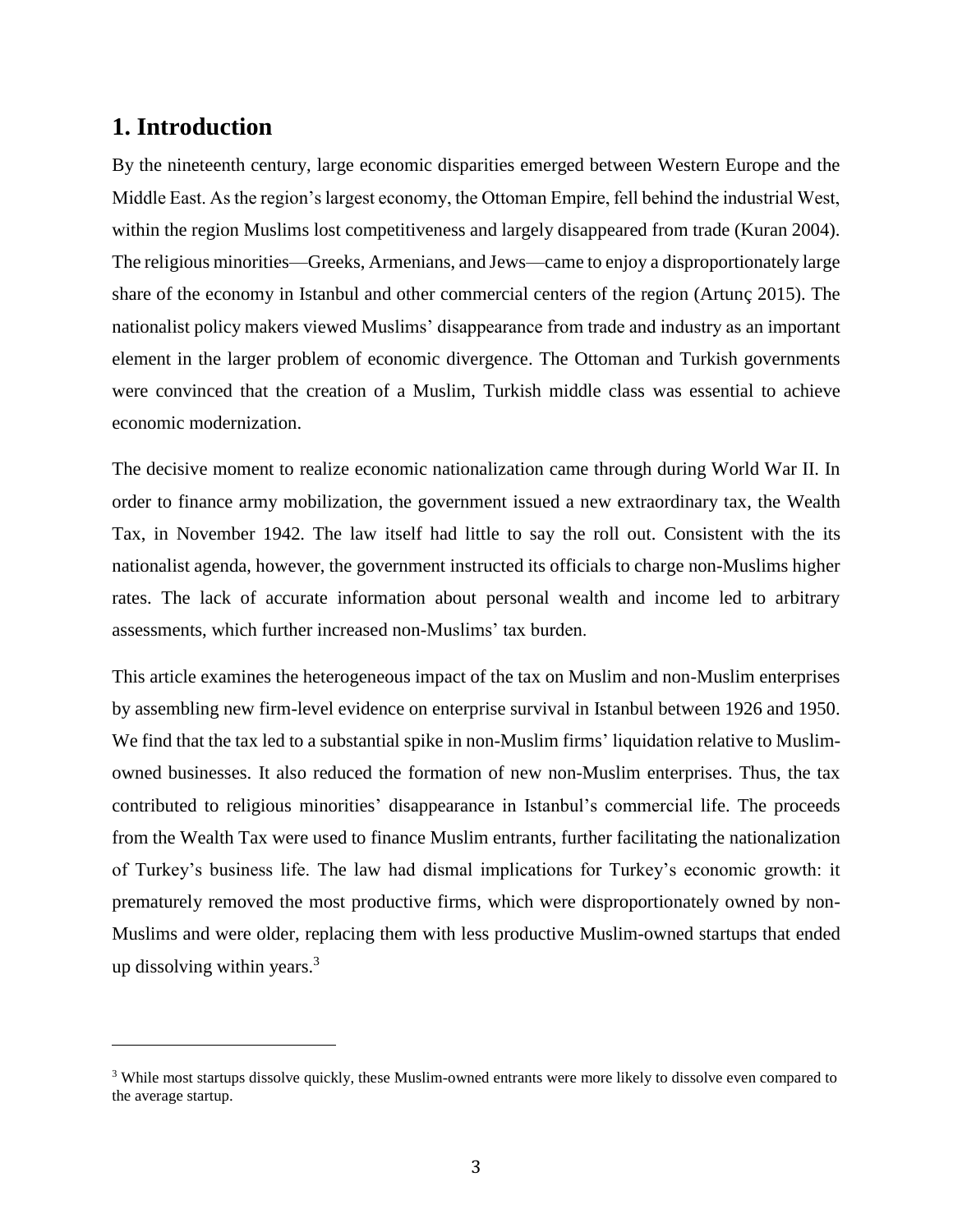This is the first study that systematically examines how the Wealth Tax affected non-Muslims' economic participation in Turkey. In doing so, it contributes to the Middle East's economic and business history in two ways. First, it is closely related to the literature on inter-religious inequalities that emerged in the region during the nineteenth century. Inalcık (1960), Panzac (1992) and Kuran (2011) all show that Muslims were just as active in long-distance trade during the early modern era. However, Muslims' share in commerce started to decrease in the eighteenth century, a trend that proved to persist well into the 1800s (Eldem 1999, Owen 1993). Kuran (2004) relates non-Muslims' success to the fact that they had access to superior European legal systems while Muslims did not. Artunç (2015) shows that legal pluralism gave non-Muslims an advantage in trade by allowing them to exercise multiple options in dispute resolution. In either case, economic and legal reforms after 1850 did not restore Muslims' competitiveness. This paper shows that the government could only succeed in improving Muslims' business participation through expropriation and direct transfers.

Second, our paper contributes to the debates on Turkey's lopsided development in the 1900s. Owen and Pamuk (1998) show that Turkey had a stagnant growth record until the 1950s. Pamuk and Filiztekin (2008) argue that much of this stagnation was due to poor growth in total factor productivity. We show that the Wealth Tax could account for some of this poor performance. Growth requires commercial expansion and higher productivity at the firm level. By targeting non-Muslim enterprises, the Wealth Tax simultaneously removed older, more efficient enterprises and blocked further non-Muslim entry. <sup>4</sup> By forcing these enterprises out, the law replaced the most productive enterprises with inefficient ones, which in turn dissolved rather quickly. The arbitrary collection procedure itself undermined the security of property rights, which reduced investment and formation of industrial capital.

This paper is also related to the broader literature on income taxes' emergence and organization. The Wealth Tax was the first instance of a tax based on personal income in the region.<sup>5</sup> Like most

<sup>4</sup> Old firms are more productive due to survivorship bias. This is a robust finding that appears in various settings including employment (Topel and Ward 1992), organizations (Levinthal 1991), and publicly-traded firms (Baker and Kennedy 2002).

<sup>5</sup> The Wealth Tax was a tax on personal assets but the tax burden was based on personal income. Previously, the government had introduced an earnings tax on the profits of mercantile establishments in 1926 (Earnings Tax Code,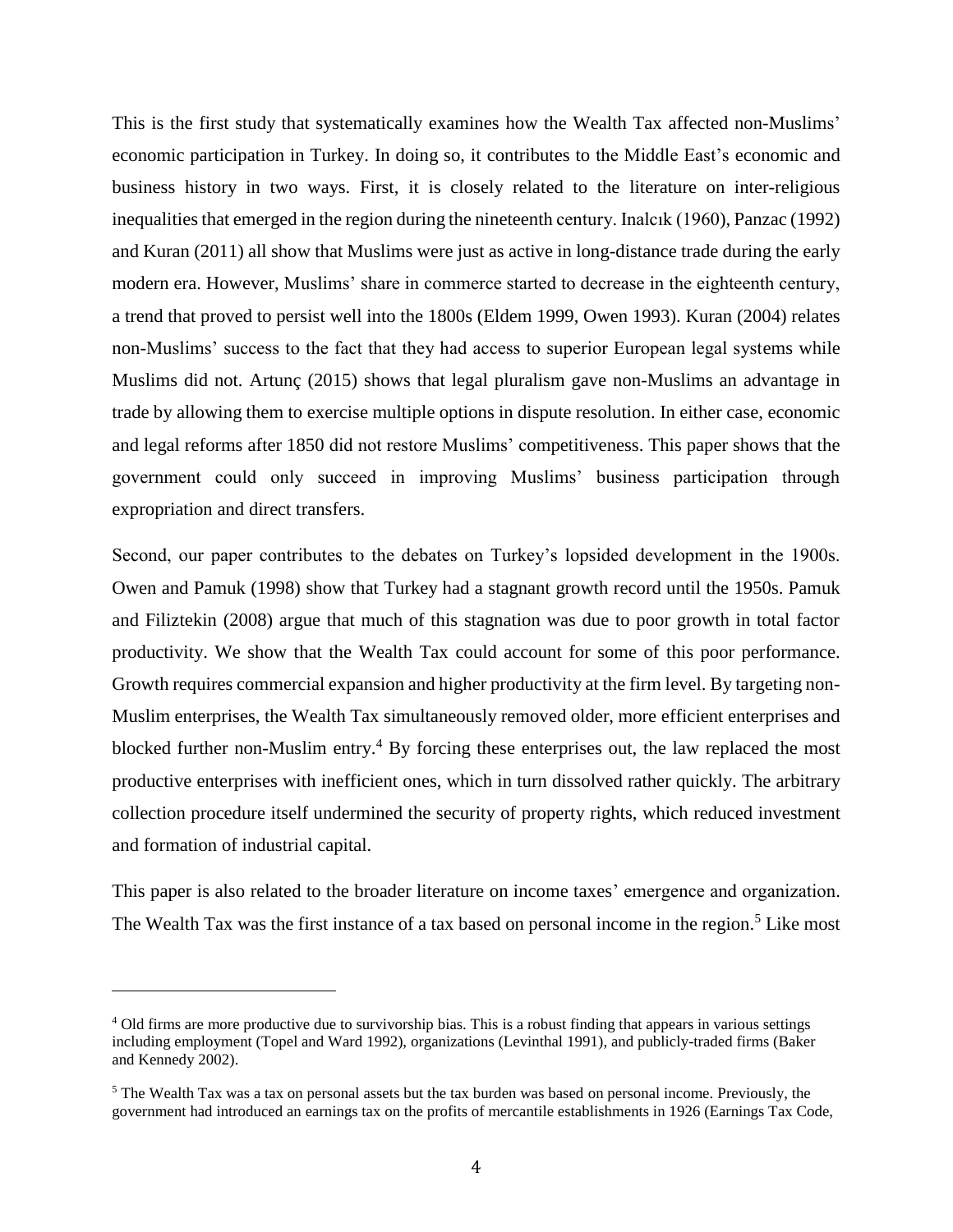developing countries today (Bird and Zolt 2005), the Turkish government levied the tax on a presumptive basis, furnishing its bureaucrats with discretionary powers for assessing incomes due to scarce information. The law had just enough vagueness so that the bureaucrats could arbitrarily put even more burden on minorities. Similar problems appeared in other settings. Imperial Russia's first income tax in 1885 also relied on tax offices' discretionary income assessments and thus ended up imposing a greater burden on Jews (Bowman 1993). In both cases, the law raised uncertainty in business environment. Thus, we show that confiscatory taxes in the presence of incomplete information can lead to discriminatory overreach and raise political risk. Our firmlevel evidence shows that even a one-time shock of arbitrary taxation can have persistent effects in business formation, especially in certain sectors.

## **2. Historical Background**

 $\overline{a}$ 

In the 1930s, Turkey was still a young Republic, whose policy makers were keen on building a modern state over the institutional vestiges of the Ottoman Empire they inherited. War had ravaged the region between 1913 and 1923 brought about the end of the Ottoman Empire. The new nation state was born in an exceptionally difficult economic situation. In the 1920s, Turkey was still a agrarian economy with almost no industrial basis.<sup>6</sup> Agriculture and mining were severely depressed due to wartime destruction. The Ottoman Empire's territorial disintegration also had long-lasting demographic consequences. The mass expulsions of Armenians during World War I and the Greek-Turkish population exchange after the Greco-Turkish War of 1919-22 led to a permanent change in the ethno-religious make-up of Anatolia.<sup>7</sup> Furthermore, the government pursued a "national" economic policy, discriminating against non-Muslims through harassment, boycott, and exclusion from employment. By 1923, non-Muslims' share in Anatolia's population had fallen to only about 2.5 percent of Anatolia's population (Aktar, 2003: 87).

Law No. 755 Official Gazette, 14 March 1926 No. 321, enacted: 27 February 1926). The first modern income tax was adopted in 1950 (Durdag 2012: 175).

<sup>6</sup> In 1914, there were 182 non-artisanal, industrial establishments, employing 14,060 workers (Ökçün, 1970).

<sup>7</sup> See Dündar (2001) for an examination of Anatolia's demographic changes after 1913 and Üngör and Polatel (2011) for the impact of the Young Turks' policies on Ottoman Armenians.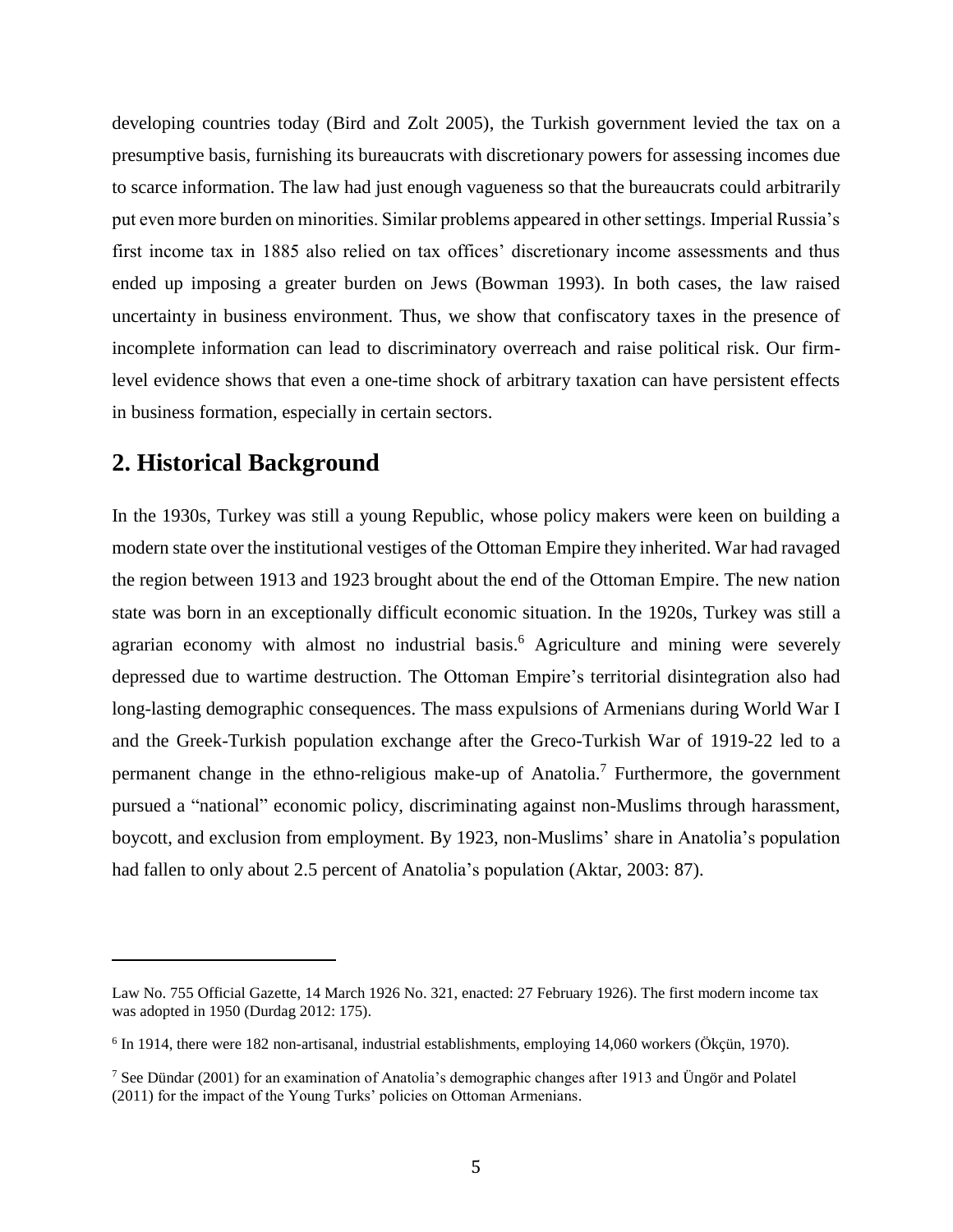While demographic changes led to a homogenous population in Anatolia, "national economic" policies to create a predominantly-Muslim business class were only marginally successful. First, despite an ideology of economic independence, the economy remained dependent on foreign capital enterprises in the 1920s and 1930s.<sup>8</sup> Second, Istanbul, still the hub of commercial, industrial, and financial activity, preserved most of its non-Muslim population who continued to have a disproportionately large presence in trade and finance.<sup>9</sup> The non-Muslim dominance in the economic sphere were at odds with the government's nationalist outlook. The state's legitimacy depended on an alliance between the military-bureaucratic elite and local Muslim notables, most of whom landlords and small-town merchants. Both viewed non-Muslims, who had stronger links to international trade networks, as a fifth column. Moreover, earlier property redistribution from non-Muslims to Muslims in the 1920s proved to the government that similar policies could simultaneously create a "native" bourgeoisie and make it beholden to the state (Keyder, 2003:  $45)$ <sup>10</sup>

Changes in the development strategy also underpinned the new tax policy. Like their Ottoman predecessors, Turkey's ruling elite strove to facilitate industrialization. In the 1920s the government pursued free trade and liberal policies that supported private sector. While there was some industrial growth thanks to the post-war recovery, the industrial base remained small.<sup>11</sup> Disappointed with this failure, the government devised a new strategy in the 1930s after acquiring the necessary policy discretion. First, the Treaty of Lausanne's restrictions lapsed in 1929, giving the government full tariff and fiscal autonomy. Second, severe decline in the prices of agricultural goods and deterioration in terms of trade prompted the government to adopt a more active role in

l

<sup>8</sup> See Owen (1981: 293) and Tezel (1982).

<sup>9</sup> According to the 1935 Population Census, Christians and Jews made up 24.6 percent of the population in Istanbul. 49.6 percent of Istanbul's Christian population and 48.5 percent of Jews were involved in industry or trade whereas only 25.2 percent of Muslims were involved in these sectors. Muslims predominantly (28.2 percent) held occupations in agriculture and administration.

 $10$  Morack's (2017) recent work explores how property redistribution shaped Turkey's identity in these early years.

<sup>&</sup>lt;sup>11</sup> Manufacturing's share in GNP was 9 percent in1929, industry's share overall (including construction) was 15 percent; urban population accounted for 15 percent of the total at the same time. By 1939, manufacturing share in GNP increased to 22 percent, urban population share to 18 percent (Owen and Pamuk 1998: 244). The wide-scale state support for private enterprise did not create a national, industrial business class Kemalist elite envisioned. The government viewed the new middle class—especially the few who participated in foreign trade—with suspicion, especially during the Great Depression (Boratav 1981).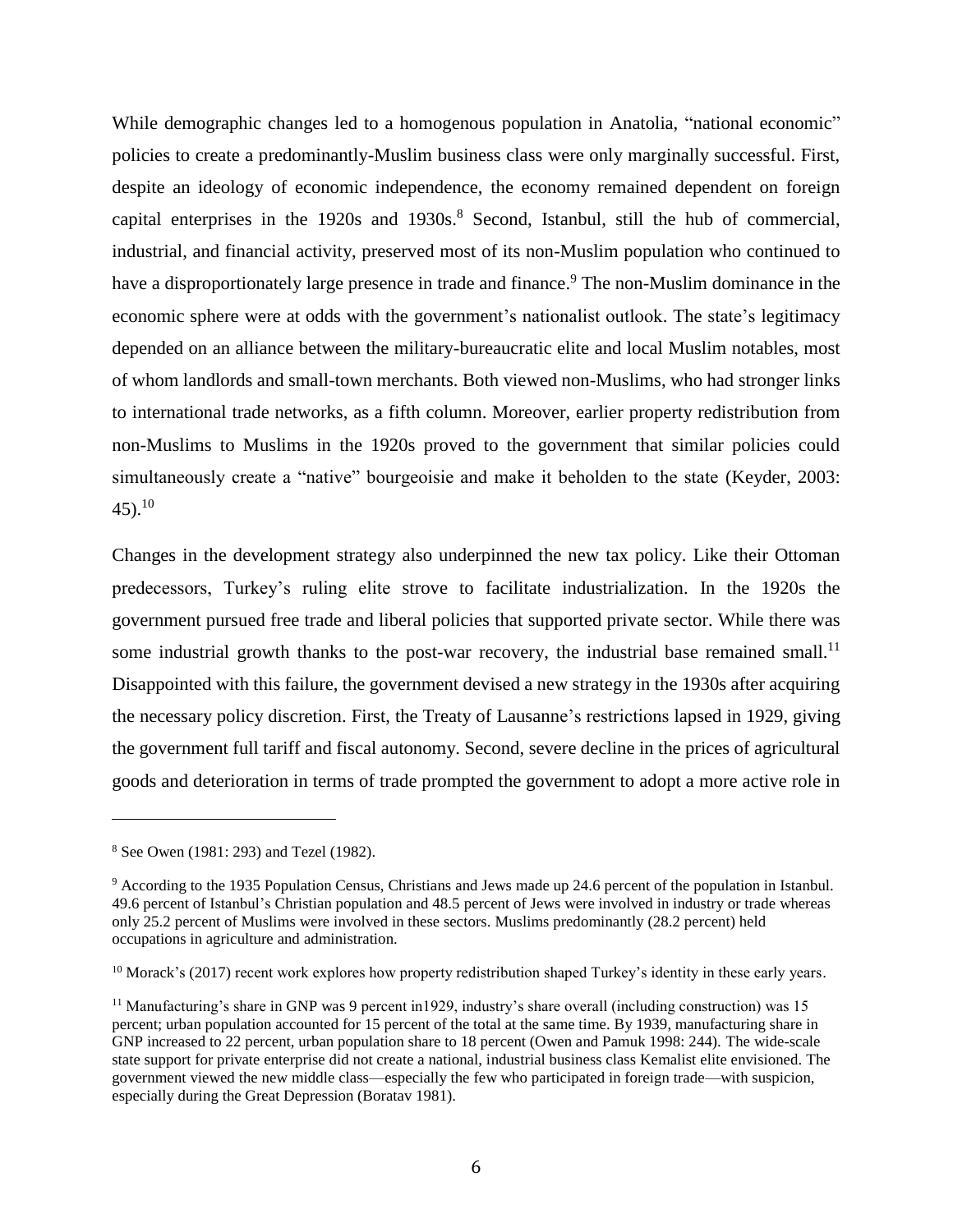promoting the industry. It founded a national bank, introduced trade protection and nationalized foreign-ownership railways and coal mines. It also took ownership of firms that went bankrupt during the recession (Issawi, 1982: 72-73) and established several state-owned enterprises in key sectors as part of the first five-year economic plan of 1934.<sup>12</sup>

Thus, Turkey had become a more closed, autarkic economy.<sup>13</sup> Etatism, the state's broader and direct involvement in the economy, became the guiding principle of developmental policy. This had two implications. First, the public sector's expansion required new sources of revenue, especially since the global recession had rendered foreign capital insufficient to finance industrialization. <sup>14</sup> An extraordinary tax, such as the Wealth Tax, could raise public revenues and transfer resources from the private to the public sector.<sup>15</sup> Second, etatism prescribed extensive regulation and control of private business. The single-party regime implemented tight restrictions on private enterprise, labor organization, and civic engagement in the 1930s. Etatism helped propagate the idea that the private sector had to function in line with national interests. The state used this principle to justify restrictions on private enterprises, forced labor, price controls, and expropriation.<sup>16</sup> The Wealth tax was an act of economic nationalization rather than merely a fiscal tool; it must be understood within this broader ideological framework.

The outbreak of World War II created even more room for nationalist policies by plunging the economy into a severe crisis. The government had mobilized around one million men by 1939. To meet the rising defense expenditure, it printed money, which led to a great deal of inflation. At the same time, the breakdown of international trade resulted in acute scarcity and high prices. The foreign trade commissioners and merchants, in particular non-Muslims, were held responsible for

 $12$  By 1938, the government had established 19 of 25 factories it projected; industrial production rose by 80 percent since 1929 (Barlas 1998: 98-99).

<sup>&</sup>lt;sup>13</sup> Import share in GNP fell from 14.4 percent to 6.8 percent while export share fell from 11.4 to 6.9 percent between 1928/9 and 1938/9 (Owen and Pamuk 1988: 245).

<sup>&</sup>lt;sup>14</sup> Foreign investment fell from £63 million to £18 million between 1923 and 1933 (Issawi 1982: 72).

<sup>&</sup>lt;sup>15</sup> State investment (mainly in industry and railways) averaged to 4.5-5 percent of GNP in 1933-9 national income; private investment was likely similar (Issawi 1982: 190).

<sup>&</sup>lt;sup>16</sup> One example was the National Protection Law (Milli Koruma Kanunu, 1940). Another example was restricting incorporation and limited liability companies; both required ministerial approval until 1957. Contemporary legal scholars justified these requirements with reference to etatism.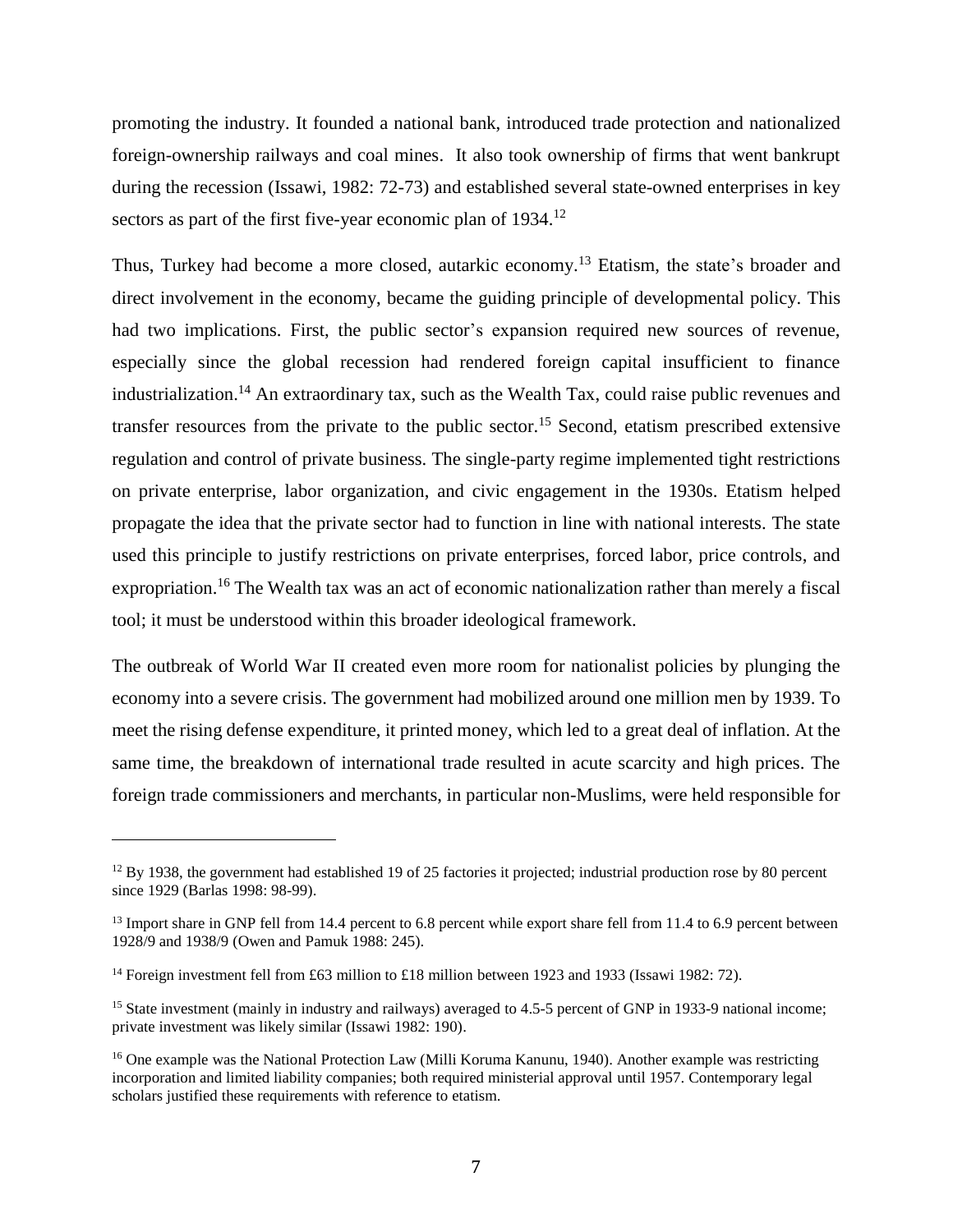the shortage of goods.<sup>17</sup> The national press accused non-Muslim merchants of profiteering, speculation, hoarding, and participating in the black market. This was the official justification of the Wealth Tax; the government claimed its objective was to tax the "extraordinary" profits made during the war and reduce the amount of money in circulation. While the law itself did not make any explicit reference to non-Muslims as a distinct taxpayer category, the high-ranking officers' and taxpayers' accounts indicate that the bureaucracy assessed the tax burden based on each taxpayer's ethno-religious identity.

#### **3. How was the tax imposed?**

The Wealth Tax was justified with reference to the exigencies of the World War II. Yet, the way the tax was justified in the mainstream press, the accounts of the officials in charge of implementing the tax, and taxpayers' testimonies reveal that the tax was meant to be more than financial relief. The prime minister, Şükrü Saraçoğlu, presented the law as a tool to eliminate the foreigners and place the Turkish markets in the hands of the Turks (Aktar 2013: 193). Yet, due to the pressures of the foreign consulates, the government eventually came to accept that the foreigners would face the same rate as Muslims. Non-Muslims bore the most of the burden. Saraçoğlu alleged that his government was targeting only the profiteering non-Muslims.<sup>18</sup> According to Faik Ökte, the director of finance for the province of Istanbul during the imposition of the Wealth Tax, the finance department prepared tax assessments based on each taxpayer's "estimated income" in the previous year. The department then prepared separate lists for non-Muslims, who ended up having to pay four times the amount Muslims did at same level of assessed income. <sup>19</sup> Dönmes (Sabbateans, a sect of Jewish converts to Islam) faced a rate that was between Muslims and non-Muslims, but the tax department would not prepare separate lists for them.<sup>20</sup> The

l

 $17$  The ethno-religious division of labor, a characteristic of the Ottoman Empire, was still prevalent in the 1930s. Ökte claims that non-Muslims were predominant in foreign trade while Muslims mostly participated in agriculture and bureaucracy. The 1935 Census confirms this view (fn. 9).

<sup>18</sup> Ökte (1951: 53).

 $19$  Ökte (1951: 86). There were several taxpayer categories. The largest group was the extraordinary taxpayers, which included rich merchants and producers. The rule was simple. Muslims would pay 1/8 of their income in the previous year; non-Muslims would pay one half. The bureaucrats essentially "guessed" the incomes, creating a great deal of arbitrariness.

 $20$  Ökte (1951: 92, 102).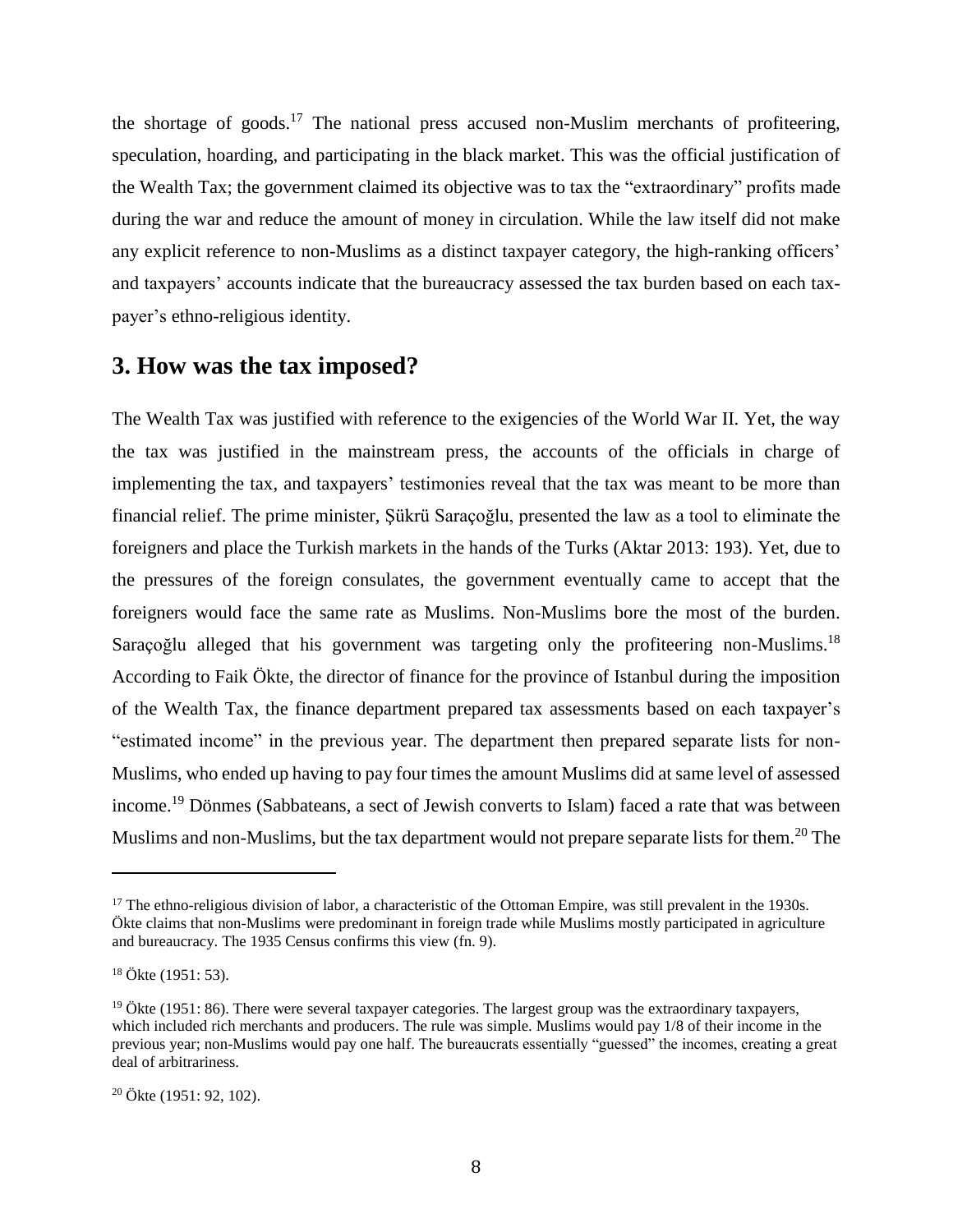final list mandated an imposition on 114,368 citizens with a total amount of 465,384,820 Turkish Liras.<sup>21</sup> 54 percent of the taxpayers were from Istanbul and the amount they were assigned made up 68 percent of the total tax. The levy was a substantial burden on the average taxpayer, who was forced to pay, within two weeks and in cash, 12 to 15 times the GDP per capita at the time. Most of the tax was collected from non-Muslims.<sup>22</sup> While even these averages demonstrate the severity of the tax burden, they are somewhat misleading as tax assessments were highly skewed. The highest tax assessment class for non-Muslims comprised only 4 percent of all taxpayers; they ended up paying 54 percent of the entire tax assessment. This group's tax payment per capita was about 21 times the national average. The amount assigned to all non-Muslims constituted 83 percent of the entire assessment in Istanbul.<sup>23</sup>

In practice, non-Muslims faced higher payments than the one-to-four ratio specified by the Finance Department.<sup>24</sup> Four aspects of the tax collection process were critical. First, the loopholes in the law created arbitrary practices. The law did not set any standard procedure or objective criteria through which the tax liability could be determined. The Turkish bureaucracy had limited information about taxpayers' earnings or assets. <sup>25</sup> On paper, the officials were supposed to estimate taxpayers' incomes in the preceding year. These estimations were made with scant information collected from banks, other merchants, and party-affiliate committees consisting solely of Muslim politicians and tradesmen.<sup>26</sup> Hence, most were taxed based on the finance department's estimates, which were "made out of thin air."<sup>27</sup> This led to arbitrary practices. Taxpayers' and the Finance

<sup>21</sup> Ökte (1951: 197).

<sup>22</sup> We used the Turkish Statistical Institute's figures to calculate the ratios.

<sup>23</sup> Aktar (2000: 154).

<sup>&</sup>lt;sup>24</sup> According to a foreign reporter, non-Muslims paid  $10-15$  times of the amount paid by Muslims with comparable wealth. See Bali (2012: 375-6).

<sup>&</sup>lt;sup>25</sup> Ökte (1951: 25). Ökte gives detailed information on the drawbacks of the financial system in Turkey at the time. The previous earnings tax constituted only 2.4 percent of the national income prior to the war, which attests to the problems of Turkish public finance.

<sup>&</sup>lt;sup>26</sup> Ökte (1951: 47-48). Before the Wealth Tax's roll-out, some bureaucrats suggested enforcing a larger group of taxpayers to declare income so that rates could be assigned accordingly; this proposal was rejected. Ökte (1951: 207) maintains that such a procedure could have prevented discrimination. There was also a proposal to increase the earnings' tax, which was also rejected (Ökte 1950: 44-45).

 $27$  Ökte (1951: 75).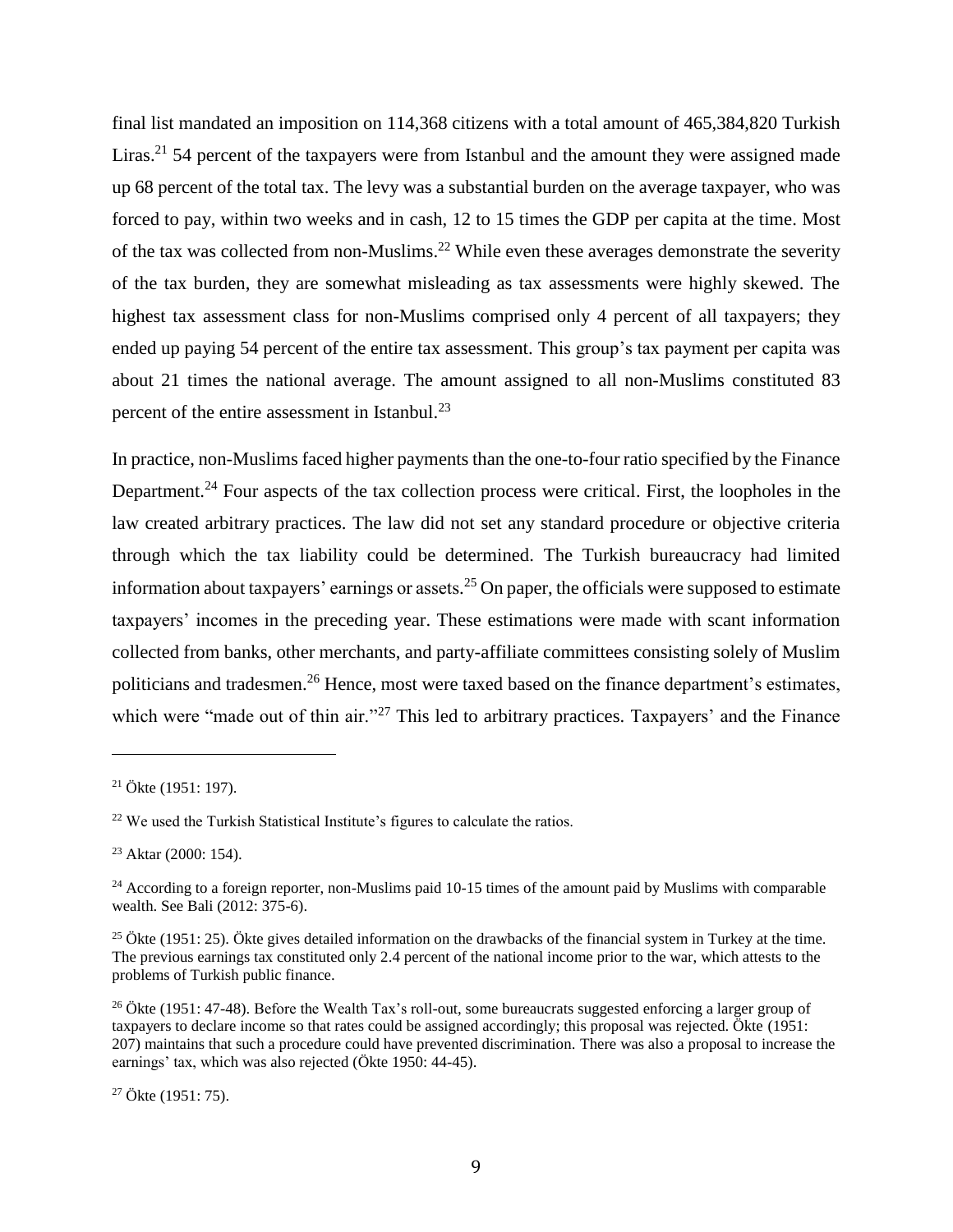Department director's testimonies indicate that personal animosities and political differences played a large role in determining each taxpayer's burden.<sup>28</sup>

Second, taxpayers did not have any legal venue to dispute the taxes imposed upon them. They tried to object the amount by writing petitions to the administrative authorities. According to Ökte, there were 24,316 such petitions; as a result, more than 19 million Turkish liras were reduced from the original assignment until March 15, 1944, when the law was abolished, the tax was written off and the defaulters were released from the labor camps. Most reductions, however, were due to "error of fact" and "duplicate assignments." The state simply did not recognize its citizens' rights in legally disputing fiscal obligations.

Third, the law undermined the security of property rights. If the tax was not paid in time, the authorities could confiscate not only the taxpayers', but also their co-living relatives' assets, which was in conflict with the basic premises of the law of obligations. In the first few weeks of the law, such taxpayers were forced to sell their assets at very low prices, which had been one of the objectives of the government.<sup>29</sup>

Fourth, the short deadline for paying the assessment created liquidity problems for taxpayers, forcing them to liquate their assets at less-than-market values. The tax had to be paid within two weeks and payments had to be made in cash.<sup>30</sup> Those who were not able to pay could be sent to the forced labor camps.<sup>31</sup> Thus, the tax hit those with liquidity constraints—specifically, entrepreneurs whose assets were tied in illiquid investments—much worse and paved the way for a substantial wealth transfer.

The arbitrary assessment, the lack of a legal plea process, the unreasonably short time frame for collection, and the expropriation for unpaid taxes made the Wealth Tax an appropriate instrument

<sup>28</sup> Ökte (1951: 95).

<sup>29</sup> Bali (2012: 360-365).

<sup>30</sup> Ökte (1950: 25).

<sup>&</sup>lt;sup>31</sup> Almost all of the 1400 people who were sent to the camps were non-Muslims (Okte 1950: 154-8).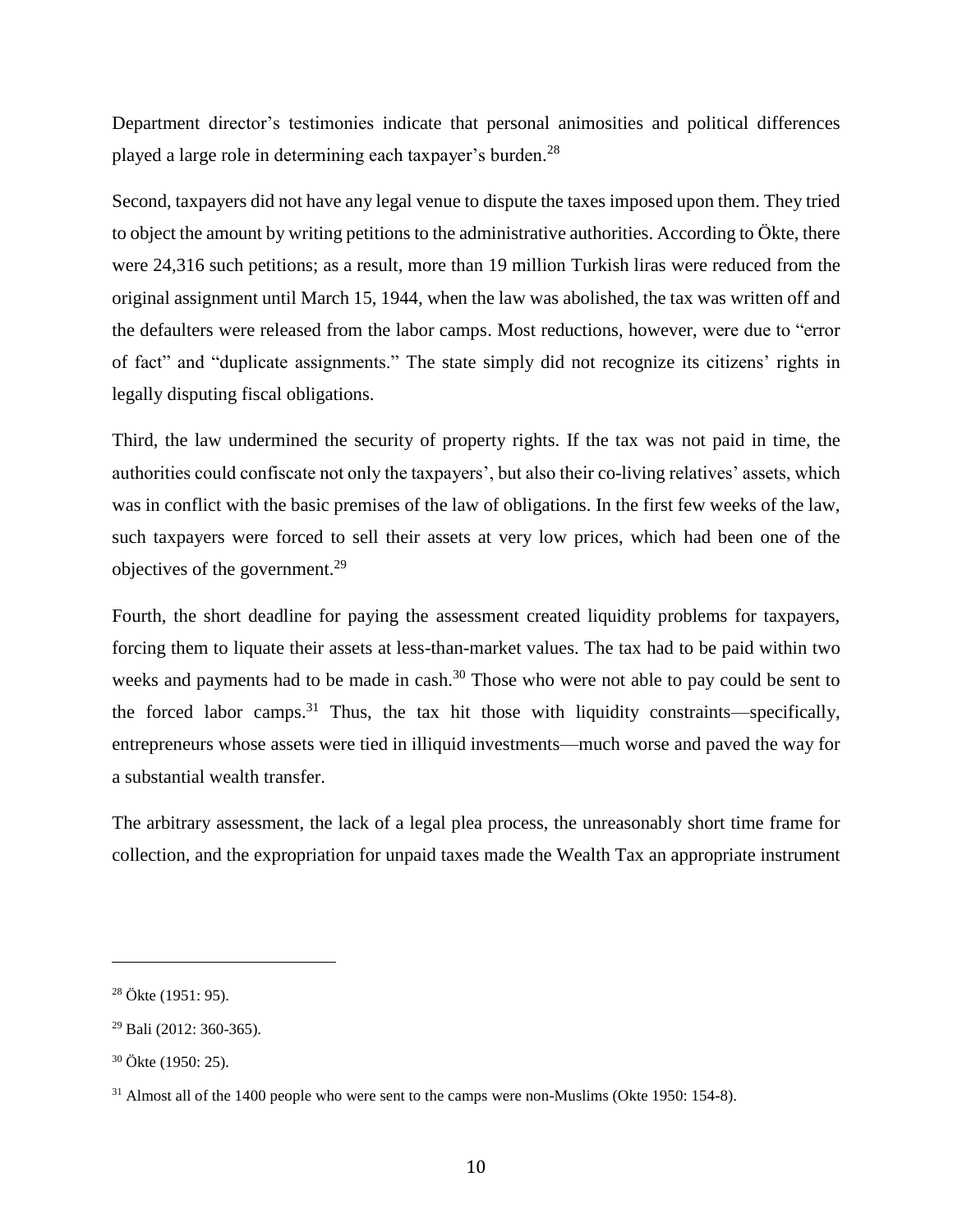for eliminating non-Muslims from Turkish economy and enabling massive wealth transfer from non-Muslims to Muslim entrepreneurs and the Turkish state.<sup>32</sup>

The Wealth Tax also raised concern about future co-existence between Muslims and non-Muslims in Turkey. In addition to the feelings of injustice and resentment the tax induced in non-Muslim communities, it became a source of humiliation and fear. More than 1,000 people were sent to labor camps for not being able to pay the tax. Over 30,000 Jewish and 20,000 Greek Orthodox Christians left Turkey after the Wealth Tax.<sup>33</sup>

The Wealth Tax received much criticism and demands for repeal during the sixteen months it remained in effect, especially from the foreign press.<sup>34</sup> A few national newspapers also raised objections to the tax's implementation. <sup>35</sup> The taxation of low income-earners received broad criticism; even the bureaucracy in charge of administering the tax could not justify such assessments. In September 1943, as a relief to small taxpayers, certain occupational categories (e.g., service providers and travelling salesmen) were pardoned from the tax obligation.<sup>36</sup> On March 15, 1944, the tax was abolished and the remaining debts were written off. The practical difficulties of collecting the remaining debt as well as international and domestic pressure likely prompted the government to terminate the tax altogether. The course of the global conflict might have also played a role in the timing of the tax's removal. The success of the Fascist front in the early years of the war had made it easier for the Turkish administration to pursue a discriminatory, nationalist agenda through Wealth Tax, which closely resembled the economic expropriation of the Jews in Germany.<sup>37</sup> As the Axis powers lost their strongholds in Europe and the international

 $32$  According to Ökte (1950: 52), this was indeed one of the aims of the tax.

<sup>&</sup>lt;sup>33</sup> Okutan (2004: 195). Most Turkish citizens of Jewish descent (estimate to be more than 30,000) migrated to Israel after 1948 (Aktar and Özel 1999).

<sup>&</sup>lt;sup>34</sup> Cyrus L. Sulzberger, in particular, wrote a series of articles in which he pointed out the arbitrary nature of the tax and assessments on non-Muslim businesses were almost confiscatory. Sulzberger, C. L. "Turkey is Uneasy over Capital Levy." The New York Times, September 9, 1943. Sulzberger, C. L. "Turkish Tax Kills Foreign Business." The New York Times, September 11, 1943.

<sup>35</sup> *Vatan*, a newspaper which published Ahmet Emin Yalman's articles criticizing the tax, was shut down by the Council of Ministers. Ökte (1951: 195-96),

<sup>36</sup> Ökte (1950: 196).

<sup>&</sup>lt;sup>37</sup> For the ideological underpinnings of the Turkey's anti-Jewish policy, see Baer (2010: 229).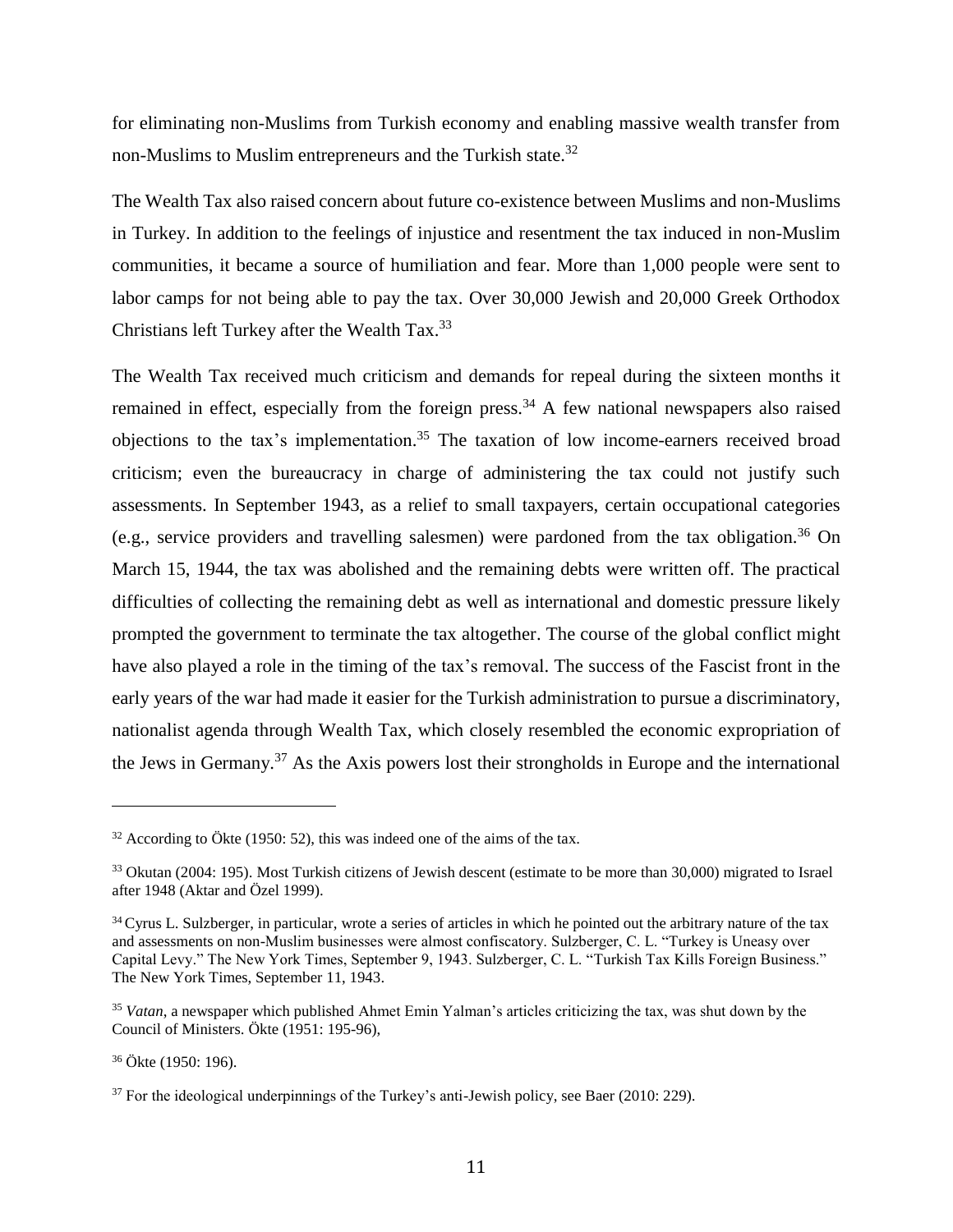tide turned against nationalism and racism in 1944, the Turkish administration started to improve its relations with the Western Allies and, among other measures it took to this end, it abolished the Wealth Tax.<sup>38</sup>

### **4. Data on Enterprises**

This paper assembles a new dataset of enterprises established in Istanbul between 1926 and 1950. We hand-coded business entries published in the Istanbul Chamber of Commerce's official directories. Each directory, called *Adres Kitabı*, presents a comprehensive list of all enterprises operating at the year the directory was prepared. As required by the Commercial Code, each business was required to register their firm with the courts and the chamber of commerce. When these establishments were liquidated, their registries were struck down. These cross-sections are as close as possible to describing the population of each cross-sectional population.

It is not clear how frequently the Chamber published these directories. They are not reported in the Chamber's official list of publications. For this paper, we consulted the collections of the National Library in Ankara, Beyazıt Library in Istanbul, the archives of the Chamber of Commerce in Istanbul, and the New York Public Library and digitized the directories for the years 1929, 1935, 1938, 1941, 1944, and 1950. We also digitized a list that includes all defunct and active enterprises ever registered up until 1926 in Istanbul. There are two other directories, 1917 and 1923, which we did not use for this study.<sup>39</sup> Our research did not yield any other similar source.

Each directory was organized into distinct commercial or industrial activities, which named all firms engaging in that activity. A firm could—and did—participate in multiple activities. For each enterprise, the directory provided the following details: its registration (*sicil*) number, its name, its address, and its capitalization category. There were four categories in ascending order of capitalization: the fourth to first classes and the "exceptional" class (*fevkalade*). The exceptional class consisted of firms whose capitalization exceeded TL 300,000 at the time. A business was

<sup>38</sup> Hale (2012: 73) and Çetiner (2014: 395-396).

 $39$  Entries in these directories were difficult to match to later ones since 1917 and 1923 cross-sections had no registration numbers, individual names were listed by first name only, and all entries were written in Ottoman, which rendered non-Muslim names ambiguous.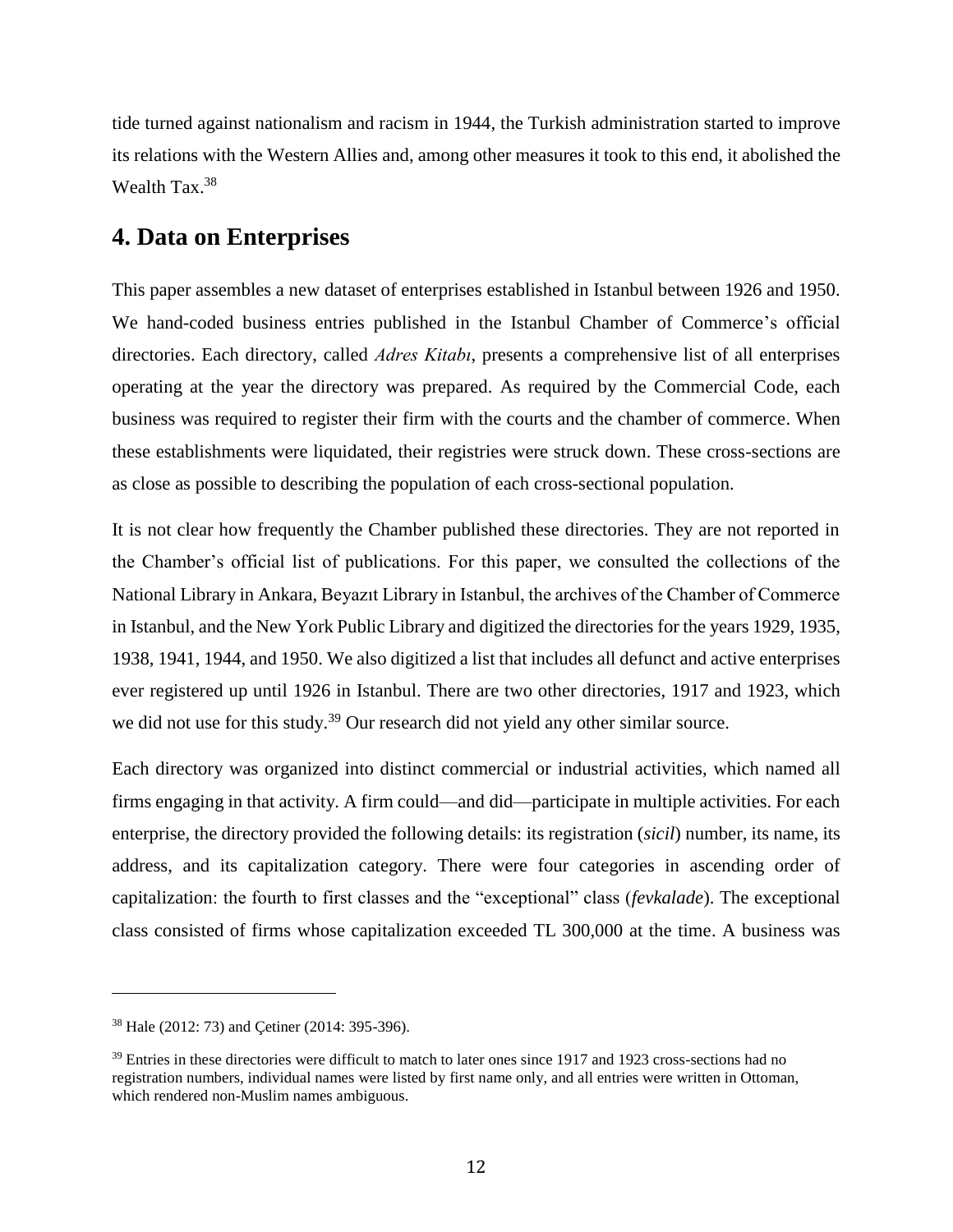assigned to first class if its capitalization was between TL 200,000 and TL 300,000. Second-class enterprises fell between TL 100,000 and 200,000. Third class was defined for capitalizations between TL 150,000 and 100,000. Anything below TL 15,000 was assigned into fourth class. These cutoffs were valid for all directories through 1941. The directory of 1944 did not report the capital class. The 1950 directory revised the cutoffs as follows: fourth class lower than TL 10,000, third class between TL 10,000 and 50,000, second class between TL 50,000 and 100,000, first class between TL 100,000 and 200,000, and "exceptional" higher than TL 200,000.

We used the directory information to tease out more details about ownership characteristics. First, we assigned each firm an enterprise form based on the naming conventions required by the Commercial Code of 1926. Single proprietorship had to use the owner's name and nothing else. Partnership had to either list all partners with unlimited liability (i.e. the general partners), or use one general partner's name followed by a phrase such as "brothers" (*"biraderler"*) or "and company" (*"ve şürekası*") to indicate multi-ownership. Any private limited liability company's name had to be appended with the suffix "Limited" (Ltd.). Similarly, any corporation's name had to contain the phrase *"Türk Anonim Şirketi"* (T.A.Ş). These rules allowed us to classify each entry as a single proprietorship, partnership, private limited liability company, or corporation.<sup>40</sup>

For single proprietorships and partnerships, we were also able to use the name of the owner(s) to assign each firm an ethno-religious identifier. Differences between Turkish, Greek, Armenian, and Jewish (most of whom were Sephardic) names are evident. As a further robustness check, we also utilized the records of the Istanbul Jewish Genealogy Project, which has collected the surnames of the Jewish community based on more than 35,000 marriage and death records from 1887 onwards. <sup>41</sup> Our methodology allowed us to designate single proprietorships and partnerships as Turkish (Muslim), Greek, Armenian, Jewish, Europeans, and any mix of these groups.

For limited liability companies and corporations, the best we could do was to distinguish foreign companies from domestic ones. Any PLLC or corporation had to use a Turkish name, but beyond

<sup>40</sup> We could not distinguish general partnerships (*kollektif*) from limited partnerships (*kommandit*). Limited partnerships were required to only use the general partners' names in the company's legal name. General partnerships, on the other hand, were not obligated to include every single individual's name. Thus, the company "Gregg  $& Co.$ " could very well be either a general or a limited partnership.

<sup>41</sup> The project website can be found at the link<http://www.dankazez.com/istanbul/>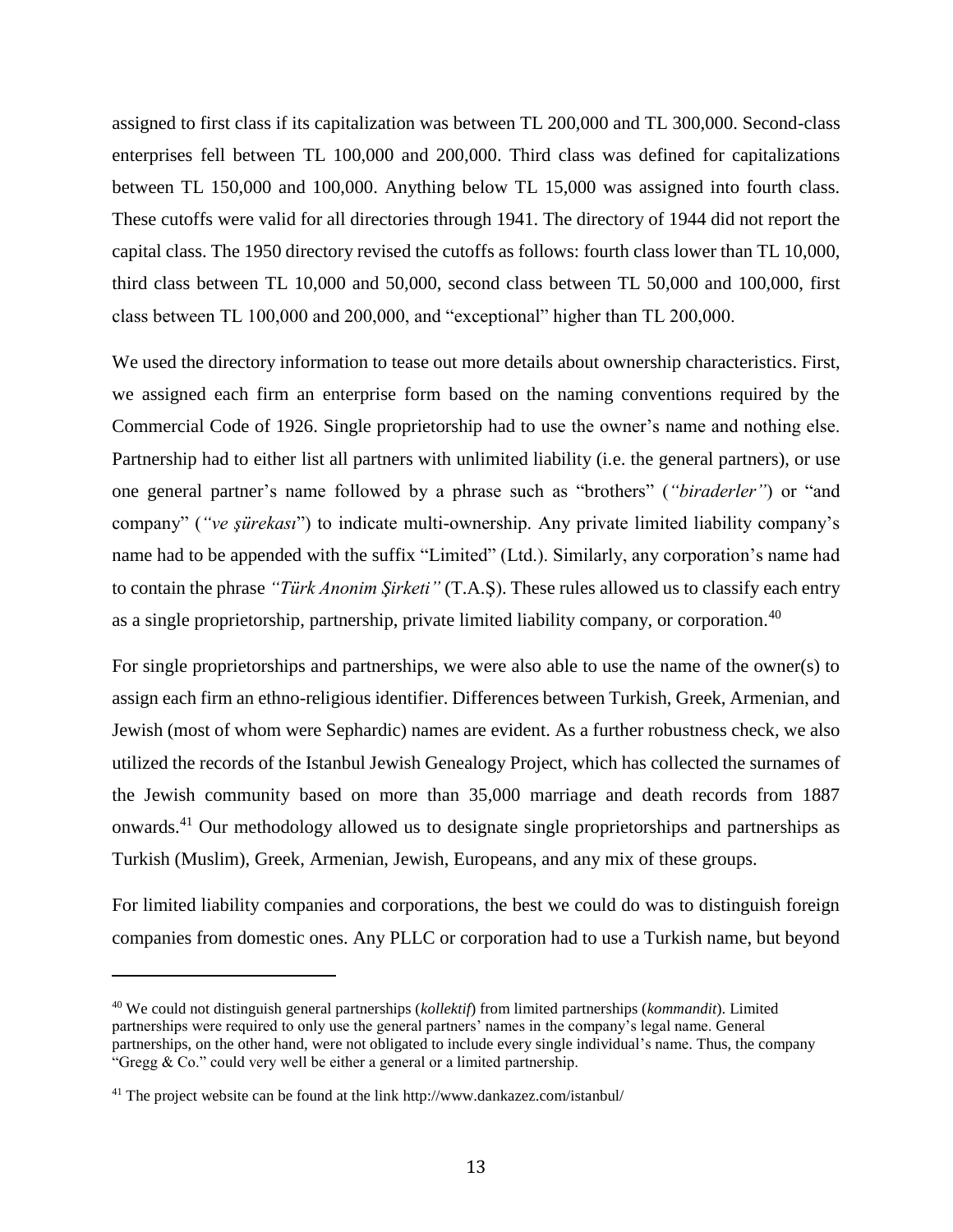that, these names did not systematically reveal anything about the owners, which is consistent with the nature of incorporated enterprises.

Finally, we exploited the registration numbers themselves to infer an establishment year for each firm. In 1926, the new commercial code mandated the assignment of registration (*sicil*) numbers. As a result, each enterprise that ever existed in Istanbul's registry—whether alive or dead—was retroactively assigned a registration number. This list was then published between 1926 and 1927. We were not able to ascertain any pattern to the number assignment for firms established before 1925. However, starting from 1926, the numbering was chronological. Furthermore, each city had its own *sicil* and thus a particular set of registration numbers. This registration numbering system remained de-centralized until 1956. Since numbering was local, any registration number between 1 (the smallest in our dataset) and 43,125 (the largest) is assigned to a single distinct business in Istanbul. No number was skipped (though they are not necessarily in our dataset), and no number was assigned to a firm whose legal office was outside of Istanbul. Further consulting the Chamber's records, we were able to define cutoff registration numbers for each year, thus yielding a "birth year" for each enterprise.

The directories did not give all information consistently. The volumes of 1929, 1935 and 1938 excluded firms of fourth capitalization class altogether. The 1944 directory did not report capitalization class or *sicil* numbers. Although the nominal cutoffs for capitalization categories remained constant during our period except 1950, rampant inflation during World War II will make comparisons between 1941 or earlier registries and 1950 suspect. Moreover, our method does not reveal anything about the identity of limited partners (whose names did not appear in the firm's legal name). Hence, while unlikely, there could be potentially many more companies whose partners were of different ethno-religious backgrounds. Finally, our ethnic classification cannot identify the small number of Sabbateans (*dönmes*), who were subject to extraordinary assessments (Ökte 1950: 92, 99). Since *dönmes* used Muslim names, they have been categorized as Muslims in our analysis. This omission due practical difficulties might bias the results against our hypothesis by overestimating the negative impact of the tax on Muslims.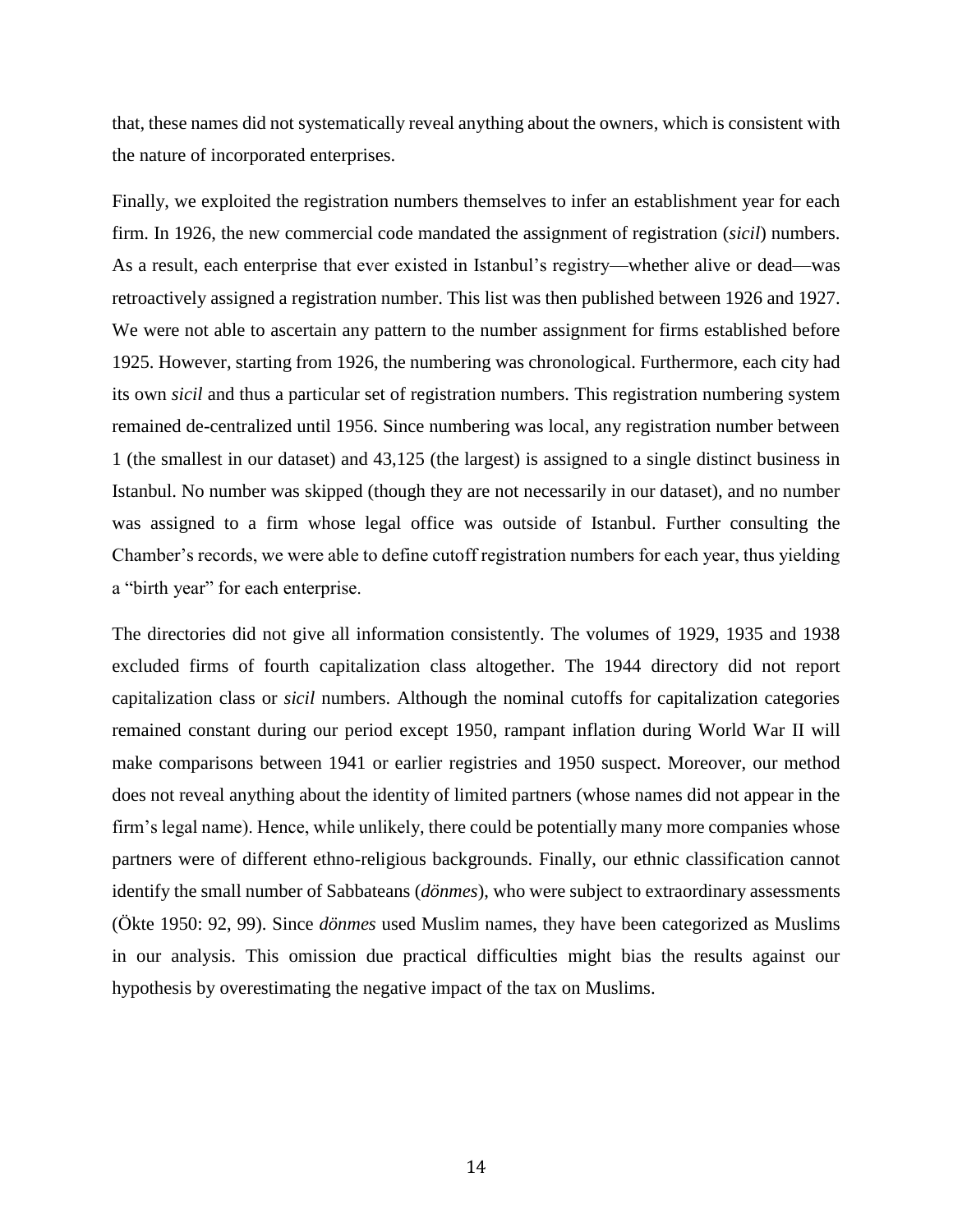#### **5. Overview of Enterprises in Istanbul between 1926 and 1950**

Istanbul had long been the commercial, financial, and industrial heart of the Ottoman Empire. While no longer the capital under the nascent Turkish Republic, the city retained its prominent position as the largest port for international trade, center of commodity trading, and the largest financial market in the country. As such, Istanbul's commercial life reflected the broader developments in Turkey's economy. Figure 1 shows that for much of the interwar period, business entry remained stagnant after falling sharply in 1927. One can easily identify the big jump in 1942 and 1943. As we will show later, this is the Wealth Tax in action, which led to the liquidation of non-Muslim businesses whose assets were used to finance "Turkish"-Muslim startups.

Most firms were also organized as single proprietorships or unincorporated partnerships, as reported in Figure 2. The preponderance of single proprietorships is not surprising as it is the most common way to organize small businesses even today. What is perhaps more surprising is the lack of popularity of the private limited liability company, which quickly became the dominant legal form in whatever European economy it was introduced.<sup>42</sup> While this is the subject of a different line of research, restrictions on forming private limited liability companies were likely responsible for their small share in the distribution.<sup>43</sup>

Figure 3 shows the breakdown of single proprietorships and partnerships by ethno-religious identity of the owners across different cross samples. Figure 4 plots a similar ethno-religious distribution among new business entries in each directory. While Muslims were certainly active in trade, minorities enjoyed a much larger share relative to their size. Muslims had about 1 to 2 businesses per 1000 Muslims in Istanbul between 1935 and 1950 compared to 2-6 Christian enterprises per 1000 Christians and 6 to 13 Jewish firms per 1000 Jews.<sup>44</sup>

 $42$  See Guinnane et al. (2009) for a comparison of the historical take-up of private limited liability companies in Germany, France, the United Kingdom, and the United States.

<sup>&</sup>lt;sup>43</sup> Forming a private limited liability company required a special permission from the Ministry of Commerce. Forming a corporation required a special permission from the Board of Ministers.

<sup>&</sup>lt;sup>44</sup> We have used the figures in Istanbul published in the population census of 1935 for the business cross-sections of 1935 and 1938, and the census of 1945 for the cross-sections of 1941, 1944, and 1950.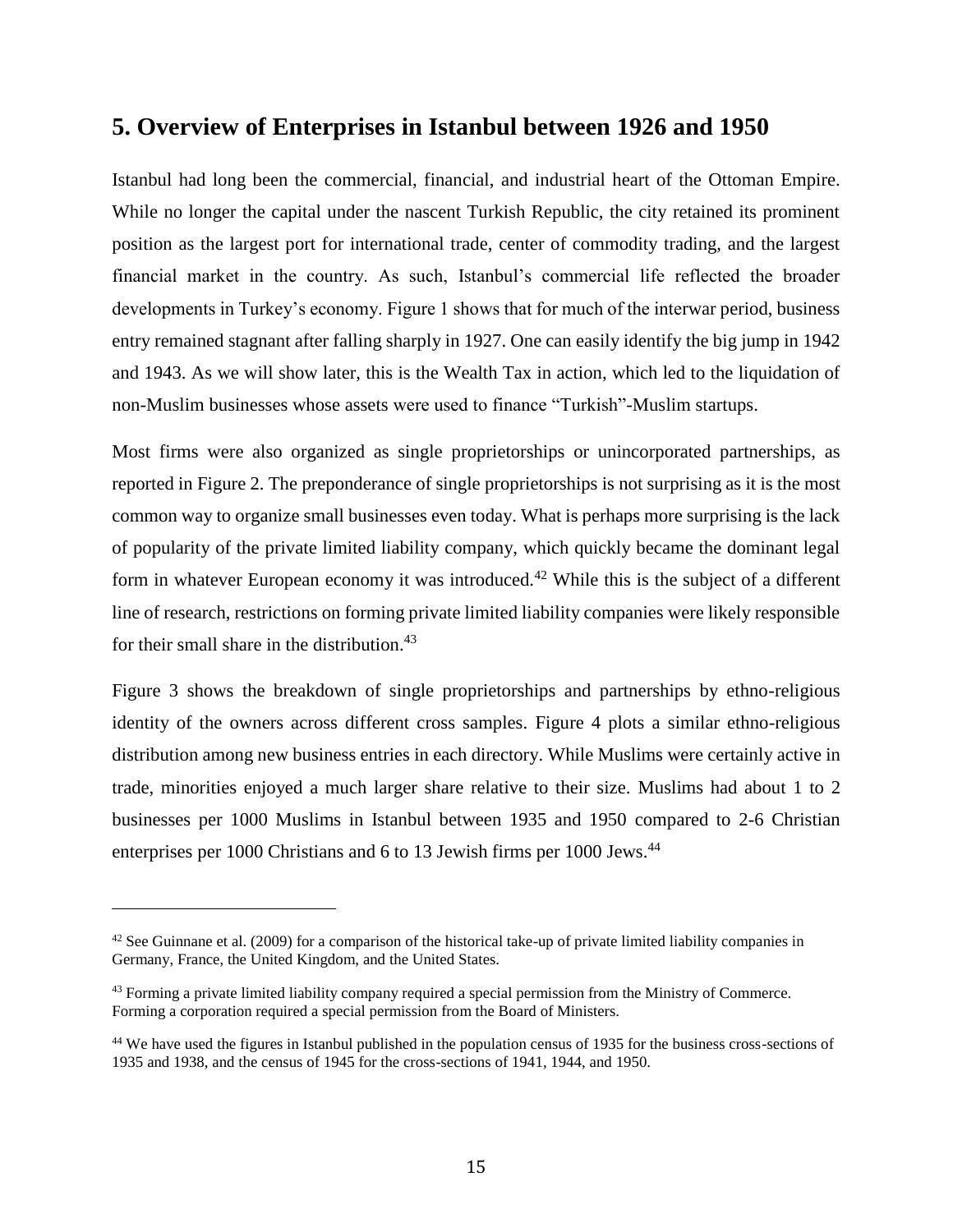Figures 3 and 4 reveal salient differences in the evolution of Muslim and minority enterprises. First is heterogeneous impact of the Great Depression, which affected Muslim enterprises significantly more severely and lead to a sharp decline in Muslim enterprises' total share. This is due to a much higher rate of liquidation among Muslim enterprises and a similar decline in the share of Muslim entrants. Both facts are consistent with the view that Muslim firms had lower productivity and were less efficient than non-Muslim firms, which we will discuss later on. Our regression analysis reveals that these differences are robust to sectoral or size effects.

Throughout the 1930s, Muslim participation in business slowly recovered though Muslims' competitiveness was not restored completely until the second big shock: The Wealth Tax. The assessment seems to have dramatically altered the make-up of firm owners in Muslims' favor. Although minority firms reverted back somewhat by 1950, their fate had largely been sealed.

Heterogeneity across enterprises of different ethno-religious groups went beyond a matter of numbers. Table 1 reports ownership characteristics, capitalization, and sectoral distribution of all distinct single proprietorships and partnerships that appeared in the directories. These figures remained remarkably stable across specific cross-sections, justifying this pooled representation of the data. Consistent with earlier discussion, most of these businesses were single proprietorships rather than partnerships. Muslims, Greeks, and Armenians were more similar in this regard. Jewish entrepreneurs, on the other hand, were much more likely to pool their assets to form partnerships. About half of all Jewish enterprises consisted of partnerships, consistently across each directory. Partnerships owned by any other group made up of 27 to 33 percent of all firms within that community.

Second, Muslim companies were richer. True, all firms were small. The median business in any group was a single owner with a third-class establishment. However, Muslims had a significantly lower share at this lower tail compared to the other groups. In other words, while Muslim participation was more meager relative to their share in the population, they had a higher proportion of more heavily capitalized firms. These larger businesses were mostly Muslim; 60 percent of first-class and 76 percent of exceptional-class firms were owned by Muslims.

Finally, while most firms were overwhelmingly mercantile establishments, there was partial specialization among ethnic groups. Muslims had a higher concentration in manufacturing and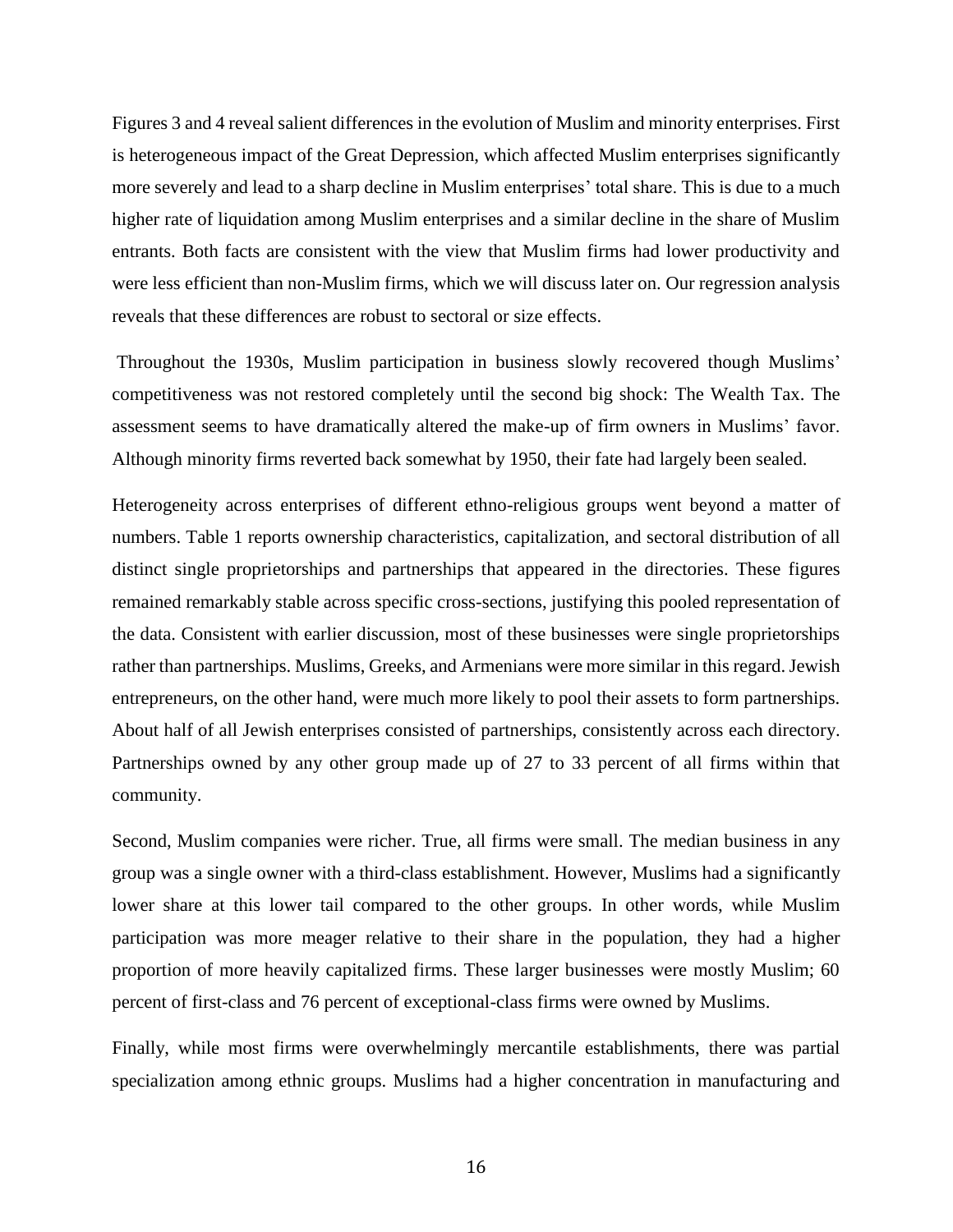non-Muslims in trade. Within trade, Muslims and Greeks were relatively more active in trading foodstuff and agricultural products, while Armenians and Jews were found more in the trade of various textiles and garments. Regardless, the idea that entire sectors had been overtaken by one specific group is decidedly false.

#### **6. The Differential Impact of the Wealth Tax**

So far, the raw data outlined the differences in owner characteristics of each cross-section and how firm ownership in Istanbul changed over time. Even though the evidence suggests that the tax was responsible for the sharp decline of non-Muslim enterprises from 1941 onwards, this section explores the issue in more detail in order to disentangle how much of the tax directly targeted non-Muslims, rather than incidentally affecting them through its impact on other factors

Ideally, one would undertake a continuous duration model, such as time-acceleration or Cox proportional hazards, to estimate the effect of covariates on survival time or time-to-failure. Unfortunately, our data do not permit this technique. We do not observe firms over the entirety of their life cycles. Without knowing the exact formation and liquidation dates, the continuous duration models are infeasible.

The second challenge arises due to the way the data became available. What the directories give are snapshots at specific intervals. If the directories were annual, we could have adopted a straightforward interpretation of annual survival. Instead, we interpret our model as either distinct survival events between directories (our preferred specification), or survival likelihood conditional on having survived the initial three or so years between establishment to the next closest directory date. The empirical strategy invites some degree of selection. For instance, 779 new firms were added to the directory in 1938. The registration numbers indicate that about 2,700 firms actually entered the market between 1935 and 1938. Hence, our dataset is missing approximately 2,000 enterprises that formed and got liquidated between the publication of these two consecutive directories.

Finally, the third problem involves the inconsistency of intervals between directory publications. This interval can be three years (1926-1929, 1935-1938-1941) or six years (1929-1935, 1944- 1950). In order to make meaningful comparisons, we restrict attention to survival windows: the likelihood of a firm surviving for three, six, or nine years after first appearing in a directory.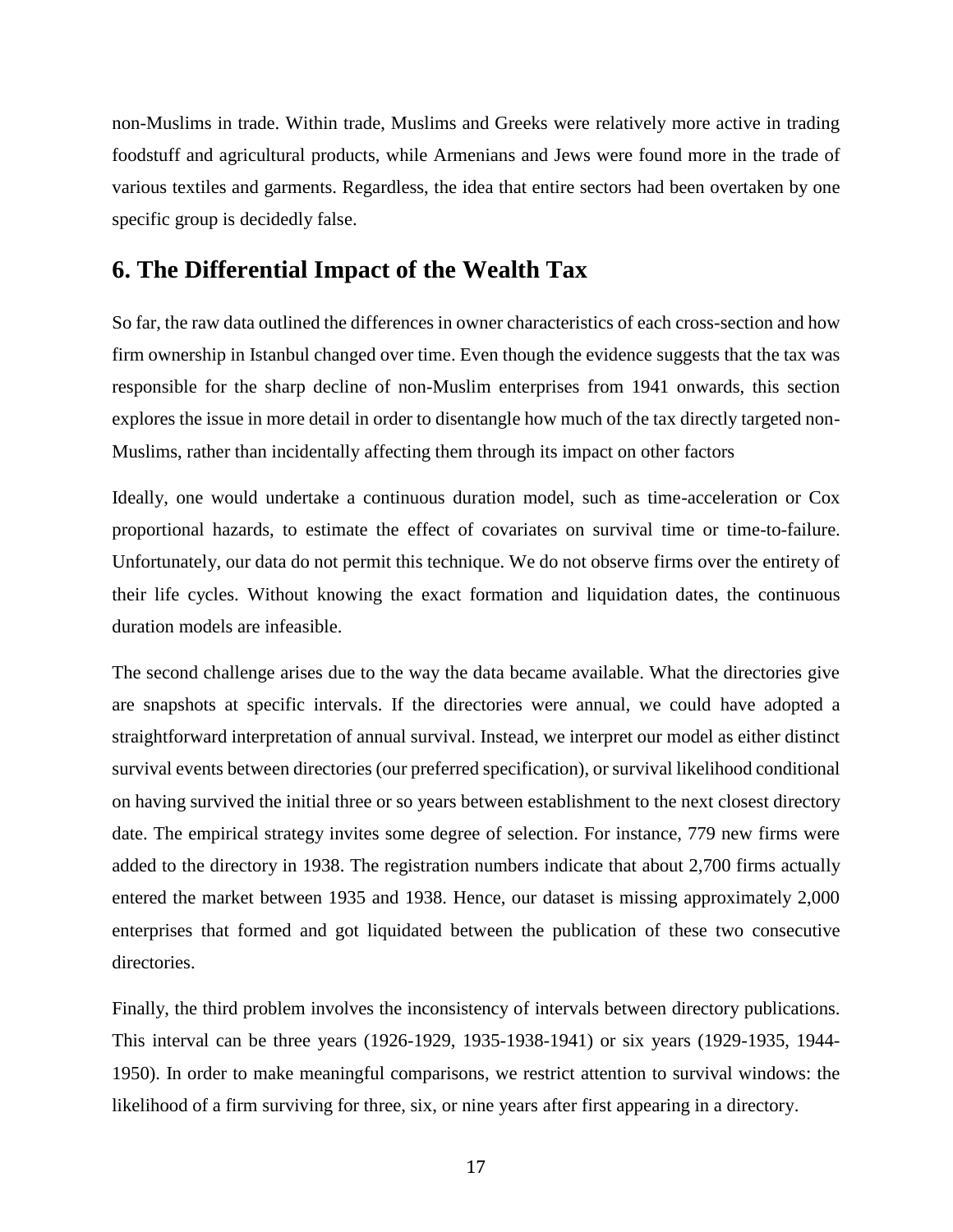We start by treating surviving into the next subsequent registry as a discrete event. This is a simple logit estimation of survival likelihood between any two consecutive directory listings. The set of covariates include dummies for enterprise forms, with the single proprietorship being the reference group, dummies for ethno-religious groups, capital class, industry dummies, and establishmentyear dummies (as imputed from the registration number). Our main interest is survival between the directories 1941 and 1944, during which the Wealth Tax was imposed.

Table 2 reports the results of survival estimations across consecutive directories. Enterprises had different survival odds based on owner characteristics depending on the period. Muslims had a much greater liquidation risk during the years of Great Depression, between 1929 and 1935. In the subsequent periods, ethno-religious groups were not statistically different from each other. All non-Muslim enterprises active in 1941 were on average 9 percentage points less likely to survive to 1944 relative to Muslim firms. This is the impact of the Wealth Tax.

We stress two other related findings: the much higher liquidation rate of Muslim-owned businesses between 1929 and 1935 as well as between 1944 and 1950. The first result indicates that the Great Depression differentially hurt Muslim enterprises much more severely than non-Muslim firms even controlling for other salient observables such as capital, industry, and enterprise form. Our analysis suggests that the lower productivity of Muslim-owned businesses is responsible for this higher rate of liquidation. As Caballero and Hammour (1994) show, economic downturns drive out firms and techniques at the lower tail of the productivity distribution, a process known as the "cleansing effect of recessions." The second result reinforces this point. The Wealth Tax removed the most productive businesses, non-Muslim firms, from the market and replaced them with Muslim-owned enterprises. Lacking non-Muslim entrepreneurs' entrepreneurial know-how, these new Muslim firms dissolved quickly, especially during the severe recession of 1943-5.<sup>45</sup>

A similar pattern emerges on the entry side. Figure 1 shows an overall decline in firm entry during 1929-32 and 1944-45. Figure 4 shows that this decline is driven by a substantial drop Muslim firms' entry rates during both periods of recessions in 1929-35 and 1944-50. This is the selection effect on productivity during particular points at the business cycle. Firms follow a productivity

<sup>&</sup>lt;sup>45</sup> Turkey's real GDP per capita fell by 16 percent in the recession of 1945. During the height of the Great Depression, the growth rate had dropped to -12 percent.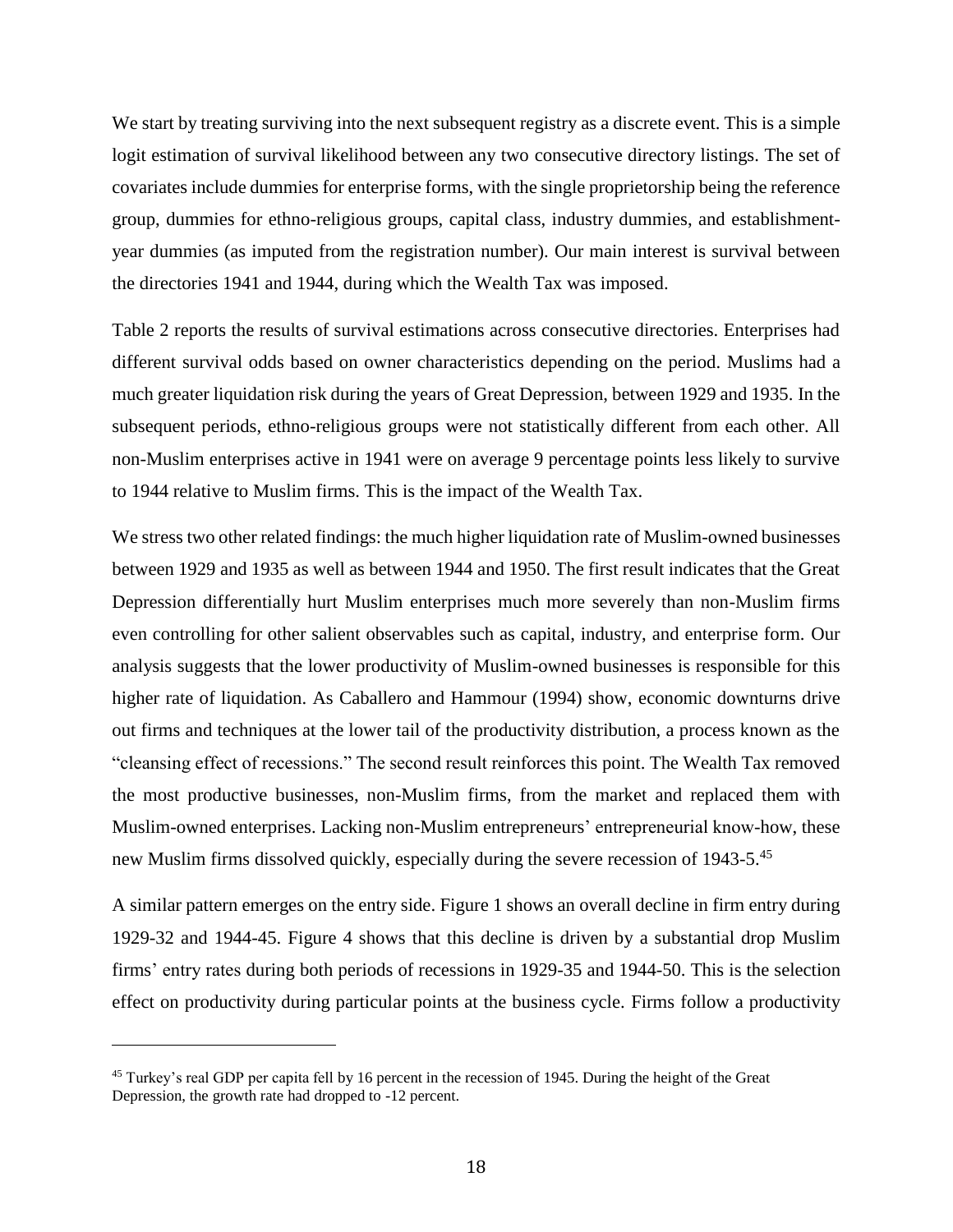cutoff above which they enter business. These cutoffs exist due to frictions in the financial market (Bernanke and Gertler 1989). Booms relax these frictions, lower the productivity threshold and lead to higher entry rates specifically selecting on less productive firms. Recessions, instead, tighten these frictions, raise the entry threshold, thereby lowering the number of entrants but selecting on more productive, robust firms. Thus, firm entry rate is pro-cyclical while entrant productivity counter-cyclical, a robust pattern that both Moreira (2015) and Artunç (2017) demonstrate. Our results reinforce the literature's view that Muslim firms were more inefficient and further demonstrate that the Wealth Tax essentially replaced the most productive firms, especially the robust business that survived the Great Depression, with much less productive enterprises.<sup>46</sup>

The main point we underline here is robust to other empirical specifications. Our second estimation strategy is essentially difference-in-differences. We focus on three-year, six-year, or nine-year survival windows from the time the firm first appeared in a directory. For instance, to estimate 6 year survivorship consistently, we consider whether firms that first appeared in 1935 were re-listed in 1941, those that first appeared in 1929 survived until 1935, etc. For some firms, this three-year (or six-year, or nine-year) window will coincide with the year 1942. Thus, when we estimate sixyear survival, firms that first appeared in 1938 will receive the tax shock but those that first appeared in 1935 will not (because the latter's six-year survival window terminates in 1941 before the tax was imposed). Our hypothesis states that the tax had a differential effect on Muslim and non-Muslim firms. We estimate the logit model where the dependent variable takes a value of 1 if the firm survived the fixed period in question after first appearing in the registry. The critical covariates are tax dummy (which indicates whether the timing of the tax was within the fixed survival window), ethno-religious identifiers, and their interactions. We have the usual control variables as before: enterprise form dummies, capital class, age, industry fixed effects. Age now

l

<sup>46</sup> One can argue that non-Muslims could raise capital with more ease than Muslims. This would create a bias against our hypothesis that Muslim firms were less productive. If Muslim and non-Muslim enterprises were drawn from the same productivity distribution then non-Muslim firms would be less productive overall as non-Muslims' productivity cutoff for entry would be lower. This would imply higher overall dissolution rates (especially during recessions) and lower share among entrants relative to Muslim firms during busts, the exact opposite of what we observe in the data.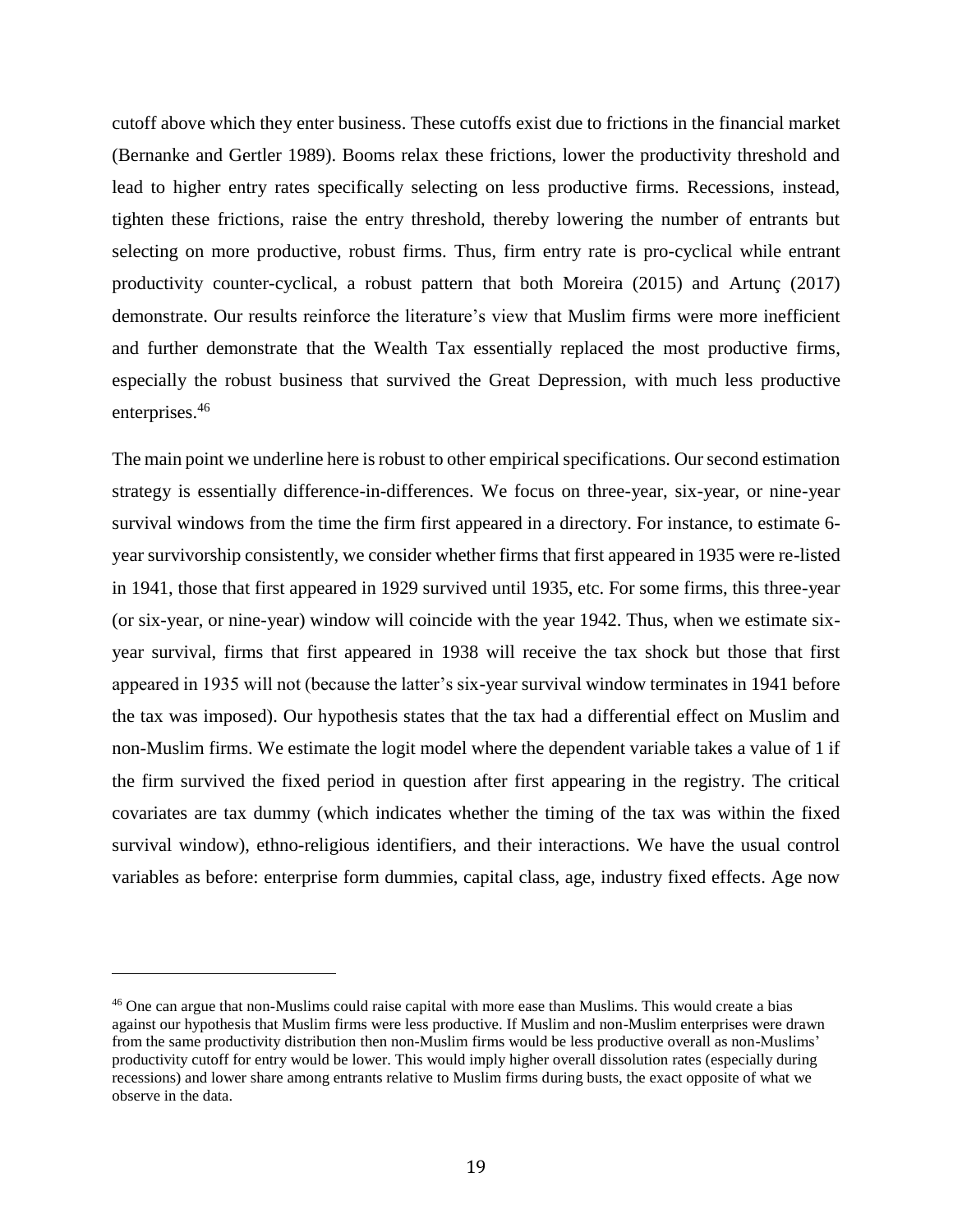indicates the firm's age at the time it first appeared in the relevant directory and thus cannot exceed two if we look at three-year survival, or five for six-year survival.

Table 3 displays the results of the difference-in-difference estimation of three-year, six-year, and nine-year survival. Non-Muslim enterprises enjoyed lower failure rates than Muslims did, on average. This is largely driven by the Great Depression in the estimates of six-year and nine-year survival. The heterogeneous effect of the tax is identified by the interaction of cohort effects with non-Muslim dummies (1941 for three-year survivorship, 1938 for six years, 1935 and 1941 for nine years). The tax had a substantial and negative effect on minority firms. The coefficient estimates are large, particularly for the six-year interval. The tax led to differentially high liquidation rates for non-Muslim firms, especially over the long run.

These effects are essentially impacts of first appearing in directories closer to the year 1942. Our final and preferred specification treats new entries in each directory as distinct cohorts and estimates cohort-specific hazard rates. In other words, the 1929 cohort describes firms established between 1926 and 1929, the 1941 cohort those that were "born" between 1938 and 1941, etc. The only exception here is the 1926 group, which contains all surviving firms in 1926. Descriptive data give a preview of the result. Table 4 reports the last-directory distribution for each of these cohorts by ownership characteristics. For instance, the first column shows that 18.07 percent of all Muslimowned firms that first appeared in 1935 were last listed in the 1938 directory. Three patterns emerge. First, a much higher proportion of Muslim-owned firms dissolved during the Great Depression within the 1926 or the 1929 cohorts. Second, the Wealth Tax was a severe negative shock on non-Muslims. Survival rates until 1944 were 5 to 17 percentage points lower in non-Muslim firms compared Muslim enterprises. Third, Muslim-owned firms had higher survival between 1944 and 1950. The evidence suggests that the Muslim firms that replaced the dissolved non-Muslim enterprises were not as productive and dissolved much more quickly.

We now take cohort-specific conditional survival more seriously and use the previous logit framework to estimate conditional survival probabilities for each cohort separately. We include our previous set of controls, with Age again denoting the age of the firm at the time it first appeared in a directory (i.e. that firm's cohort). Table 5 reports the results. Columns 1 to 5 indicate the 1929 cohort, columns 6 to 9 denote the 1935 cohort, 10 to 12 the 1938 cohort, 13 to 14 the 1941 and column 15 the 1944 cohorts. Each column reports the estimates of a logit regression where the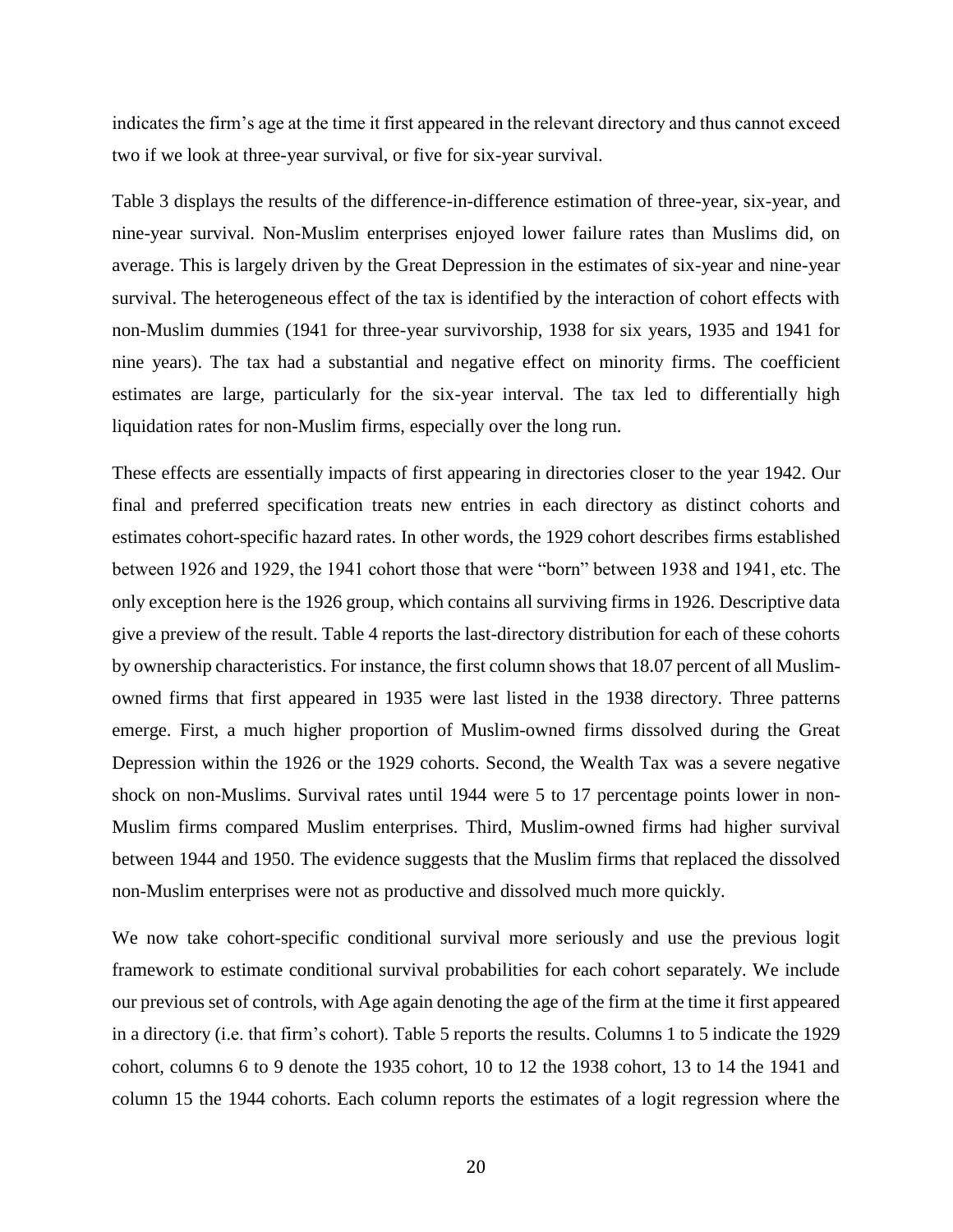dependent variable is whether the firm appeared in the indicated directory conditional on having appeared in the previous one. For instance, for the 1929 cohort, the first column 1935 reports the coefficient estimates from a logit regression of appearing in the 1935 directory, the second column 1938 reports the estimates for a logit regression of being listed in 1938 conditional on also being listed on 1935. Thus, we estimate the hazard function of each cohort. In our discrete time model, hazard is exactly the conditional probability of dying at the given time conditional on surviving up to that point.

Table 5 shows that while the cohorts do exhibit some differences, the Wealth Tax had a robust, negative effect on minority firms' survival relative to Muslim firms, especially for the older cohort of 1929. Figure 5 puts the coefficient estimates in perspective by plotting the average marginal effects of non-Muslim dummies. For each minority group, the Wealth Tax lowered survival probability by 12 to 16 percentage points relative to Muslim firms. For younger cohorts, the effect was a bit less severe, but still statistically significant, at about 9 to 12 percentage points. The Wealth Tax hit the older firms particularly hard.

Furthermore, our cohort-specific estimates also show that highly capitalized firms were better able to withstand the tax burden. High capitalization is actually negatively associated with survival across all cohorts. The negative correlation is robust and significant. So is the positive effect for surviving through 1942. The average marginal effect of having a capital class of one step higher was associated with a higher survival likelihood of about 10 percentage points. As unincorporated firms' capitalization was correlated with personal wealth, the results indicate that wealthier individuals could stave off the tax more effectively and protect their firms' assets. This shielding effect might have emerged for two reasons. First, the chaos and arbitrariness with which the tax was imposed prevented the assessors from making sound inferences about taxpayers' wealth. Second, richer individuals or firms with higher capitalization might have faced slacker liquidity constraints, and thus could actually come up with the demanded payments within the required 15 day period.

Finally, corporations were also disproportionately affected by the Wealth Tax, as can be seen in many of our specifications. From Ökte's account, we know that the government tried to impose harsh taxes on corporations. Our results show that the tax targeted specifically the older corporations. The law led to substantial rates of liquidation for corporations over the longer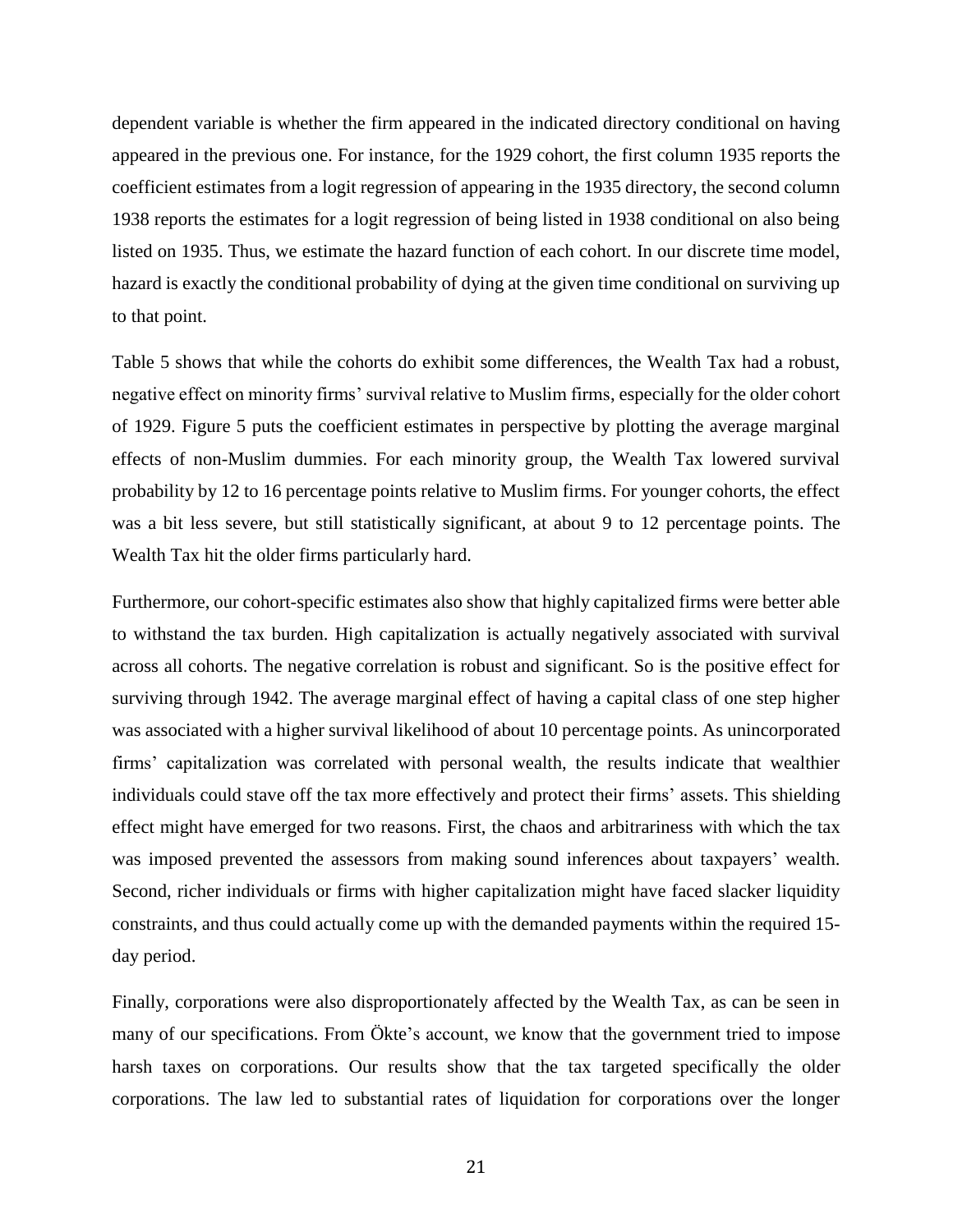survival window of 9 years, almost exclusively driven by the 1926 and 1929 cohorts. The tax did not have a significant effect on the survival of younger corporations that were established after 1935. Older corporations, like any old company, were likely more productive and larger in size. They were also more likely owned by non-Muslims compared to the newer corporations due to their longer history with this enterprise form (Kuran 2011), suggesting that the assessors were once again concerned with going after minorities' assets. In doing so, the assessors purged large-scale, productive enterprises from the market.

The Wealth Tax led to the liquidation of a disproportionately larger number of minority enterprises relative to Muslim firms. A natural question that follows the change in exit rates is whether a similar impact manifested in entry rates as well. Recall the ethno-religious ownership distribution of entrants presented in Figure 4. The share of Muslims in new business entries fluctuated around 50 percent. However, in 1944, the Muslim share jumped to over 80 percent, before returning to its pre-tax value. The tax thus both removed the existing non-Muslim firms from the market and directly or indirectly—discouraged the formation of new ones. In addition, as Figure 1 indicates, there was a dramatic increase in the number of startups in 1942 and 1943. The overwhelming majority of these enterprises had Muslim ownership. The historical evidence suggests that there was a direct link between the reduction of non-Muslim entries and the sharp rise in the formation of Muslim startups as the proceeds made from the liquidation of non-Muslim businesses to were used to finance Muslim entrepreneurs. The political environment of 1942 thus created an important blow to Greek, Jewish, and Armenian participation in Istanbul's commercial life.

Perhaps non-Muslim enterprises were able to circumvent the impositions and the Wealth Tax had little long-run effect on the business composition of Istanbul. At the outset, this idea finds some support. The share of non-Muslim firms in new firms between 1944 and 1950 is much closer to pre-tax figures (Figure 4). One can argue that non-Muslim business owners entrusted their firms' assets to Muslim third parties from 1942 to 1944 in order to shield the firm's assets from liquidation. Once the tax was abolished, these non-Muslim entrepreneurs re-assumed the ownership of their firms. This would simultaneously explain the high dissolution rates of non-Muslim firms between 1941 and 1944, the high dissolution rates of Muslim firms between 1944 and 1950, and the high entry rate of non-Muslim firms between 1944 and 1950.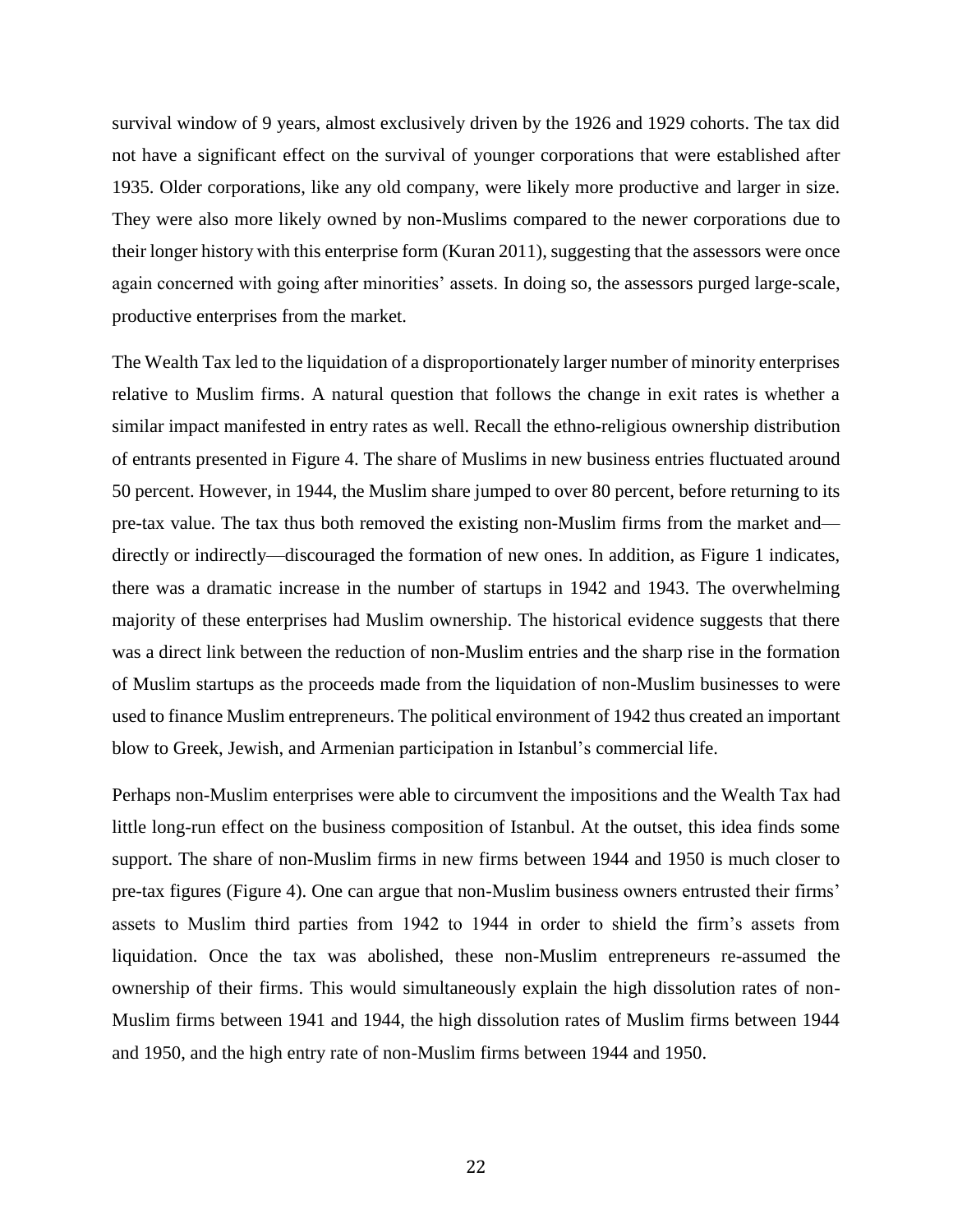This is inconsistent with several pieces of empirical evidence. First, the government passed the law in haste; the agencies prepared taxpayer lists within weeks.<sup>47</sup> Assessments appeared with no warning. Potential taxpayers did not anticipate any such bill and had little time to shield their assets.

Second, the law contained a provision which required all real estate transactions to produce legal proof that the seller was not liable to pay the Wealth Tax.<sup>48</sup> If the seller had such liability, the tax authorities immediately seized the payment to compensate the seller's tax burden.<sup>49</sup> In Beyoğlu, Istanbul's financial and commercial center, the director of the Revenue Administration put a lien (*ihtiyati haciz*) on any commercial property to prevent tax evasion (Ökte 1951: 106). Despite these legal measures, there are scattered anecdotes that describe how some non-Muslims entrusted their real estate to Muslims for a year. This practice ultimately failed as these Muslim associates refused to give back the entrusted properties. <sup>50</sup> Aktar's analysis of real estate transactions in the first six months of the law shows a massive wealth transfer from non-Muslims to Muslims; there is no direct or indirect evidence indicating a subsequent reversal.<sup>51</sup>

Third, direct evidence shows that there was no link between the dissolved minority firms and the subsequent entrants. We took each firm that last appeared in 1941, then searched for the same firm using its address or telephone number in 1950. We also searched by last name to account for possible changes in the address. Table 6 shows that out of all liquidated non-Muslim enterprises,

 $\overline{\phantom{a}}$ 

<sup>50</sup> Bali (2012: 89).

<sup>&</sup>lt;sup>47</sup>Ökte (1951: 48-50, 219) was informed about the tax only a month before the law passed. The lists were prepared in less than a month following the enactment of the law. See Aktar (1996) for a detailed account of tax assignment and collection process.

 $48$  For the whole text of the Wealth Tax Law, see Ökte (1951: 217-221). The provision 14 concerns the real estate transactions.

<sup>49</sup> Aktar (1999: 13).

<sup>51</sup> Aktar (1999) analyzed the deeds of real estate sales related to Wealth Tax payments in Istanbul between December 28, 1943 and June 30, 1943. He shows that almost 40 percent of the total value of real estate sold in order to pay the Wealth Tax was owned by the Jews, followed by Armenians (30 percent) and Greeks (12.4 percent). Most of the assets sold by non-Muslims were bought by Muslims (67.7 percent) and state/municipal enterprises (30 percent). The average price in these transactions were much higher than the average price in property sales unrelated to the tax liabilities. See Aktar (1999: 14-15).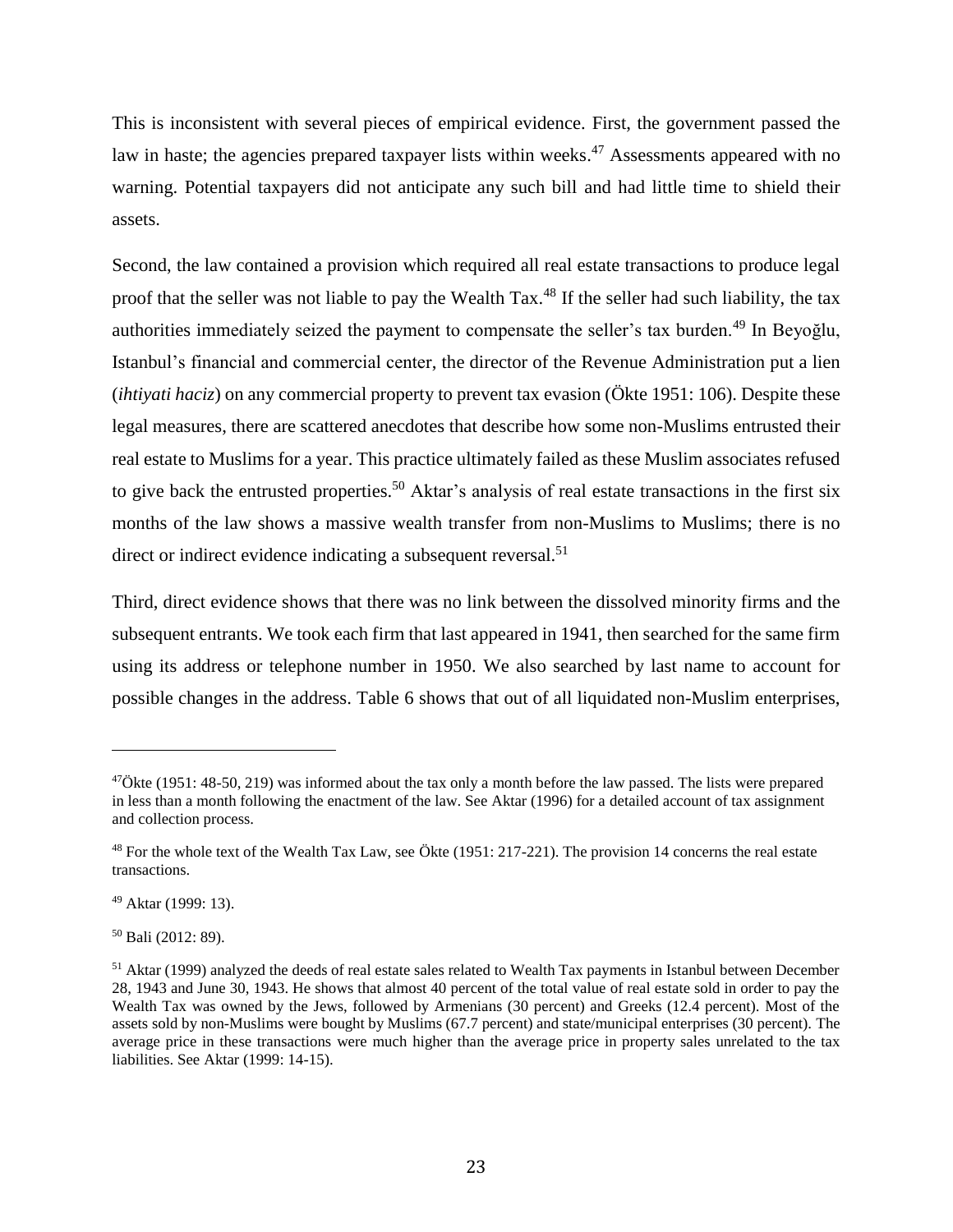65 percent could not be located at all. There was no other firm that used the same address or telephone number in 1950, nor was there any other firm that shared last names. 27 percent of all dissolved non-Muslim firms were taken over by completely unrelated enterprises, most of which had Muslim ownership. At least 91 percent of all liquidated minority firms simply did not reappear, proving that they did not temporarily entrust their assets to Muslims. Our evidence suggests that liquidated non-Muslim enterprises were used to finance the entry of Muslim-owned firms, which quickly dissolved since Muslims lacked the entrepreneurial experience and knowhow of their non-Muslim counterparts. After the tax was abolished in 1944, a new generation of non-Muslim businessmen entered the market, leading to a recovery in the share of minority firms in 1950.

#### **7. Consequences**

The removal of non-Muslim enterprises had a number of implications for the economy. To the extent that Muslim-owned firms were less productive than non-Muslim enterprises, the tax contributed to the poor TFP. Altug, Filiztekin and Pamuk (2008) demonstrate that low TFP growth was the primary reason of Turkey's poor economic performance in the twentieth century.

The literature has long held the view that religious minorities had better business know-how thanks to decades of entrepreneurial activity (Kuran 2011, Artunç 2015). One determinant of such difference is the differential human capital between these groups. Indeed, disparities in human capital between Muslims and non-Muslims had persisted well into the Republic, as can be seen from the differences of literacy rates across religious groups in the 1935 census. In Istanbul, the literacy rate among Muslims were 5 to 7 percentage points lower compared to non-Muslim minorities.

Our results support these points by further providing systematic empirical evidence. Muslim firms had lower survival rates overall, much more so during periods of recession, even when we control for other covariates. Furthermore, the entry rates of Muslim-owned enterprises also dropped during economic downturns. Given the cleansing effect of recessions and the pro-cyclicality of entrant productivity, we show that Muslim businesses were indeed less competitive and efficient.

The tax also caused the liquidation of old enterprises. Table 7 shows that the share of younger firms, especially "startups" between the ages of 0 and 1, increased substantially; the share of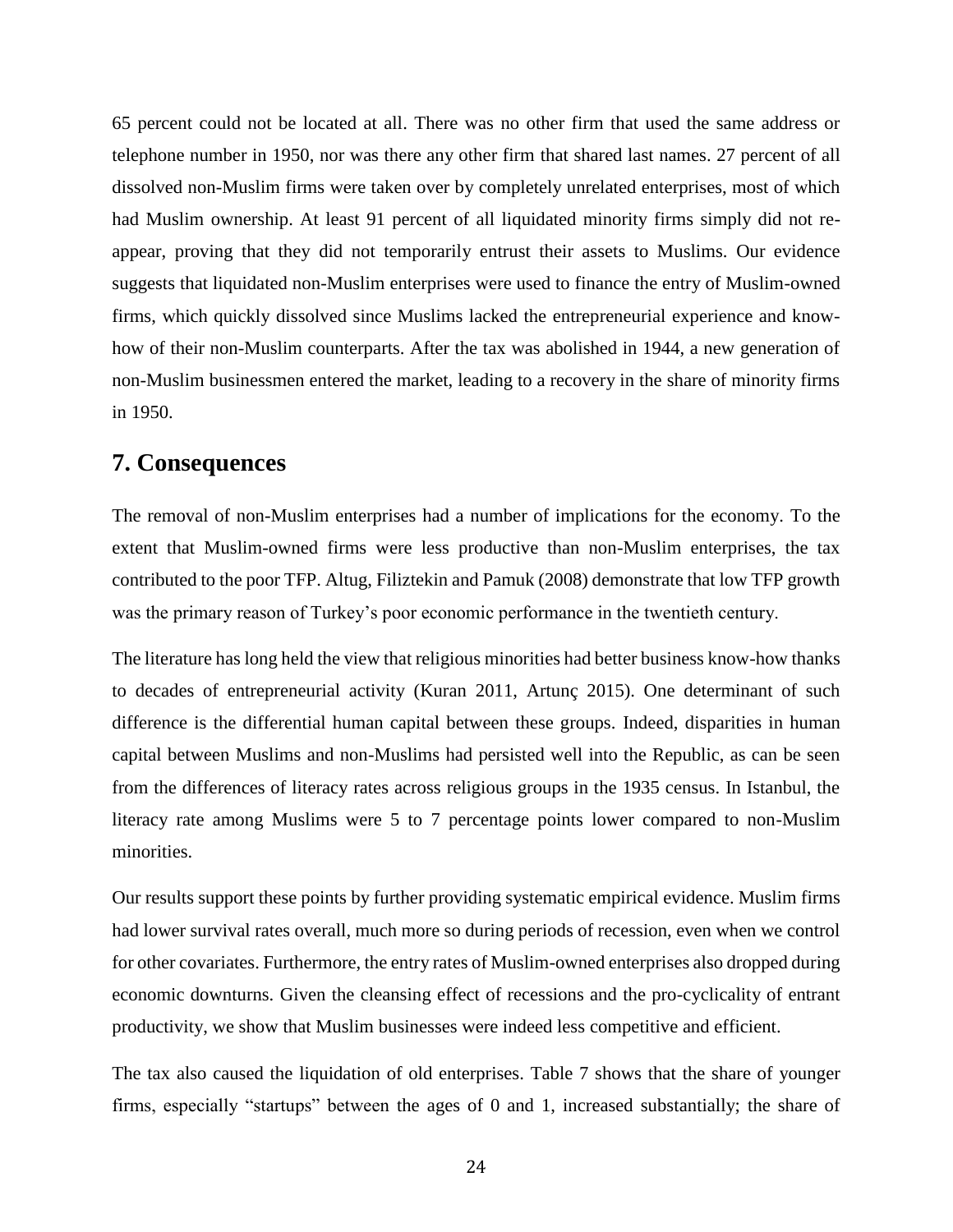mature firms older than 10 years fell in 1944 compared to the preceding cross-sections. This is simply because the vast majority of old enterprises had non-Muslim ownership: 60 to 65 percent in 1935, 1938, and 1941. Our cohort-specific estimates show that the tax had a severe effect on the older cohorts of 1929 and 1935. As old companies tend to be more productive, their unnecessary liquidation must have been a serious blow to the Turkish economy. This is especially salient in the case of companies established before 1929. As survivors of the Great Depression's cleansing effect, they likely enjoyed higher productivity.

The tax essentially misallocated resources away from productive businesses into unproductive ones, lowering overall productivity. The assets themselves were used inefficiently. The state notoriously mismanaged the commercial and industrial properties it confiscated. For instance, the ships of Banzilay and Benjamen Company were "sold" to the Turkish Maritime Lines, a state enterprise which, lacking the technical expertise to operate these ships, left them to rust (Ökte 1950: 184).

The method of confiscation also eroded confidence in the security of property rights and further discouraged investment, even by Muslim entrepreneurs. Clark (1972) provides anecdotes about how non-Muslims were apprehensive about a repeat of the Wealth Tax; these entrepreneurs concentrated their activities in non-manufacturing sectors and abroad. Our dataset reveals that the share of manufacturing firms in all entrants dropped by 2 percentage points across all ethnic groups and 10 percentage points for corporations in 1944; these shares did not revert back to pre-1944 levels in 1950. At the same time, non-Muslim entrants as well as corporations in 1944 and 1950 were more concentrated in export, which accounted for 21 to 35 percent of new firms in each group. Before 1944, exporters made up only 4 to 13 percent of entrants. By raising political risk, the Wealth Tax delayed industrial capital formation further and well after its one-time imposition.

The Wealth Tax succeeded in fulfilling one of the government's dual objectives in "restoring" the economy to Muslims through transfers and confiscations. In doing so, it postponed the other goal that arguably vexed the government more: economic modernization and convergence with the West.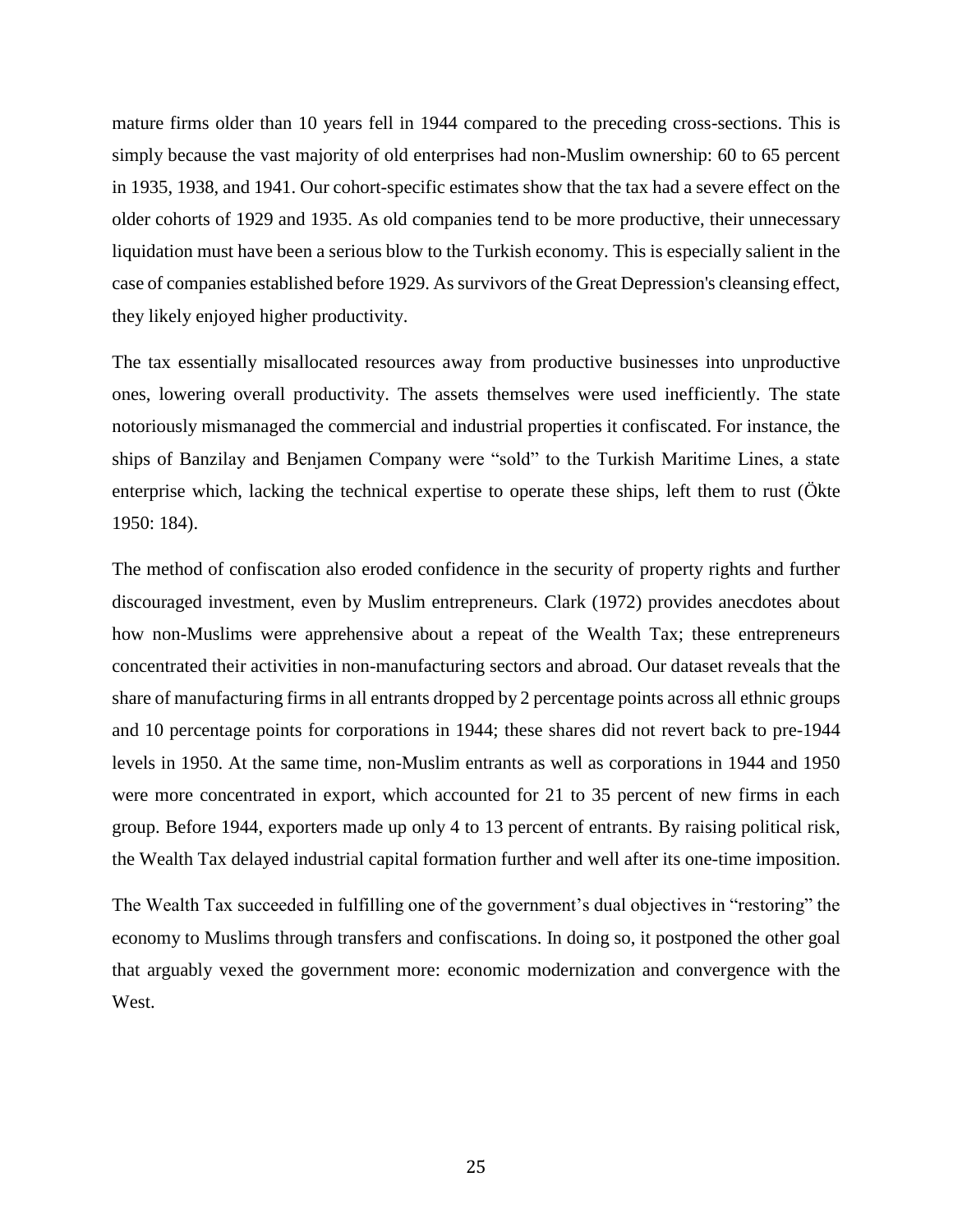## **References**

Akar, R. 2006. *Aşkale yolcuları: varlık vergisi ve çalışma kampları*, Istanbul: Mep Kitap.

Aktar, A. 1996. "Varlık vergisi ve İstanbul," *Toplum ve Bilim* 71, pp. 97-149.Aktar, A. 1999. "Varlık vergisi sırasında gayrimenkul satışları," *Toplumsal Tarih* 69, pp. 10-21.

Aktar, A. 2000. *Varlık vergisi ve 'Türkleştirme' politikaları*, İstanbul: İletişim Yayınları.

Altug, S., Filiztekin, A. and Ş. Pamuk, 2008. Sources of long-term economic growth for Turkey, 1880–2005. *European Review of Economic History*, *12*(3), pp.393-430.

Artunç, C. 2015. "The Price of Legal Institutions: The *Beratlı* in the Eighteenth- Century Ottoman Empire." *Journal of Economic History* 75 (03), pp.720–749.

Artunç, C. 2017. "Commercial Expansion and Churning: Business Organization in Egypt between 1911 and 1948." Mimeo.

Baer, M. 2010. *The Dönme: Jewish Converts, Muslim Revolutionaries, and Secular Turks,* Stanford University Press.

Baker, G. P. and R. E. Kennedy, 2002. Survivorship and the economic grim reaper. *Journal of Law, Economics, and Organization*, *18*(2), pp.324-361.

Bali, R. 2012. *Varlık Vergisi: Hatıralar-Tanıklıklar*, Istanbul: Libra Yayınları.

Barlas, D. 1998. *Etatism and Diplomacy in Turkey: Economic and Foreign Policy Strategies in an Uncertain World, 1929-1939*, Brill.

Bernanke, B. and M. Gertler. 1989. "Agency Costs, Net Worth, and Business Fluctuations." *American Economic Review*: 14-31.

Bird, Richard M. and Eric M. Zolt. 2005. "Redistribution via Taxation: The Limited Role of the Personal Income Tax in Developing Countries." *UCLA Law Review* 52, 1627-95.

Boratav, K. 1981."Kemalist Economic Policies and Etatism," in Atatürk: Founder of a Modern State, (eds.) A. Kazancıgil and E. Özbudun, Hamden: Archon Books.

Bowman, Linda. 1993. "Russia's First income taxes: The effects of modernized taxes on commerce and industry, 1885-1914." *Slavic Review*, *52*(2), 256-282.

Caballero, Ricardo J. and Hammour, Mohamad L., 1994. The Cleansing Effect of Recessions. American Economic Review, 84(5), pp.1350-68.

Clark, E. C. 1972. "The Turkish Varlık Vergisi Reconsidered," *Middle Eastern Studies*, *8*(2), 205-216.

Çetiner, Y. T. 2014. *Turkey and the West: From Neutrality to Commitment*, University Press of America.

Çetinkol, H., Özden T., Kâmuran Yetiş K. ve D. S. Tosbi, (eds.) *Türk Ticaret Rehberi ve Adres Kitabı 1944-1945.* İstanbul: Osmanbey Matbaası.

Durdag, Mete. 2012. *Some Problems of Development Financing: A Case Study of the Turkish First Five-Year Plan 1963–1967* (Vol. 4). Springer Science & Business Media.

Dündar, F. 2001. *İttihat ve Terakki'nin Müslümanları İskân Politikası (1913-1918)*, Istanbul.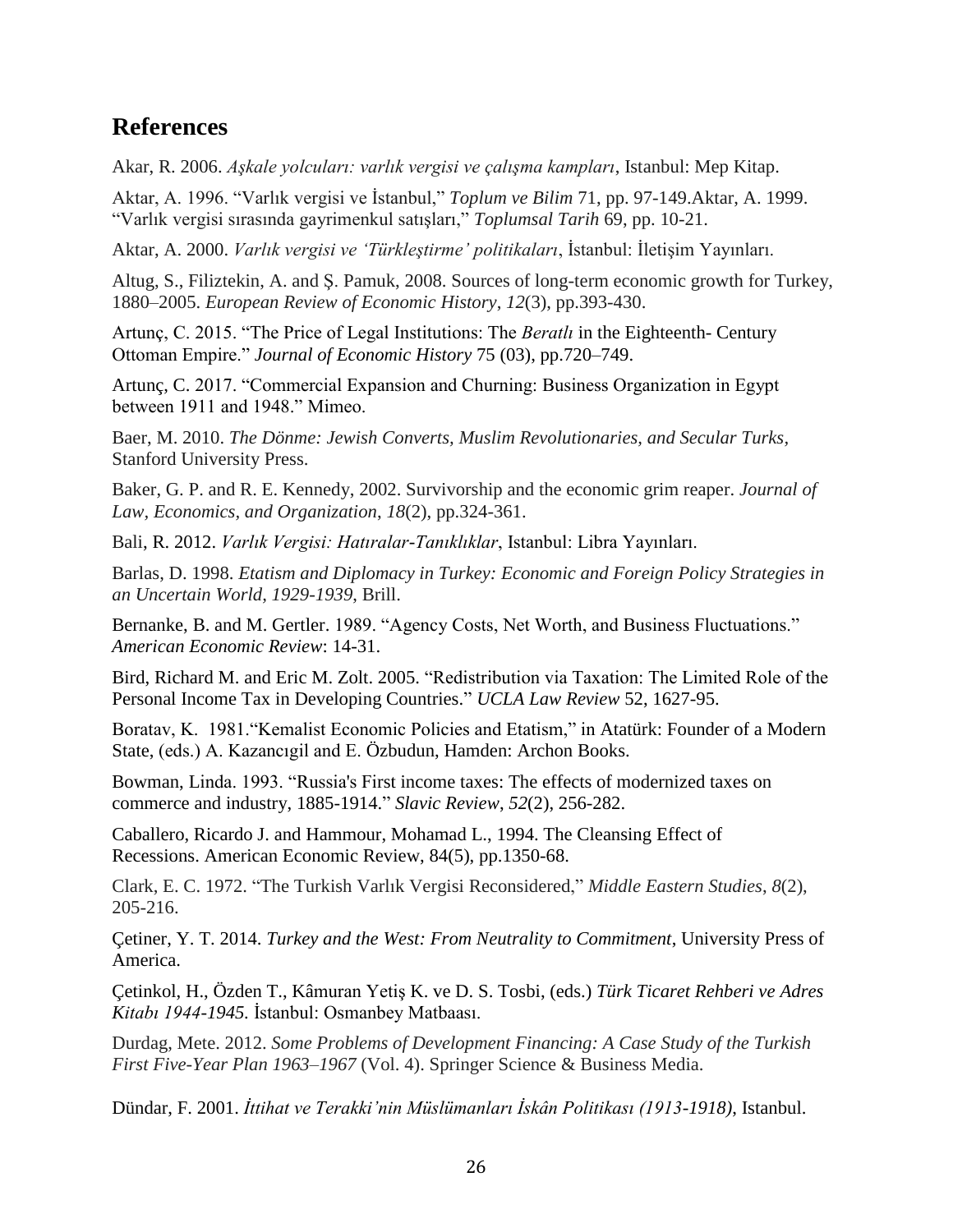Eldem, E. 1999. *French Trade in Istanbul in the Eighteenth Century*. Leiden: Brill.

Guinnane, T., R. Harris, N. R. Lamoreaux, and J. L. Rosenthal. 2007. "Putting the Corporation in its Place," *Enterprise and Society* 8(3):687–729.

Hale, W. 2012. *Turkish foreign policy since 1774*. Routledge.

İnalcık, Halil. 1960. "Bursa: XV. Asır Sanayi ve Ticaret Tarihine Dair Vesikalar." *Belleten* 24: 45–102.

İstanbul Ticaret ve ve Sanayi Odası. 1926. *İstanbul Ticaret ve ve Sanayi Odası Mecmuası*, vol. 42(1-12).

İstanbul Ticaret ve ve Sanayi Odası. 1927. *İstanbul Ticaret ve ve Sanayi Odası Mecmuası*, vol. 43(1-6).

İstanbul Ticaret ve Sanayi Odası. 1929*. İstanbul Ticaret ve Sanayi Odasına mukayyet ticari, sınaî ve malî müesseseler ve efrat.* İstanbul: Marifet Matbaası.

İstanbul Ticaret ve Sanayi Odası. 1935*. İstanbul Ticaret ve Sanayi Odası adres kitabı: İstanbul Ticaret ve Sanayi Odasında kayıtlı fevkalade birinci, ikinci ve üçüncü sınıf ticari, sınaî, mali müesseseler.* İstanbul: Marifet Basımevi.

İstanbul Ticaret ve Sanayi Odası. 1938*. İstanbul Ticaret ve Sanayi Odası adres kitabı: İstanbul Ticaret ve Sanayi Odasında kayıtlı fevkalade birinci, ikinci ve üçüncü sınıf ticari, sınaî, mali müesseseler.* İstanbul: Marifet Basımevi.

İstanbul Ticaret ve Sanayi Odası. 1941*. İstanbul Ticaret ve Sanayi Odası adres kitabı: İstanbul Ticaret ve Sanayi Odasında kayıtlı fevkalade birinci, ikinci ve üçüncü sınıf ticari, sınaî, mali müesseseler.* İstanbul: Marifet Basımevi.

İstanbul Ticaret ve Sanayi Odası. 1950*. Adres Kitabı.* İstanbul: İstanbul Ticaret Odası.

Keyder, Ç. 2003. "The Consequences of the Exchange of Populations for Turkey," in *Crossing the Aegean: An Appraisal of the 1923 Compulsory Population Exchange between Greece and Turkey*, ed. Renee Hirschon, New York, Oxford: Berghahn, 39-52.

Kuran, T. 2004. "The Economic Ascent of the Middle East's Religious Minorities: the Role of Islamic Legal Pluralism." *The Journal of Legal Studies* 33 (2):475–515.

Kuran, T. (ed.) 2010. *Social and Economic Life in Seventeenth-Century Istan- bul: Glimpses from Court Records, vol. 1*. Türkiye İş Bankası Kültür Yayınları.

Kuran, T. 2011. *The Long Divergence: How Islamic Law Held Back the Middle East*. Princeton University Press.

Levinthal, D. A. 1991. "Random Walks and Organizational Mortality." *Administrative Science Quarterly*, 36(3): 397-420.

Morack, E. 2017. *The Dowry of the State? The Politics of Abandoned Property and the Population Exchange in Turkey, 1921-1945* (Vol. 9). University of Bamberg Press.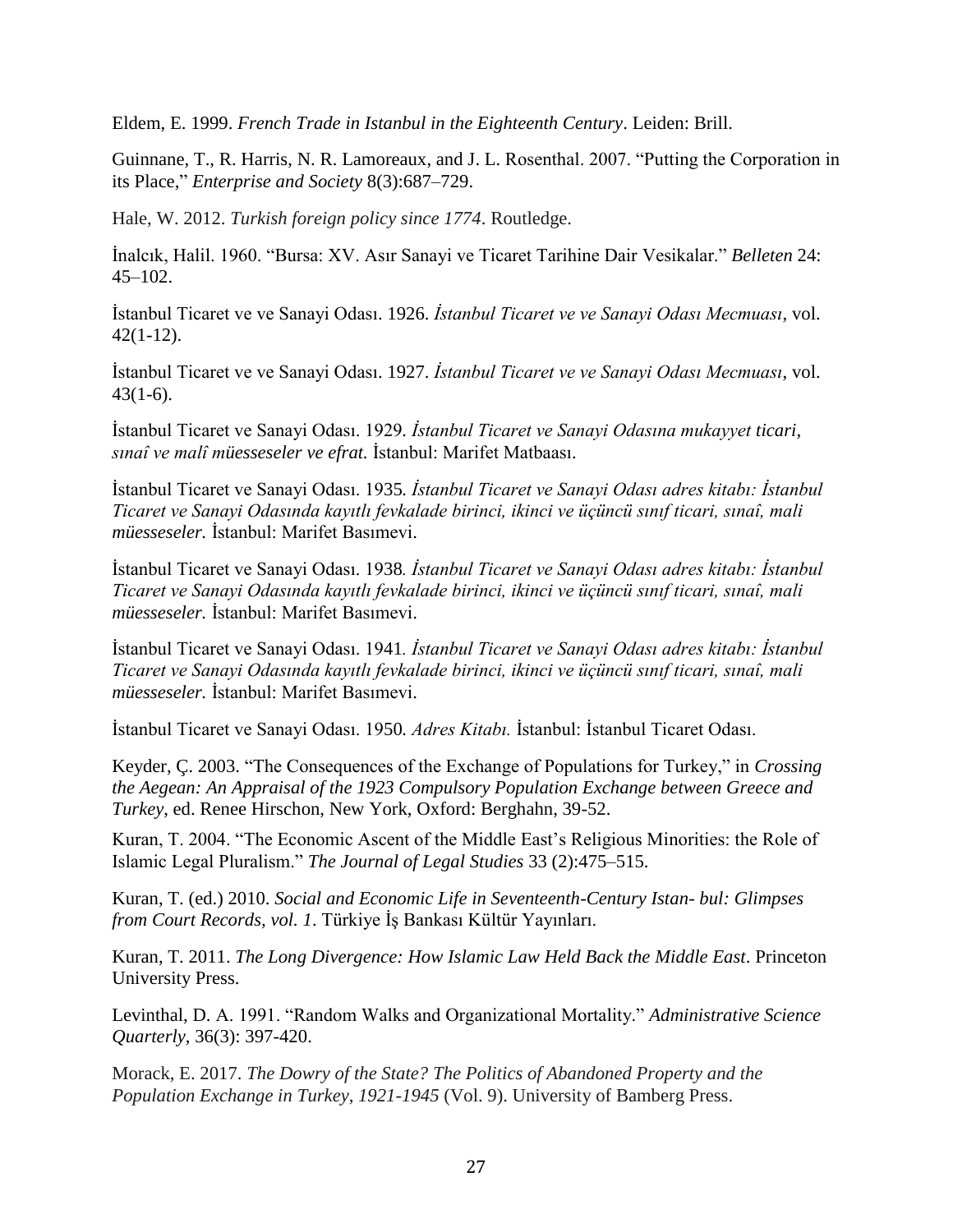Moreira, S. et al. 2015. "Firm Dynamics, Persistent Effects of Entry Conditions, and Business Cycles." Mimeo.

Owen, Roger. 1993. *The Middle East in the World Economy, 1800-1914*. London: I. B. Tauris.

Owen, R., and Ş. Pamuk. 1998. *A history of Middle East Economies in the Twentieth Century*. IB Tauris.

Ökçün, A. G. 1970. *Osmanlı Sanayii, 1913, 1915*, Ankara: SBF Yayınları.

Ökte, F. 1951. *Varlık Vergisi Faciası,* Istanbul: Nebioglu.

Panzac, D. 1992. "International and Domestic Maritime Trade in the Ottoman Empire during the 18th Century." *International Journal of Middle East Studies* 24 (02):189–206.

Tezel, Y. S. 1982. *Cumhuriyet dönemi iktisadi tarihi: 1923-1950*. Yurt Yayınevi.

Topel, R. H. and M. P. Ward 1992. "Job Mobility and the Careers of Young Men." *Quarterly Journal of Economics*, 107(2): 439-79.

Toprak, Z. 1995. *Milli İktisat-Milli Burjuvazi: Türkiye'de Ekonomi ve Toplum; 1908-1950*. Tarih Vakfi Yurt Yayinlari.

Türkiye Cumhuriyeti Başbakanlık İstatistik Genel Direktörlüğü. 1936. *Genel Nüfus Sayımı. Katî ve Mufassal Neticeler: İstanbul Vilayeti, 20 İlkteşrin 1935*, Istanbul: Devlet Basınevi

Varlı, A. ve M. Koraltürk. 2010. "II. Meşrutiyet'ten Erken Cumhuriyet'e Milli İktisadın Sürekliliği Ve İzmir İktisat Kongresi*," Çağdaş Türkiye Tarihi Araştırmaları Dergisi*, 9(20), pp. 127-142.

Zürcher, E. J. 2004. *Turkey: A Modern History*. IB Tauris.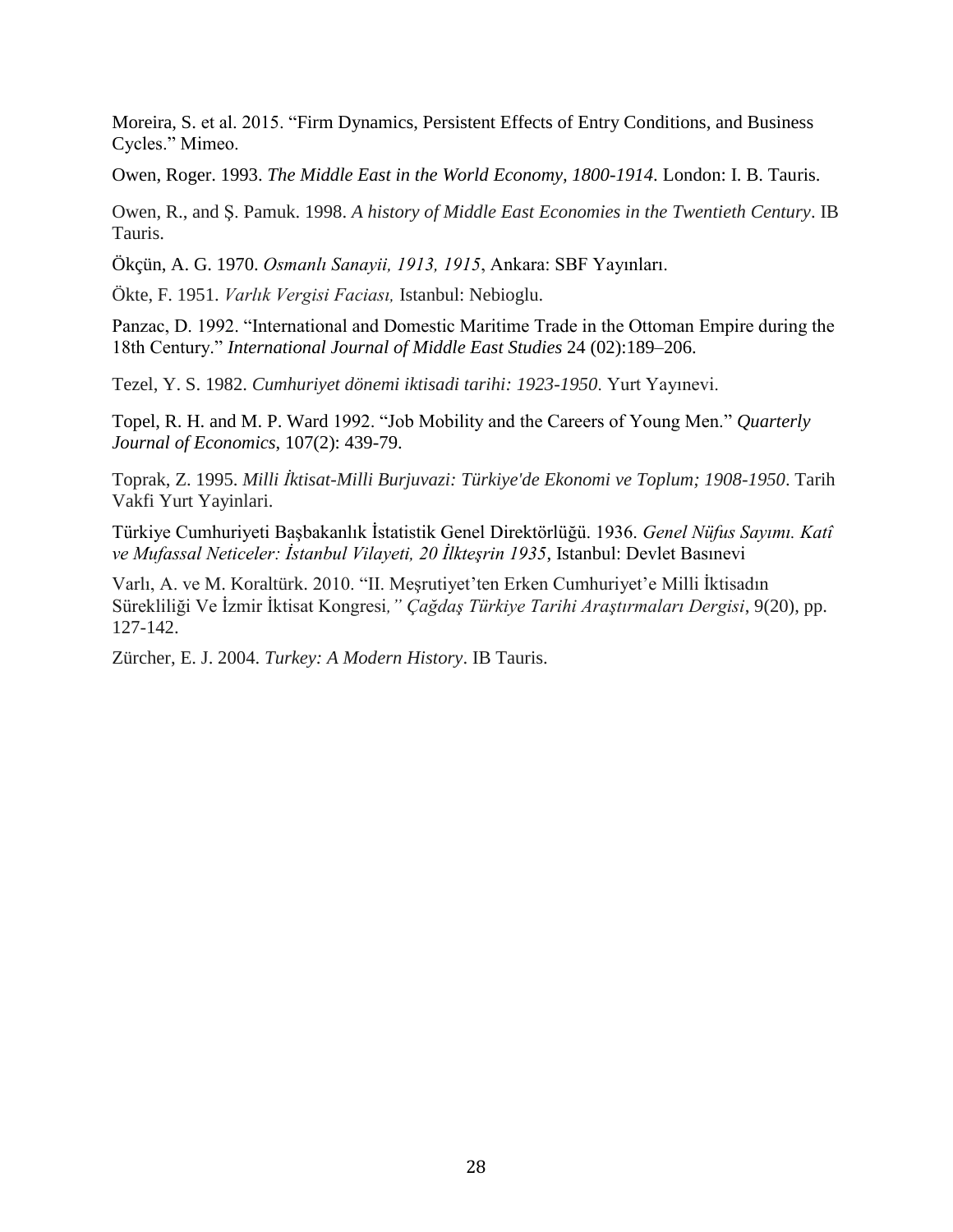|                                                | Muslim | Greek | Armenian | Jewish |
|------------------------------------------------|--------|-------|----------|--------|
| Observations                                   | 4353   | 948   | 633      | 1381   |
| Percent                                        | 55.82  | 12.16 | 8.12     | 17.71  |
|                                                |        |       |          |        |
| Enterprise forms (column percent)              |        |       |          |        |
| Single                                         | 68.76  | 67.72 | 73.14    | 52.28  |
| Partnership                                    | 31.24  | 32.28 | 26.86    | 47.72  |
|                                                |        |       |          |        |
| Distribution of capital class (column percent) |        |       |          |        |
| 3rd class                                      | 76.7   | 83.55 | 81.73    | 78.65  |
| 2nd class                                      | 14.71  | 11.47 | 12.18    | 12.96  |
| 1st class                                      | 6.66   | 4.55  | 5.77     | 7.73   |
| Exceptional                                    | 1.93   | 0.43  | 0.32     | 0.66   |
|                                                |        |       |          |        |
| Distribution of industry (column percent)      |        |       |          |        |
| Manufacturing                                  | 9.21   | 7.28  | 6.64     | 5.65   |
| Trade                                          | 74.13  | 83.86 | 87.05    | 88.05  |
| Textiles & garments                            | 21.85  | 17.83 | 28.91    | 31.79  |
| Food & raw inputs                              | 26.53  | 29.85 | 15.80    | 19.26  |

Table 1. *Firm Ownership, Legal Forms, Capital, and Industry, 1926-50*

*Notes:* The sample includes all cross-sections of single proprietorships and partnerships, with the exclusion of firms with capital class 4. Industries are not mutually exclusive. Textiles & garments refer to dry goods that include anything from spun cotton to finished clothing, from plastic shoes to leather hats. Food & raw indicates any food item (fresh or processed), any agricultural good (whether food item or industrial input), skin, untanned leather, mohair, etc.

*Source:* Istanbul Ticaret Odası, *Adres Kitabı*, 1929, 1935, 1938, 1941, 1944, 1950.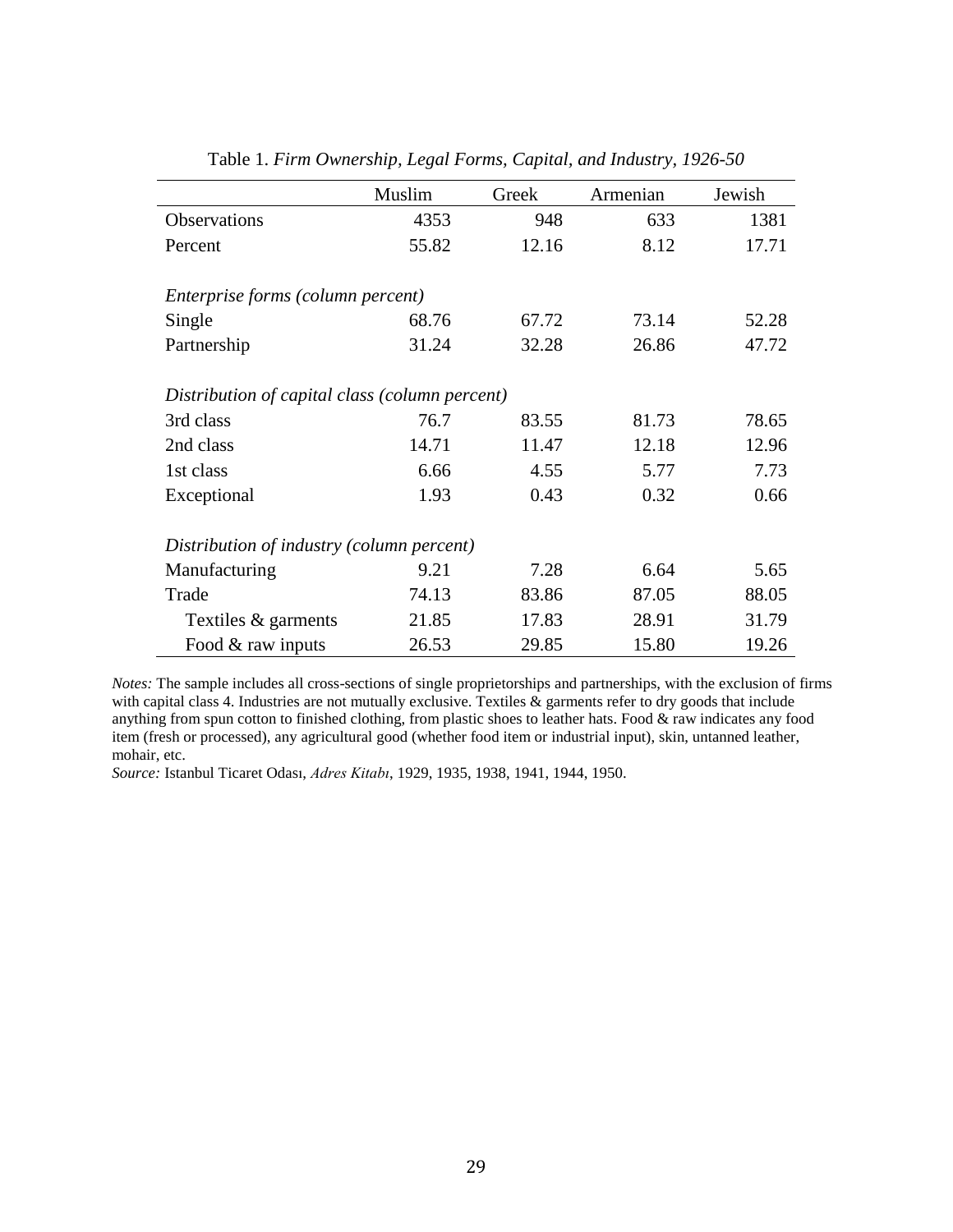|                | (1)         | (2)         | (3)         | (4)         | (5)         | (6)         |
|----------------|-------------|-------------|-------------|-------------|-------------|-------------|
| Cross-Section: | 1926        | 1929        | 1935        | 1938        | 1941        | 1944        |
| Dep. Var.:     | $1929=1$    | $1935=1$    | $1938=1$    | $1941 = 1$  | $1944 = 1$  | $1950=1$    |
| Partnership    | $0.811***$  | $-0.845***$ | $-0.549***$ | $-0.759***$ | $-0.369***$ | $-0.497***$ |
|                | (0.124)     | (0.102)     | (0.129)     | (0.127)     | (0.115)     | (0.0960)    |
| <b>PLLC</b>    | 1.976***    | $-0.235$    | $-0.247$    | $-0.206$    | $-0.434*$   | $0.334*$    |
|                | (0.519)     | (0.316)     | (0.273)     | (0.265)     | (0.236)     | (0.178)     |
| Corporation    | $2.474***$  | $-0.00872$  | $-0.00379$  | $-0.278$    | 0.170       | 1.409***    |
|                | (0.351)     | (0.211)     | (0.297)     | (0.297)     | (0.315)     | (0.195)     |
| Capital        | $-0.314***$ | 0.0659      | 0.0999      | 0.0890      | $0.212**$   |             |
|                | (0.0728)    | (0.0666)    | (0.0911)    | (0.0919)    | (0.0956)    |             |
| Greek          | $-0.329**$  | $0.974***$  | 0.290       | 0.139       | $-0.467***$ | $1.150***$  |
|                | (0.139)     | (0.154)     | (0.180)     | (0.186)     | (0.160)     | (0.150)     |
| Armenian       | $-0.124$    | $0.979***$  | 0.279       | $-0.0427$   | $-0.656***$ | 0.999***    |
|                | (0.162)     | (0.172)     | (0.217)     | (0.207)     | (0.179)     | (0.184)     |
| Jewish         | $0.465***$  | $0.857***$  | 0.227       | 0.0500      | $-0.481***$ | $1.068***$  |
|                | (0.145)     | (0.131)     | (0.163)     | (0.164)     | (0.139)     | (0.124)     |
| Mixed NM       | 0.0198      | 0.596       | $-1.394*$   | 0.602       | $-0.374$    | 1.746       |
|                | (0.879)     | (0.612)     | (0.741)     | (1.069)     | (0.887)     | (1.281)     |
| Mixed M/NM     | 0.613       | $-0.0586$   | $-0.924*$   | $-0.844*$   | $-0.754$    | $-0.221$    |
|                | (0.715)     | (0.514)     | (0.529)     | (0.503)     | (0.460)     | (0.531)     |
| Other          | $0.704***$  | 0.224       | $-0.206$    | 0.0889      | 0.0692      | $0.908***$  |
|                | (0.239)     | (0.193)     | (0.242)     | (0.295)     | (0.288)     | (0.220)     |
| Constant       | $-0.242$    | $-0.392**$  | $0.803***$  | $1.007***$  | $0.654**$   | $-0.537***$ |
|                | (0.218)     | (0.189)     | (0.269)     | (0.296)     | (0.278)     | (0.149)     |
| Observations   | 2,305       | 2,242       | 2,111       | 2,186       | 2,415       | 3,281       |
| Pseudo R2      | 0.211       | 0.0833      | 0.0711      | 0.0663      | 0.0641      | 0.119       |

Table 2. *Logit Estimates of Survival Across Registries*

*Notes:* Columns report the coefficient results of logistic regressions where the dependent variable is a dummy variable indicating whether a business survived from one directory to the other, as indicated by each column. Mixed NM refers to partnerships made up of partners from different ethno-religious groups. Mixed M/NM indicates partnerships with at least one Muslim partner and one non-Muslim partner. The category "Other" mostly consists of Europeans. All estimations include industry and establishment-year dummies. Industry categories are banking, insurance, transportation, manufacturing, construction, services (including restaurants, cafés, cinemas, etc.), printing and publishing, mining, commission agents, trade of dry goods (textiles, garments, shoes, etc.), trade of food and raw products (including raw cotton, flax as well as untanned leather, hide, etc.), trade of chemicals, trade of metals and machinery, and trade of fuel. Firms with capital class of 4 are excluded.

Robust standard errors in parentheses.

Significance levels: \*\*\*  $p<0.01$ , \*\*  $p<0.05$ , \*  $p<0.1$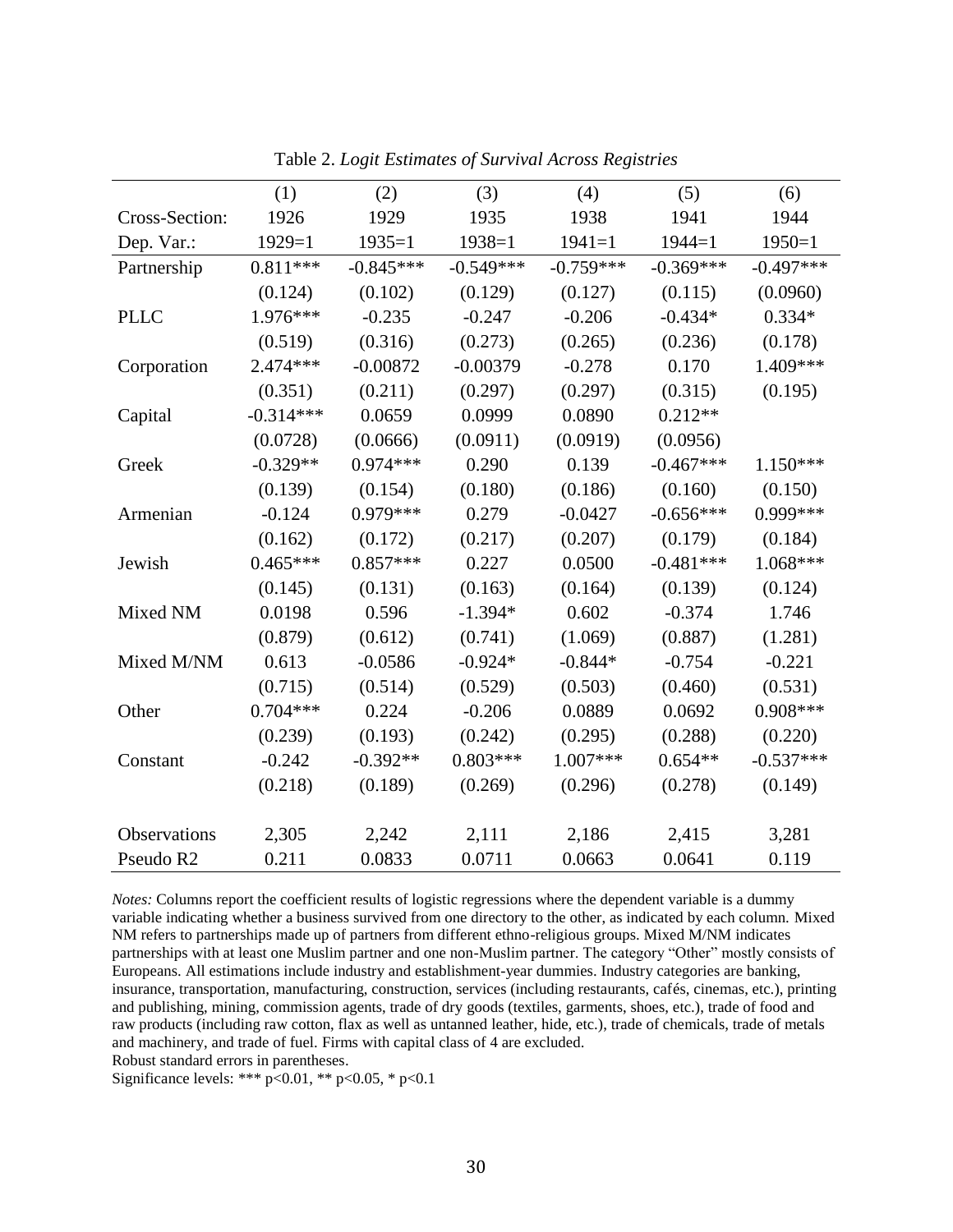|                       | (1)             | (2)             | (3)             |
|-----------------------|-----------------|-----------------|-----------------|
|                       | 1926, 1935,     | 1929, 1935,     | 1926, 1929,     |
| Cohorts:              | 1938, 1941      | 1938            | 1935, 1941      |
| Dep. Var.:            | 3-year survival | 6-year survival | 9-year survival |
|                       |                 |                 |                 |
| Partnership           | $0.199**$       | $-0.956***$     | $-0.448***$     |
|                       | (0.0854)        | (0.118)         | (0.0763)        |
| <b>PLLC</b>           | $0.579**$       | $-0.334$        | 0.125           |
|                       | (0.226)         | (0.282)         | (0.242)         |
| Corporation           | $1.702***$      | 0.141           | $0.697***$      |
|                       | (0.248)         | (0.293)         | (0.175)         |
| Capital               | $-0.183***$     | 0.118           | $-0.0309$       |
|                       | (0.0538)        | (0.0885)        | (0.0482)        |
| Greek                 | $-0.309***$     | $0.467**$       | $0.402***$      |
|                       | (0.108)         | (0.219)         | (0.120)         |
| Armenian              | $-0.168$        | $0.781***$      | $0.446***$      |
|                       | (0.125)         | (0.256)         | (0.133)         |
| Jewish                | $0.258**$       | $0.553***$      | $0.684***$      |
|                       | (0.110)         | (0.191)         | (0.113)         |
| Tax                   | $0.674***$      | 1.558***        | $0.532***$      |
|                       | (0.257)         | (0.335)         | (0.195)         |
| Greek*Tax             | $-0.573$        | $-0.874**$      | $-0.157$        |
|                       | (0.373)         | (0.397)         | (0.222)         |
| Armenian*Tax          | $-0.254$        | $-1.111**$      | $-0.286$        |
|                       | (0.544)         | (0.430)         | (0.267)         |
| Jewish*Tax            | $-1.018***$     | $-0.626**$      | $-0.503***$     |
|                       | (0.308)         | (0.304)         | (0.194)         |
| Constant              | 0.0437          | $-0.802**$      | $-1.358***$     |
|                       | (0.165)         | (0.365)         | (0.151)         |
|                       |                 |                 |                 |
| <b>Observations</b>   | 4,324           | 1,815           | 4,564           |
| Pseudo R <sub>2</sub> | 0.131           | 0.115           | 0.0792          |

Table 3. *Logit Estimates of Surviving the First 3, 6, and 9 Years*

*Notes:* Columns report the coefficient results of logistic regressions where the dependent variable is a dummy variable indicating whether a business survived a fixed period of time after first appearing in a directory. This fixed period is three years in column 1, six years in column 2, and nine years in column 3. Each estimation includes (but does not report) the full set of industry dummies, establishment-year dummies, other owner characteristics (e.g. mixed companies) and their interactions with the tax shock (e.g. mixed company interacted with tax treatment). The 1935 cohort excludes firms founded before 1933 to keep it consistent with other cohorts.

Robust standard errors in parentheses.

Significance levels: \*\*\*  $p<0.01$ , \*\*  $p<0.05$ , \*  $p<0.1$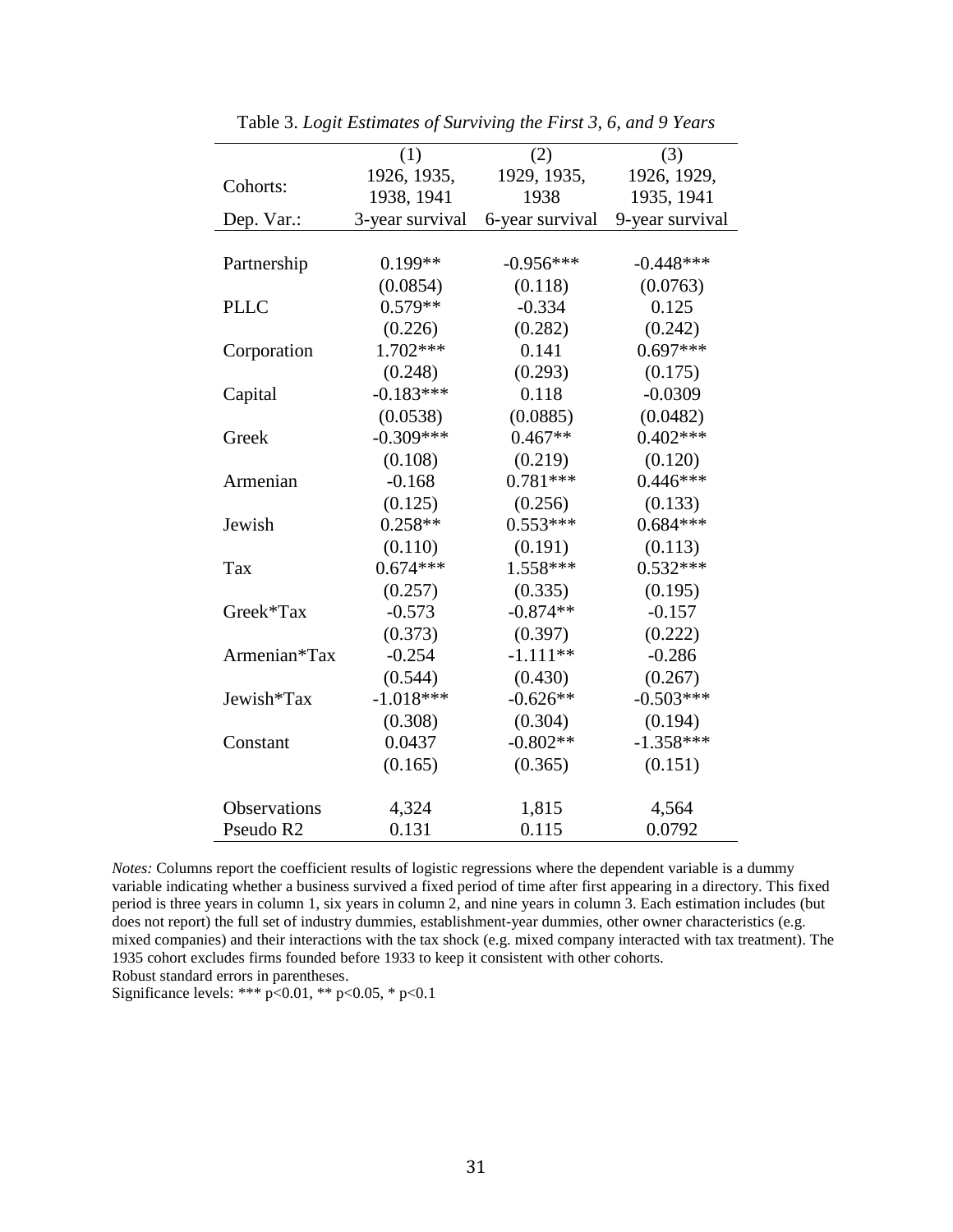| A. Firms with Muslim ownership |                                                      |       |                                    |       |       |       |       |       |  |  |  |  |
|--------------------------------|------------------------------------------------------|-------|------------------------------------|-------|-------|-------|-------|-------|--|--|--|--|
| First                          | <b>Last Directory</b>                                |       |                                    |       |       |       |       |       |  |  |  |  |
| Directory                      | 1929<br>1926<br>1935<br>1938<br>1941<br>1944<br>1950 |       |                                    |       |       |       |       |       |  |  |  |  |
| 1926                           | 36.73                                                | 35.07 | 5.81                               | 4.15  | 3.44  | 7.58  | 7.23  | 844   |  |  |  |  |
| 1929                           |                                                      | 58.5  | 8.36                               | 4.90  | 3.75  | 12.1  | 12.39 | 347   |  |  |  |  |
| 1935                           |                                                      |       | 20.78                              | 18.07 | 13.55 | 23.19 | 24.4  | 332   |  |  |  |  |
| 1938                           |                                                      |       |                                    | 17.28 | 14.34 | 33.46 | 34.93 | 272   |  |  |  |  |
| 1941                           |                                                      |       |                                    |       | 18.45 | 53.27 | 28.27 | 336   |  |  |  |  |
| 1944                           |                                                      |       |                                    |       |       | 62.56 | 37.44 | 1,330 |  |  |  |  |
|                                |                                                      |       |                                    |       |       |       |       |       |  |  |  |  |
|                                |                                                      |       | B. Firms with non-Muslim ownership |       |       |       |       |       |  |  |  |  |
| First                          | <b>Last Directory</b>                                |       |                                    |       |       |       |       |       |  |  |  |  |
| Directory                      | 1926                                                 | 1929  | 1935                               | 1938  | 1941  | 1944  | 1950  | N     |  |  |  |  |
| 1926                           | 42.19                                                | 22.05 | 7.20                               | 4.52  | 7.04  | 7.96  | 9.04  | 1,306 |  |  |  |  |
| 1929                           |                                                      | 40.99 | 12.73                              | 7.14  | 8.07  | 9.63  | 21.43 | 322   |  |  |  |  |

 19.09 16.92 19.96 19.52 24.51 461 20.87 18.50 22.44 38.19 254 35.78 27.45 36.76 204 11.89 88.11 227

Table 4. *First and Last Directories by Ownership*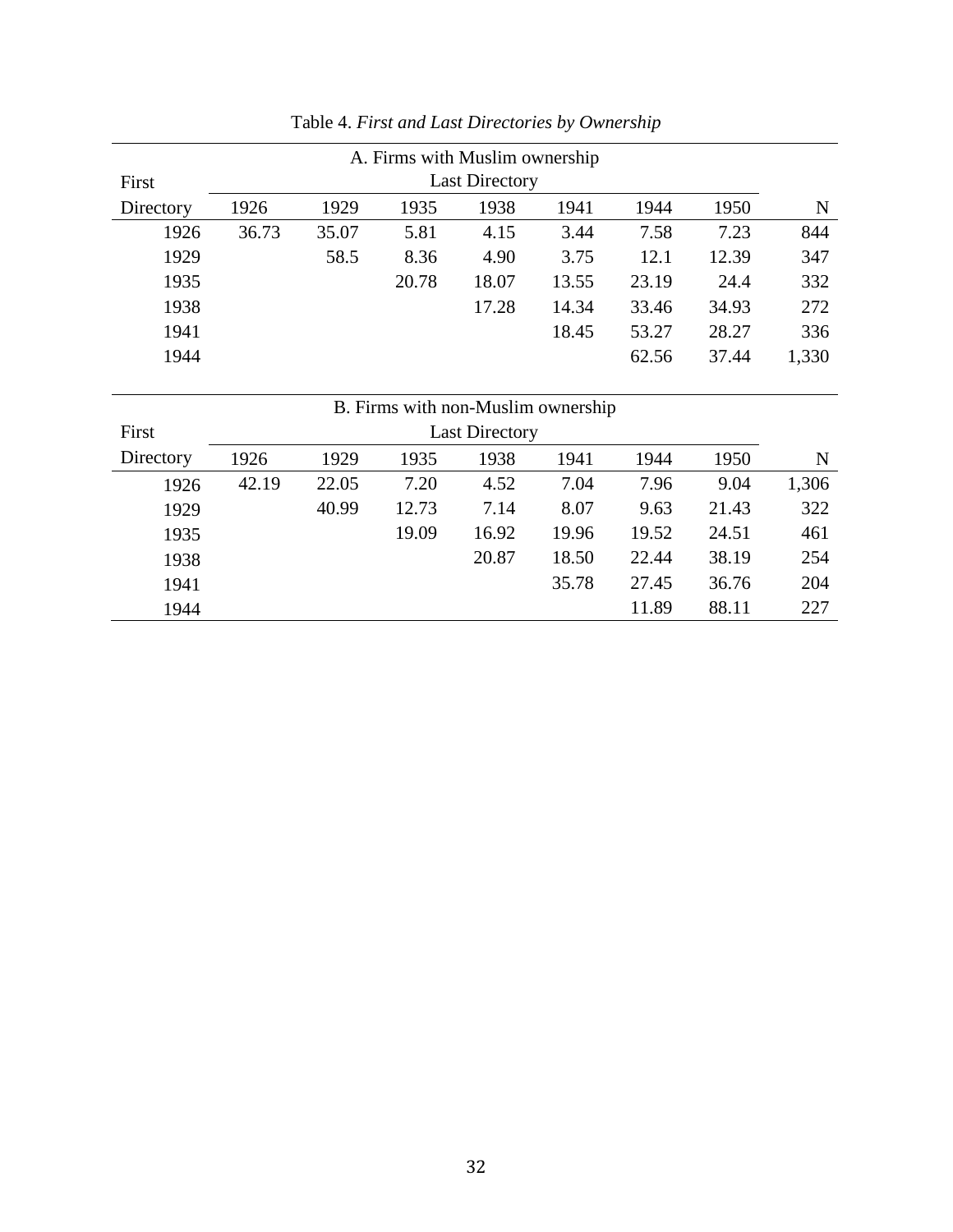|                       | (1)<br>1929           | (2)                   | (3)              | (4)                    | (5)                   | (6)              | (7)                   | (8)                    | (9)                   | (10)                 | (11)                   | (12)                  | (13)                   | (14)                  | (15)                  |
|-----------------------|-----------------------|-----------------------|------------------|------------------------|-----------------------|------------------|-----------------------|------------------------|-----------------------|----------------------|------------------------|-----------------------|------------------------|-----------------------|-----------------------|
| Cohort:<br>Dep. Var.: | 1935                  | 1929<br>1938          | 1929<br>1941     | 1929<br>1944           | 1929<br>1950          | 1935<br>1938     | 1935<br>1941          | 1935<br>1944           | 1935<br>1950          | 1938<br>1941         | 1938<br>1944           | 1938<br>1950          | 1941<br>1944           | 1941<br>1950          | 1944<br>1950          |
| Age                   | $-0.162***$           | $-0.0302$             | 0.155            | 0.0781                 | $-0.133$              | $-0.534***$      | 0.0217                | $-0.0500$              | $-0.462***$           | $-0.415***$          | $-0.0375$              | $-0.174$              | 0.0266                 | $-0.279**$            | $-0.697***$           |
|                       | (0.0617)              | (0.102)               | (0.150)          | (0.0910)               | (0.124)               | (0.148)          | (0.141)               | (0.0926)               | (0.151)               | (0.132)              | (0.0791)               | (0.129)               | (0.0796)               | (0.126)               | (0.0471)              |
| Capital               | $-0.655***$           | $-0.516***$           | $-0.832***$      | $2.438***$             | $-0.123$              | $-0.861***$      | $-1.233***$           | $1.705***$             | $-0.801***$           | $-1.310***$          | $2.364***$             | $-1.124***$           | $2.151***$             | $-0.757***$           |                       |
|                       | (0.103)               | (0.154)               | (0.211)          | (0.231)                | (0.202)               | (0.156)          | (0.159)               | (0.164)                | (0.184)               | (0.161)              | (0.152)                | (0.177)               | (0.132)                | (0.139)               |                       |
| Ptship                | $-1.342***$           | $-0.749**$            | $-1.401***$      | $-0.802***$            | $-1.464***$           | $-1.371***$      | $-1.161***$           | $-0.412**$             | $-0.765**$            | $-1.111***$          | $-0.784***$            | $-0.865***$           | $-0.664***$            | $-1.213***$           | $-0.919***$           |
|                       | (0.161)               | (0.296)               | (0.388)          | (0.284)                | (0.387)               | (0.257)          | (0.249)               | (0.195)                | (0.300)               | (0.238)              | (0.163)                | (0.256)               | (0.154)                | (0.238)               | (0.159)               |
| <b>PLLC</b>           | $-0.952*$             | $-0.157$              | $-1.284$         |                        | $-0.295$              | $-0.0291$        | $-0.0540$             | $-0.596$               | $-0.175$              | 0.673                | $-0.199$               | $-0.592$              | $-0.785*$              | $-0.557$              | $-2.408***$           |
|                       | (0.492)               | (0.880)               | (1.600)          |                        | (0.890)               | (0.587)          | (0.685)               | (0.546)                | (0.709)               | (0.715)              | (0.483)                | (0.649)               | (0.449)                | (0.645)               | (0.614)               |
| Corp.                 | 0.349                 | $-0.262$              | $-0.414$         | $-6.084***$            | 0.116                 | 1.082            | $1.682*$              | $-0.416$               | 0.676                 | 2.146**              |                        | $2.819***$            | 0.635                  | 0.523                 | $-1.364**$            |
|                       | (0.462)               | (0.746)               | (1.426)          | (1.051)                | (0.939)               | (0.845)          | (1.021)               | (0.942)                | (0.920)               | (0.959)              |                        | (1.022)               | (0.836)                | (0.787)               | (0.633)               |
| Greek                 | $0.750***$            | 0.374                 | 0.110            | $-0.945***$            | 1.234**               | 0.635            | 0.568                 | $-0.614***$            | 0.191                 | 0.0238               | $-0.205$               | $0.897**$             | $-0.385*$              | $0.754**$             | 3.496***              |
| Armenian              | (0.235)<br>$1.253***$ | (0.425)<br>0.142      | (0.541)<br>0.187 | (0.295)<br>$-0.896***$ | (0.565)<br>1.788**    | (0.412)<br>0.543 | (0.375)<br>0.376      | (0.217)<br>$-0.585**$  | (0.388)<br>0.672      | (0.367)<br>$-0.0802$ | (0.190)<br>$-0.256$    | (0.408)<br>0.300      | (0.204)<br>$-0.327$    | (0.361)<br>$1.688***$ | (0.511)<br>$2.466***$ |
|                       | (0.304)               | (0.471)               | (0.600)          | (0.322)                | (0.814)               | (0.487)          | (0.434)               | (0.250)                | (0.514)               | (0.425)              | (0.225)                | (0.421)               | (0.249)                | (0.555)               | (0.503)               |
| Jewish                | $1.026***$            | $-0.106$              | 0.0118           | $-0.684**$             | $0.777*$              | 0.212            | $-0.0569$             | $-0.434**$             | $-0.0364$             | $-0.350$             | $-0.0347$              | 0.280                 | $-0.531***$            | $0.897***$            | $3.116***$            |
|                       | (0.226)               | (0.356)               | (0.495)          | (0.282)                | (0.451)               | (0.323)          | (0.301)               | (0.206)                | (0.331)               | (0.295)              | (0.178)                | (0.294)               | (0.177)                | (0.300)               | (0.375)               |
| Other                 | $0.490*$              | $-0.461$              | 1.613            | 0.132                  | $-0.133$              | $-0.395$         | 0.247                 | 0.0471                 | 0.303                 | $-0.525$             | 0.0593                 | 0.171                 | $-0.0925$              | $1.063**$             | 2.792***              |
|                       | (0.296)               | (0.508)               | (1.120)          | (0.468)                | (0.557)               | (0.391)          | (0.503)               | (0.322)                | (0.508)               | (0.446)              | (0.297)                | (0.519)               | (0.292)                | (0.471)               | (0.548)               |
| <b>Banking</b>        | $-1.237**$            | $-0.653$              |                  | 1.012                  | $-1.625$              | 0.224            |                       | $-3.738*$              |                       |                      | $-0.652$               |                       | $-3.698$               |                       | $-1.277$              |
|                       | (0.528)               | (0.937)               |                  | (1.196)                | (1.148)               | (1.159)          |                       | (2.120)                |                       |                      | (0.914)                |                       | (2.842)                |                       | (1.775)               |
| Insurance             | $1.924***$            | 1.338                 |                  | 0.0733                 | $-0.640$              | 1.071            |                       | 0.816                  | 1.268                 |                      | 0.620                  | $-0.435$              | 0.488                  |                       | $-0.890$              |
|                       | (0.714)               | (0.877)               |                  | (1.874)                | (0.817)               | (1.321)          |                       | (0.767)                | (1.364)               |                      | (1.115)                | (1.345)               | (1.438)                |                       | (1.237)               |
| Transport.            | 0.441<br>(0.369)      | $-0.158$              | 1.032            | 0.534                  | $2.032*$              | 1.697**          | $2.151**$<br>(0.852)  | $0.840**$              | 1.754**               | 1.783                | 1.284***               | 0.0322                | $1.330***$             | $1.094*$<br>(0.594)   | 1.199***              |
| Manuf.                | $0.762**$             | (0.565)<br>$0.869*$   | (1.107)<br>0.160 | (0.504)<br>$-0.156$    | (1.202)<br>0.598      | (0.837)<br>0.446 | 0.395                 | (0.373)<br>$0.656***$  | (0.774)<br>$1.300***$ | (1.203)<br>0.166     | (0.404)<br>$0.734***$  | (0.567)<br>$1.161***$ | (0.397)<br>$0.687***$  | $1.105***$            | (0.331)<br>$1.186***$ |
|                       | (0.302)               | (0.511)               | (0.529)          | (0.392)                | (0.555)               | (0.469)          | (0.374)               | (0.254)                | (0.478)               | (0.339)              | (0.202)                | (0.370)               | (0.206)                | (0.333)               | (0.234)               |
| Construction          | 0.199                 | 0.151                 | $-1.396**$       | $-0.183$               | $-0.665$              | $1.618**$        | 0.344                 | 0.182                  | $-1.098**$            | $-0.294$             | 0.0321                 | $-1.136***$           | $-0.0490$              | $-0.881***$           | $-1.149***$           |
|                       | (0.330)               | (0.600)               | (0.550)          | (0.448)                | (0.706)               | (0.721)          | (0.400)               | (0.284)                | (0.454)               | (0.347)              | (0.215)                | (0.342)               | (0.184)                | (0.288)               | (0.198)               |
| Services              | $0.911**$             | 0.788                 | $-0.448$         | $-1.274**$             | $-0.962$              | $-0.445$         | 0.344                 | $-0.661*$              | 0.0988                | 0.138                | $-0.0364$              | $-1.000*$             | $-0.360$               | $-0.670$              | $-1.232***$           |
|                       | (0.455)               | (0.676)               | (0.650)          | (0.501)                | (0.767)               | (0.439)          | (0.498)               | (0.371)                | (0.654)               | (0.568)              | (0.310)                | (0.543)               | (0.338)                | (0.538)               | (0.431)               |
| Publishing            | $-0.0720$             |                       |                  | 1.416                  | $-1.345$              | $-0.102$         | 0.771                 | $1.759***$             |                       |                      | $1.271***$             | 1.710                 | 0.498                  |                       | $1.657***$            |
|                       | (0.588)               |                       |                  | (0.971)                | (0.833)               | (0.834)          | (1.091)               | (0.572)                |                       |                      | (0.474)                | (1.145)               | (0.638)                |                       | (0.620)               |
| Mining                | $-2.382***$           |                       |                  |                        |                       |                  |                       |                        |                       | $-3.670**$           |                        |                       |                        |                       |                       |
|                       | (0.821)               |                       |                  | $0.735**$              |                       | $-0.0337$        | 0.779                 | $0.746**$              |                       | (1.529)              | $1.256***$             | $1.107**$             | $0.923***$             |                       | $-1.313***$           |
| Commission            | 0.140<br>(0.327)      | 1.863*<br>(1.042)     | 1.153<br>(1.077) | (0.366)                | 0.344<br>(0.608)      | (0.502)          | (0.635)               | (0.311)                | $-0.178$<br>(0.496)   | 0.291<br>(0.481)     | (0.236)                | (0.485)               | (0.256)                | $-0.216$<br>(0.368)   | (0.343)               |
| Trade dry             | $-0.495**$            | $-0.396$              | 0.382            | $-0.613**$             | $-1.458***$           | 0.182            | $1.539***$            | 0.148                  | $-0.202$              | 0.101                | $0.590***$             | 0.143                 | 0.234                  | $-0.408*$             | $-0.579***$           |
|                       | (0.209)               | (0.353)               | (0.545)          | (0.309)                | (0.429)               | (0.332)          | (0.393)               | (0.219)                | (0.336)               | (0.301)              | (0.181)                | (0.283)               | (0.172)                | (0.247)               | (0.142)               |
| Trade food            | $-0.314$              | $-0.701**$            | 0.320            | $-0.615**$             | $-1.569***$           | 0.441            | $0.624**$             | $-0.227$               | $-0.540*$             | $-0.163$             | 0.148                  | $-0.568**$            | 0.0254                 | $-0.758***$           | $-0.782***$           |
|                       | (0.193)               | (0.327)               | (0.488)          | (0.284)                | (0.378)               | (0.323)          | (0.291)               | (0.203)                | (0.280)               | (0.277)              | (0.175)                | (0.260)               | (0.168)                | (0.240)               | (0.149)               |
| Trade chem.           | $0.824**$             |                       | 1.661            | $-0.390$               | $-0.383$              | 0.456            | 1.398**               | $0.789***$             | $-0.156$              | 1.187**              | $0.933***$             | $1.448***$            | $1.145***$             | $1.227***$            | $0.717***$            |
|                       | (0.338)               |                       | (1.062)          | (0.323)                | (0.506)               | (0.489)          | (0.576)               | (0.262)                | (0.364)               | (0.593)              | (0.237)                | (0.474)               | (0.247)                | (0.357)               | (0.214)               |
| Trade metals          | 0.193                 | $1.204*$              | 0.492            | $-0.0118$              | $-0.463$              | 0.526            | 0.707                 | $1.047***$             | 0.0671                | 0.0147               | 0.977***               | $0.963**$             | $1.840***$             | $1.143***$            | $0.900***$            |
|                       | (0.296)               | (0.646)               | (0.695)          | (0.379)                | (0.513)               | (0.503)          | (0.468)               | (0.309)                | (0.414)               | (0.418)              | (0.255)                | (0.434)               | (0.236)                | (0.335)               | (0.217)               |
| Trade fuel            | $1.566**$             | 0.938                 | 0.363            | $-2.413***$            | $-2.184**$            | 1.534            | 0.248                 | $-0.641$               | $-1.332$              |                      | $-0.451$               | $-1.211$              | $-0.500$               | $-1.303*$             | $-0.429$              |
|                       | (0.674)<br>$2.370***$ | (0.831)               | (1.122)          | (0.788)<br>$-2.802***$ | (1.046)<br>$2.330***$ | (1.062)          | (0.590)<br>$3.778***$ | (0.533)<br>$-2.449***$ | (0.810)<br>$3.060***$ | $5.696***$           | (0.553)<br>$-3.740***$ | (0.761)<br>$3.235***$ | (0.436)<br>$-3.577***$ | (0.738)<br>$2.353***$ | (0.624)<br>$1.207***$ |
| Constant              | (0.260)               | $3.326***$<br>(0.423) | $4.168***$       | (0.342)                | (0.494)               | 4.601***         | (0.390)               |                        |                       |                      |                        |                       |                        |                       |                       |
|                       |                       |                       | (0.553)          |                        |                       | (0.446)          |                       | (0.279)                | (0.453)               | (0.438)              | (0.261)                | (0.422)               | (0.251)                | (0.370)               | (0.122)               |
| Obs.                  | 1,165                 | 698                   | 667              | 639                    | 312                   | 1,182            | 1,065                 | 979                    | 424                   | 1,471                | 1,410                  | 620                   | 1,601                  | 628                   | 1,987                 |
| Pseudo R2             | 0.214                 | 0.138                 | 0.192            | 0.296                  | 0.207                 | 0.189            | 0.205                 | 0.186                  | 0.159                 | 0.207                | 0.236                  | 0.220                 | 0.251                  | 0.203                 | 0.315                 |
|                       |                       |                       |                  |                        |                       |                  |                       |                        |                       |                      |                        |                       |                        |                       |                       |

Table 5. *Logit Estimates of Cohort-Specific Hazard Rates*

Notes: Each column reports estimates from a logit regression of whether firms in a given cohort appeared in the relevant directory, conditional on also appearing in the previous. All observations for which the independent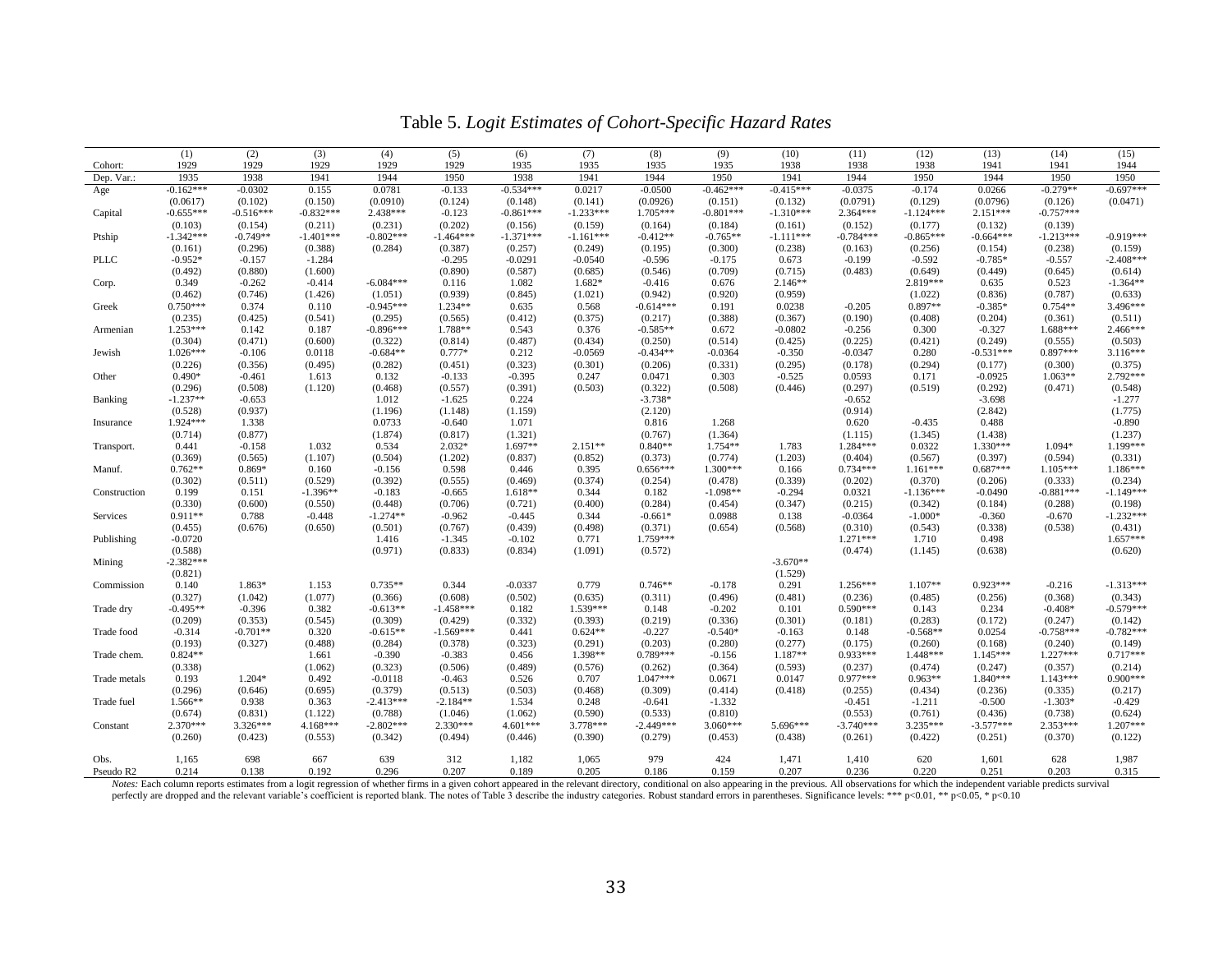|           | Non-Muslim |         |  | Muslim |         | Total |        |         |
|-----------|------------|---------|--|--------|---------|-------|--------|---------|
|           | Number     | Percent |  | Number | Percent |       | Number | Percent |
| Related   | 26         | 8.4     |  | 33     | 14.4    |       | 6 I    | 10.7    |
| Unrelated | 83         | 26.9    |  | 45     | 19.7    |       | 138    | 24.3    |
| Not found | 199        | 64.6    |  | 151    | 65.9    |       | 370    | 65.0    |
| Total     | 308        | 100.0   |  | 229    | 100.0   |       | 569    | 100 0   |

Table 6. *Matching Firms that Dissolved in 1941-4 and Formed in 1944-50*

*Notes:* The table reports the match distribution of firms that last appeared in 1941 and the cross-section of firms in 1950. "Related" refers to firms that appeared in 1950 under the ownership with at least one of the previous partners or at least one owner with the same last name. "Unrelated" indicates firms that appeared at the same address in 1950 but had no relation with the previous company. "Not found" refers to firms that did not match with any enterprise in 1950.

Source: Istanbul Ticaret Odası, Adres Kitabı 1941, 1944, 1950.

|          | Cross-sections |       |       |       |       |  |  |  |  |  |  |  |
|----------|----------------|-------|-------|-------|-------|--|--|--|--|--|--|--|
| Age      | 1935           | 1938  | 1941  | 1944  | 1950  |  |  |  |  |  |  |  |
| $0 - 1$  | 8.6            | 9.4   | 7.4   | 12.7  | 12.5  |  |  |  |  |  |  |  |
| $1 - 5$  | 30.5           | 30.8  | 30.3  | 39.1  | 32.4  |  |  |  |  |  |  |  |
| $5 - 10$ | 21.9           | 21.9  | 23.9  | 19.0  | 29.6  |  |  |  |  |  |  |  |
| $10+$    | 39.0           | 37.9  | 38.4  | 29.3  | 25.6  |  |  |  |  |  |  |  |
| Total    | 100.0          | 100.0 | 100.0 | 100.0 | 100.0 |  |  |  |  |  |  |  |
| Obs.     | 2,135          | 2,302 | 2,485 | 3,335 | 3,777 |  |  |  |  |  |  |  |

Table 7. *Age Distribution of Cross-Sections (Percent)*

*Notes:* All cross-sections exclude firms with capital class of 4.

*Source:* Istanbul Ticaret Odası, *Adres Kitabı*, 1929, 1935, 1938, 1941, 1944, 1950.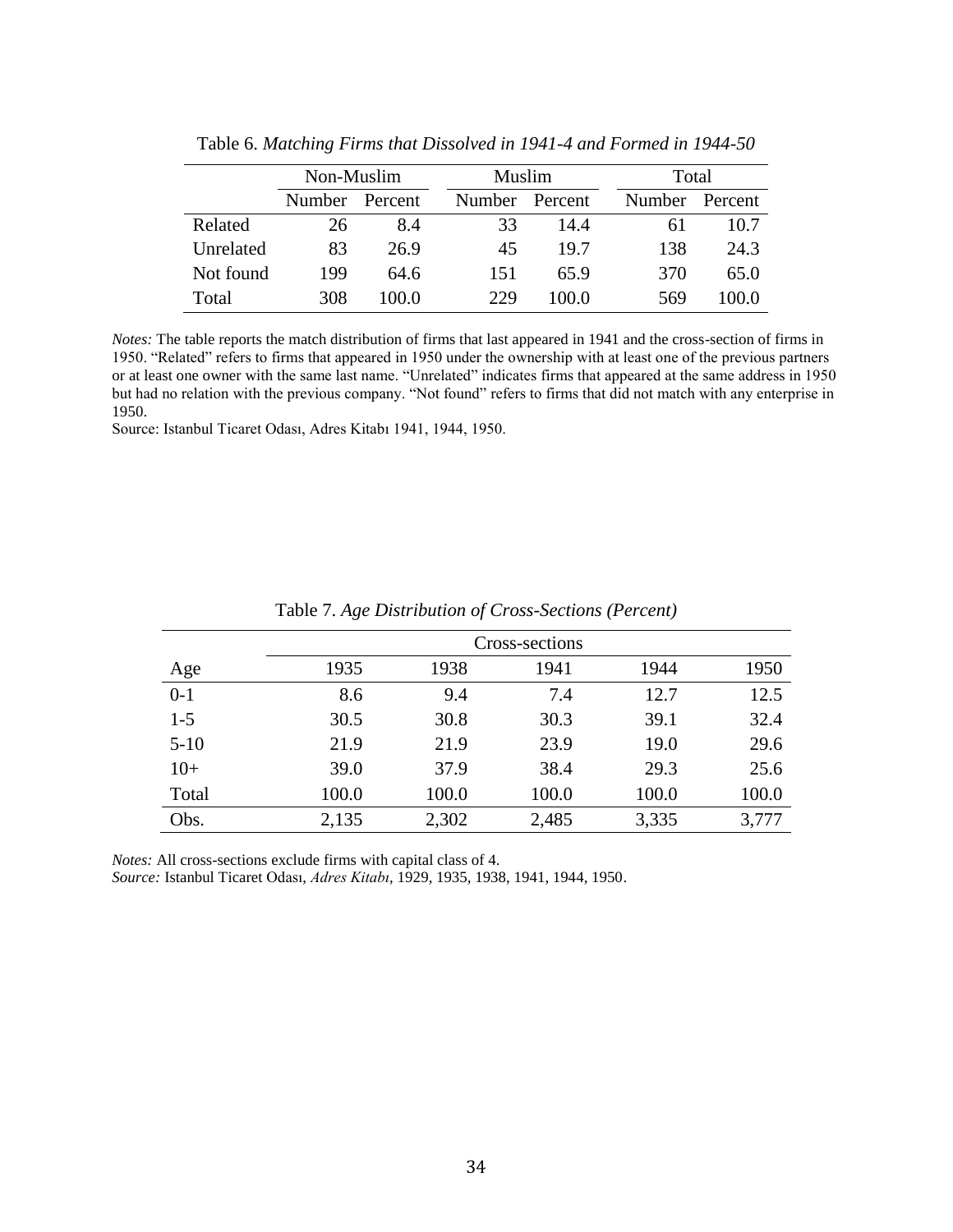

Figure 1. *New Enterprises in Istanbul by Year, 1926-50*



*Figure 2: Distribution of cross* Figure 2. *Enterprise -Form Distribution of Cross sections by enterprise forms, 1926 -Sections-1950*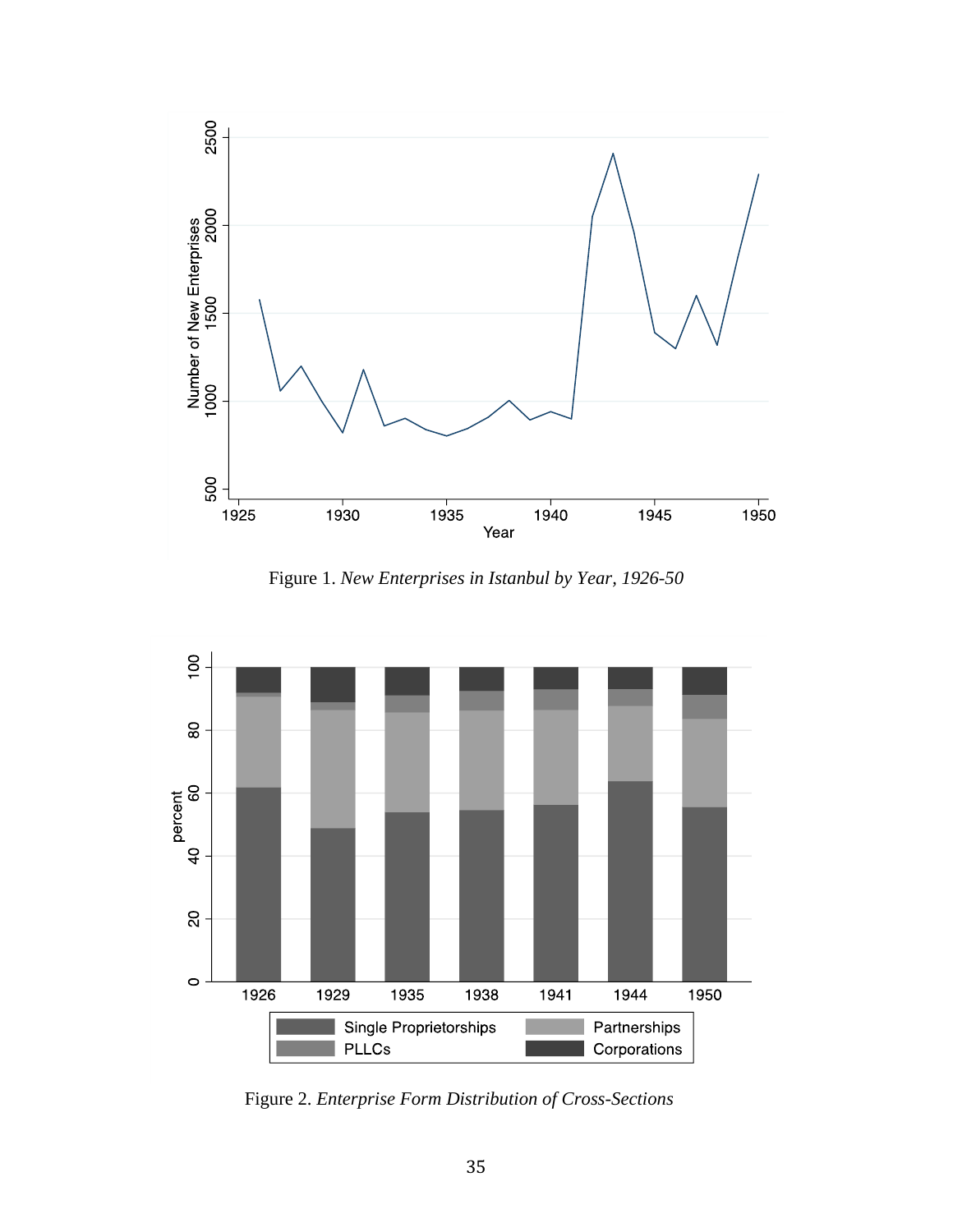

Figure 3: *Ethno-Religious Distribution of Cross-Sections*



Figure 4: *Ethno-Religious distribution of Entrants*